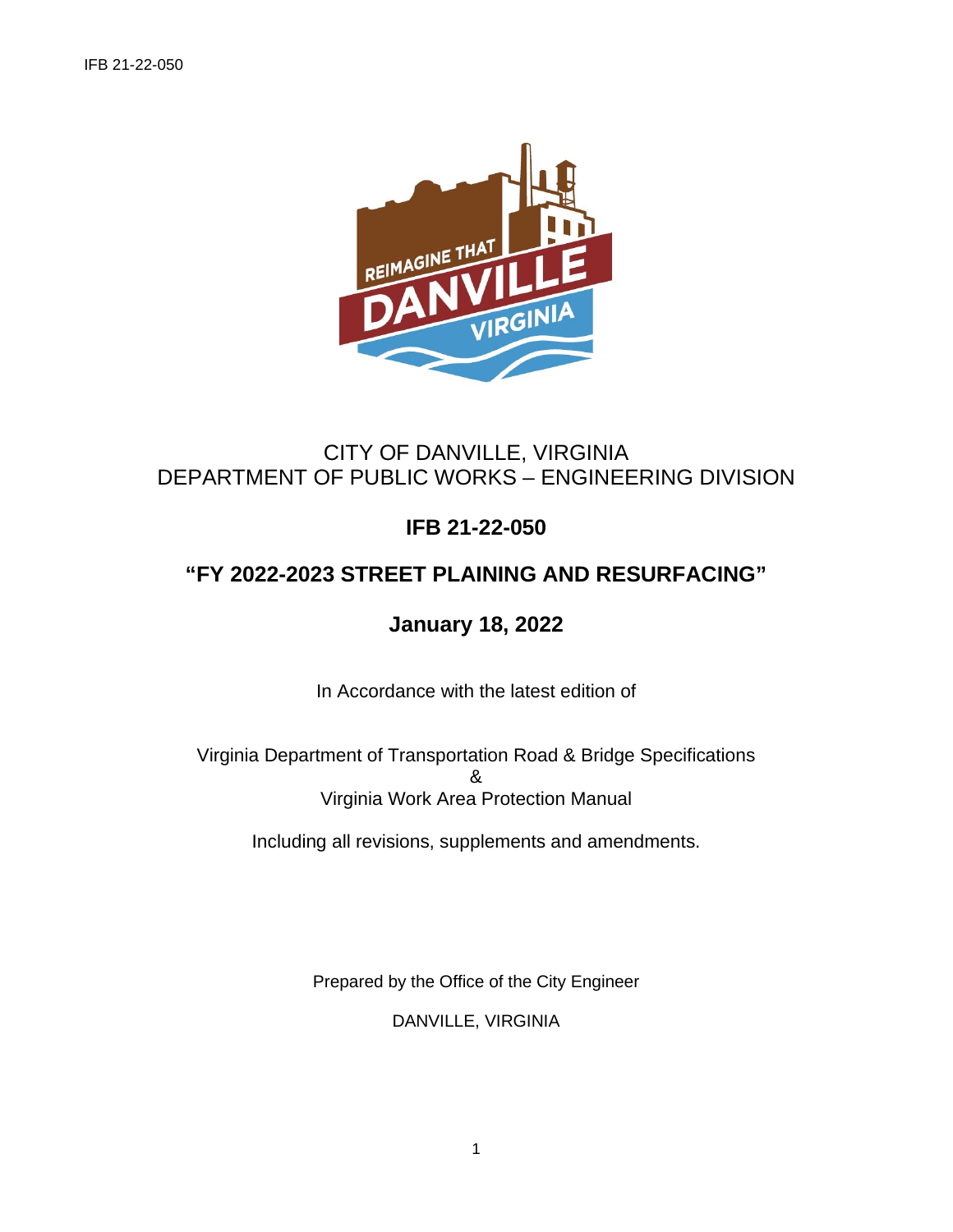## TABLE OF CONTENTS

| CITY OF DANVILLE STANDARD REQUIREMENTS AND INSTRUCTIONS FOR BIDDING4       |  |
|----------------------------------------------------------------------------|--|
| GENERAL CONDITIONS, SCOPE OF WORK, AND SUPPLEMENTARY GENERALS CONDITIONS34 |  |
|                                                                            |  |
|                                                                            |  |
|                                                                            |  |
| <b>SELECTED FORMS</b>                                                      |  |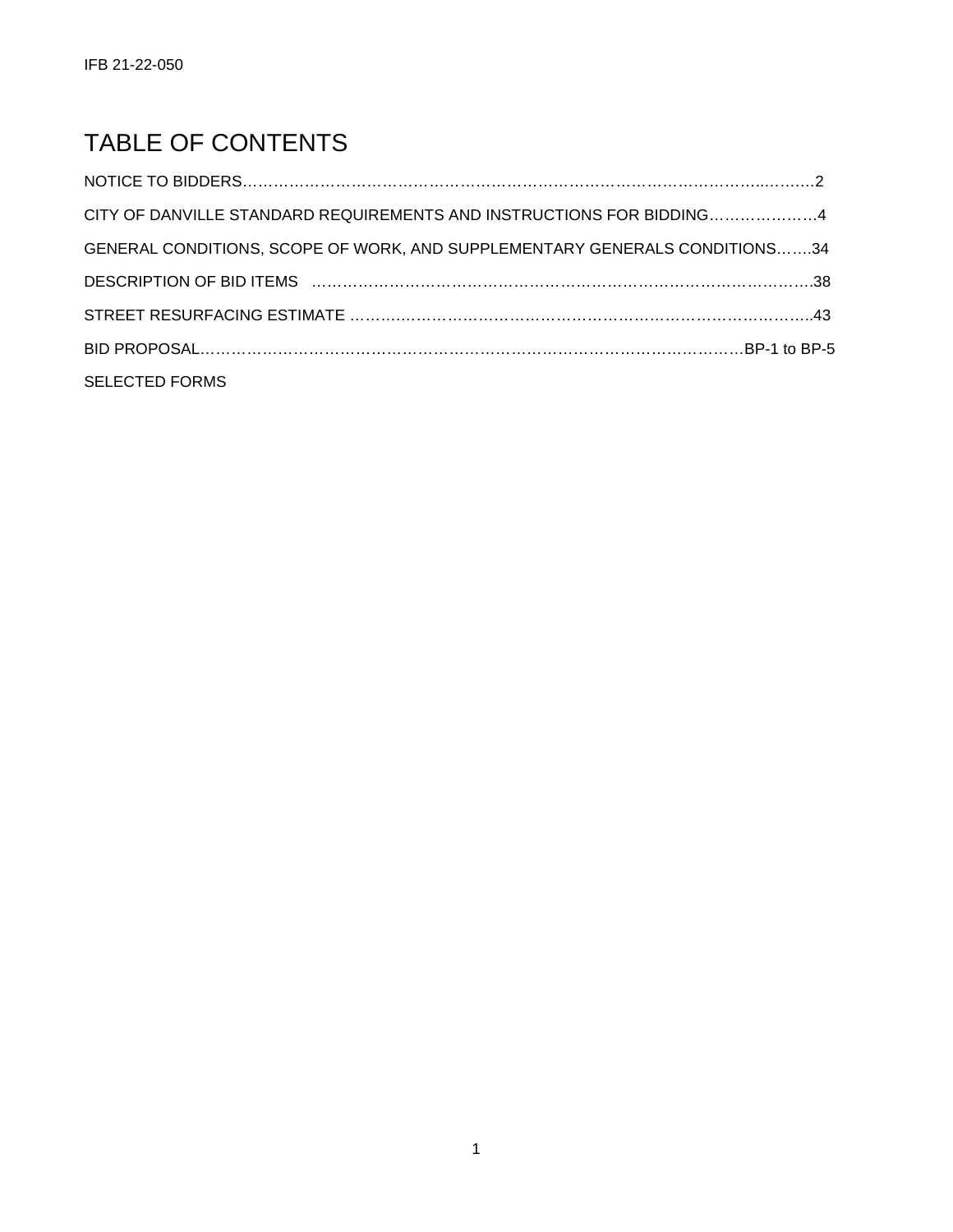## **NOTICE TO BIDDERS**

Date: January 18, 2022

Invitation for Bid (IFB) 21-22-050

FY 2022-2023 STREET PLAINING AND RESURFACING

Pre-Bid: A Pre-Bid meeting will be held **Thursday January 27, 2022,** at **10:00 AM** in the second-floor conference room 427 Patton Street, Danville Virginia 24541.

Questions may be submitted in writing until **5:00PM** Wednesday **February 2, 2022**.

A final Addendum answering all questions will be issued electronically no later than **5:00PM** Friday **February 4, 2022**. Submit all questions in writing via email to

[Purchasing@danvilleva.gov](mailto:Purchasing@danvilleva.gov) or in person to the City of Danville Purchasing Office 427 Patton Street Room 304, Danville, Virginia 24541.

**Bid Date & Time: February 8,2022 2:00 P.M. (EST).** Bids received after this date and time will not be accepted. The bids will be opened and publicly read aloud at this time. All bids must be **Sealed,** and the package marked as follows:

#### *IFB 21-22-050*

#### *FY 2022-2023 STREET PLAINING AND RESURFACING*

*Bid Date: February 8, 2022*

*Bid Time: 2:00 P.M. (EST)*

**Bid Location:** All **Seal Bids** must be delivered to this location by the day and time listed.

*City of Danville - Municipal Building* 

#### *427 Patton Street, Room 304 (Purchasing Office)*

#### *Danville, Virginia, 24541*

A proposal guaranty (bid bond, certified check, or cash escrow) is required to be submitted with the bid equal to at least 5% of the bid.

The Contractor must be prequalified with the Virginia Department of Transportation (VDOT) in order to submit a bid for this project. Any proposed subcontractors shall be prequalified as well. For information about becoming prequalified with VDOT, please visit [http://virginiadot.org/business/const/prequal.asp.](http://virginiadot.org/business/const/prequal.asp) Any bid received from a contractor who is not prequalified with VDOT will be rejected. The Contractor must obtain licensure in the Commonwealth of Virginia in accordance with the requirements of Title 54.1, Chapter 11, of the Code of Virginia (1950), as amended.

The successful bidder and all subcontractors working on this project are required to hold a valid City business license before they begin work.

#### *CONTINUE ON NEXT PAGE*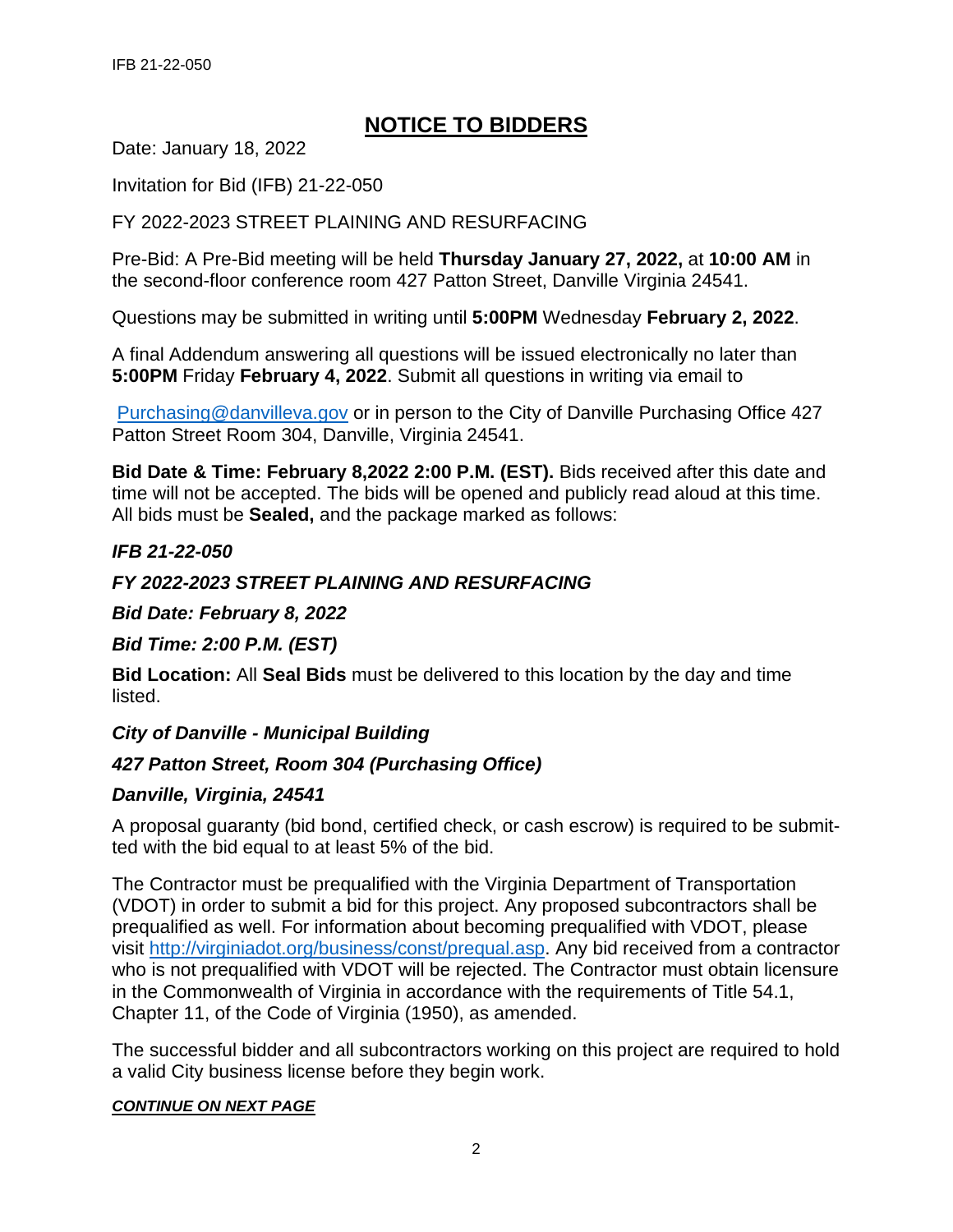#### *NOTICE TO BIDDERS CONTINUED*

The City reserves the right to reject any or all bids and to waive any irregularities or informalities in the bidding. The procedure for withdrawal of bids due to error shall be according to Virginia Administrative Code §2.2-4330.

An agreement will be presented to the Contractor for signature within 60 days after opening of bids if contract is to be awarded.

General work description: The Contractor shall provide all labor, material, equipment, supervision, and incidentals required to perform the Work of the Project as defined by the Contract Documents consisting of the following:

Removal of existing asphalt, preparation of streets or other asphalt surfaces, and placement of hot mix asphalt overlay at various locations throughout the City of Danville. The work includes but is not limited to: milling, hauling, disposal of materials, asphalt patching, asphalt overlay, undercutting and backfilling, adjustment and/or installation of utility boxes and manhole frame & covers, restoration of shoulders, traffic control, and clean up. Quality control, saw cutting, erosion control and any other tasks required to complete the work that are not in the listed bid items shall be considered incidental to all applicable items. The contractor will furnish all labor, equipment, and materials to complete, in place, all items under the contract. In Accordance with the latest edition of the Virginia Department of Transportation Road & Bridge Specifications and the Virginia Work Area Protection Manual including all revisions, supplements and amendments.

The quantities listed are not guaranteed and are subject to change. The streets listed on the included estimate sheet are intended to be representative of the proposed work. The City of Danville reserves the right to delete any of the streets listed in this IFB, change the limits of work on any listed street or add additional streets as needed. A final street list will be provided to the contractor prior to the preconstruction meeting. All work shall be paid at the established unit prices of the low bidder.

The contractor shall complete at least 50% of the listed work by July 29, 2022. The contractor shall complete all remaining listed work by November 23, 2022. The completion date of any additional work added after the final street list shall be stipulated at the time the work is added. The contract will remain in effect until May 30, 2023.

The project manual, along with any appendices, for the above project may be obtained from the Purchasing Office, 427 Patton Street Danville, Virginia 24541 as well as the city website:<https://www.danville-va.gov/>

> City of Danville J. Gary Via, CPPO Director of Purchasing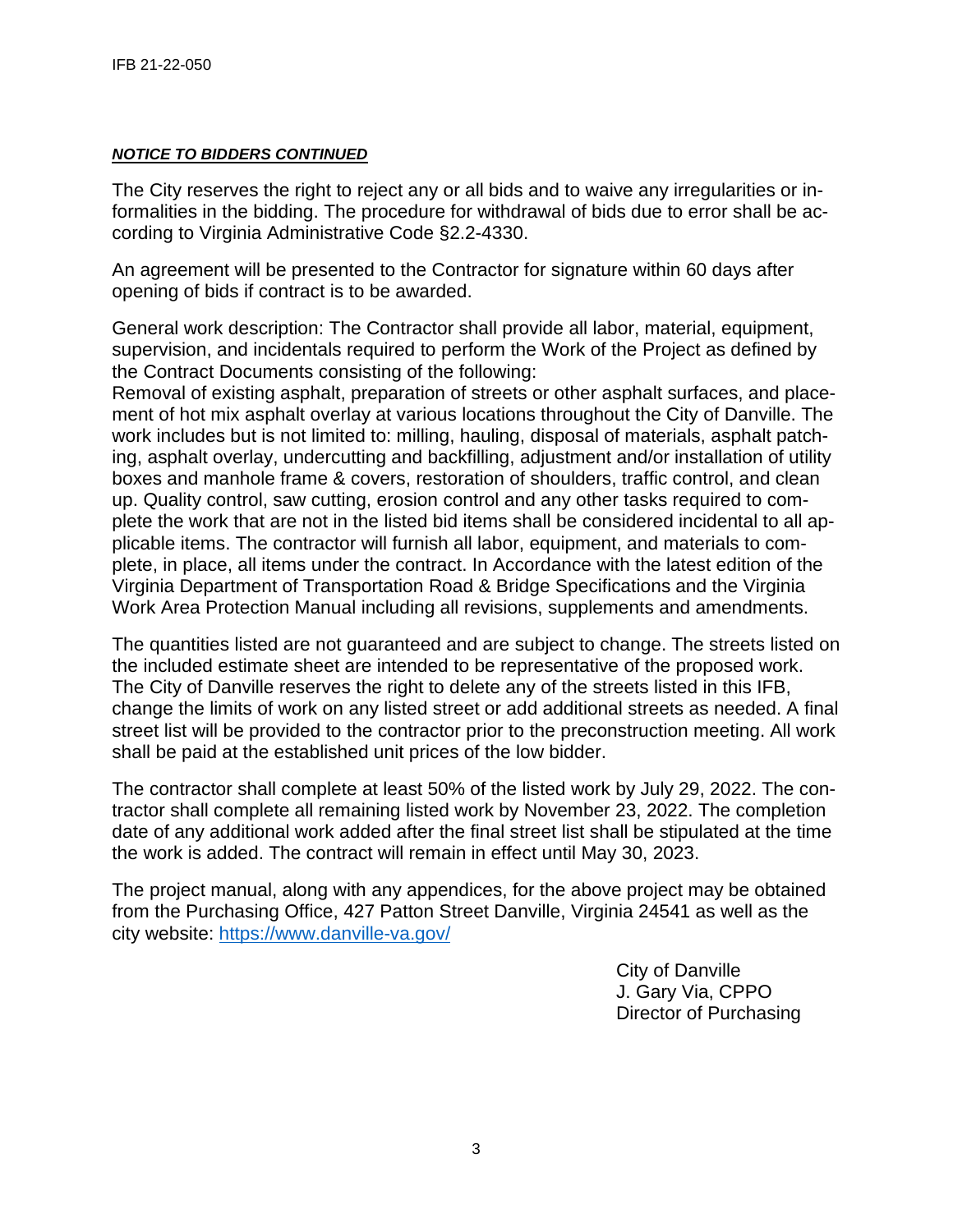# **CITY OF DANVILLE**

## **Purchasing Department**

## **STANDARD REQUIREMENTS & INSTRUCTIONS FOR BIDDING**

**Version 2.0 April 2, 2015**

Applicable to all construction work performed under contract to the City (supersedes all prior versions)

WITH AMMENDMENTS FOR THIS CONTRACT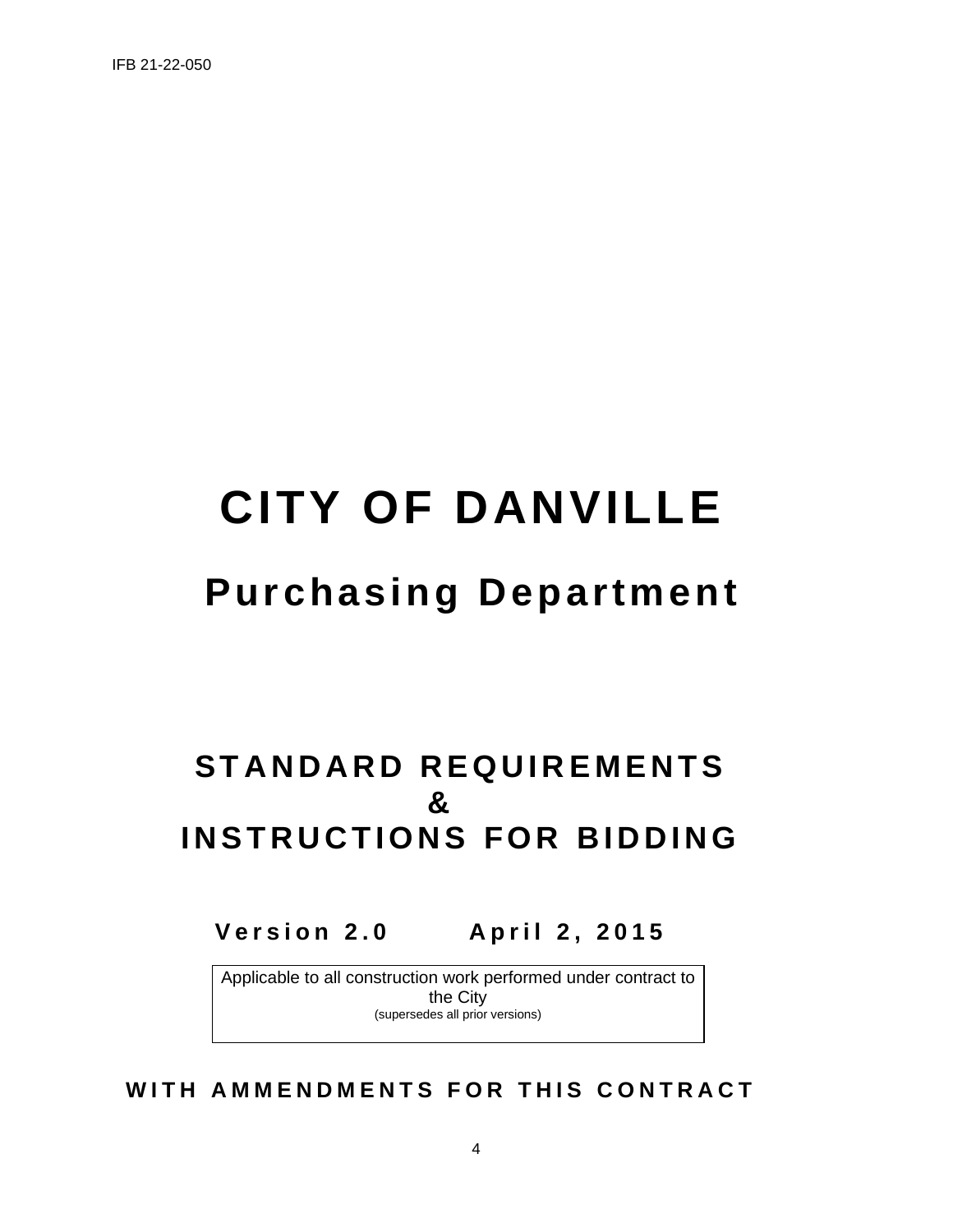| <b>Section</b> | <b>Table of Contents</b><br><b>Title</b> | Page        |
|----------------|------------------------------------------|-------------|
| 1.1            | Definitions                              | 6           |
| 1.2            | <b>Bidder Eligibility</b>                | 7           |
| 1.3            | <b>Bid Submittal</b>                     | 8           |
| 1.4            | <b>Award Criteria</b>                    | 10          |
| 1.5            | Guaranty                                 | 11          |
| 1.6            | <b>Covered Work</b>                      | 11          |
| 1.7            | Bonds & Insurance                        | 12          |
| 1.8            | Matters of Law                           | 14          |
| 1.9            | Specifications                           | 17          |
| 1.10           | <b>Jobsite Safety</b>                    | 18          |
| 1.11           | <b>Completion Schedule</b>               | 19          |
| 1.12           | <b>Traffic Control</b>                   | 20          |
| 1.13           | <b>Property Maintenance</b>              | 21          |
| 1.14           | Progress Of Work                         | 21          |
| 1.15           | Remuneration                             | 24          |
| 1.16           | Termination/Stoppages, etc               | 26          |
| 1.17           | <b>Work Changes</b>                      | 27          |
| 1.18           | <b>Utilities</b>                         | 29          |
| 1.19           | <b>Environmental Protection</b>          | 30          |
| 1.20           | <b>Erosion Control</b>                   | 32          |
|                | Appendix A: Sample Agreement             | <b>OMIT</b> |
|                | Appendix B: Escrow Agreement             | <b>OMIT</b> |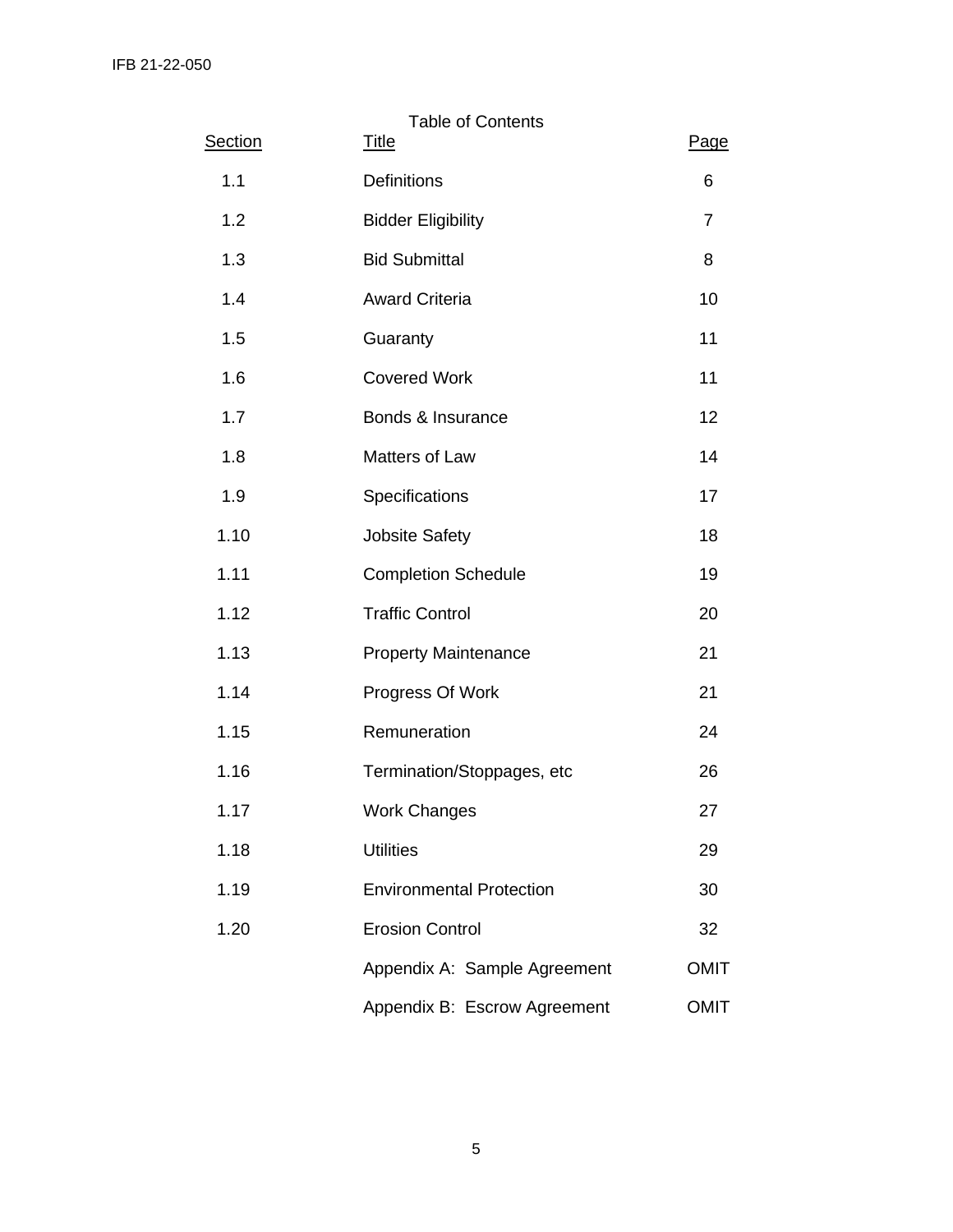#### 1.0 STANDARD REQUIREMENTS & INSTRUCTIONS FOR BIDDING

#### 1.1 DEFINITIONS

The following terms and expressions used in this document **the Standard Requirements and Instructions for Bidding** shall be understood as follows:

1.1.1 Wherever the word "City" or "Owner" is used, it shall be understood to mean the City of Danville, Virginia.

1.1.2 Wherever the word "Contractor" is used, it shall be understood to mean the party engaged to perform all work described herein.

1.1.3 Wherever the word "Engineer" is used, it shall be understood to mean the City Engineer, or his duly appointed successor, or representative, acting within the scope of the duties entrusted to them and as stated in the contract.

1.1.4 Wherever the word "Subcontractor" is used, it shall be understood to mean persons, firms, or corporations having a direct contact with the Contractor, and including those who furnish materials worked to a special design in accordance with the plans and specifications, but not including those who merely furnish materials not so worked.

1.1.5 Wherever the word "Addenda" is used, it shall mean written or graphic instruments issued prior to the opening of Bids which clarify, correct, or change the bidding documents or the Contract Documents.

1.1.6 Wherever the word "Agreement" is used, it shall mean the written agreement between the City and Contractor covering the Work to be performed; other Contract Documents are attached to the Agreement and made a part thereof as provided therein.

1.1.7 Wherever the word "Bid" is used, it shall mean the offer or proposal of the bidder submitted on the prescribed form setting forth the prices for the Work to be performed.

1.1.8 Wherever the word "Shop Drawings" is used, it shall be understood to mean all drawings, diagrams, illustrations, schedules, and other data which are specifically prepared by or for Contractor to illustrate some portion of the Work and all illustrations, brochures, standard schedules, performance charts, instructions, diagrams, and other information prepared by a supplier and submitted by Contractor to illustrate material or equipment for some portion of the Work.

1.1.9 Wherever the word "Specifications" is used, it shall be understood to mean those portions of the Contract Documents consisting of written technical descriptions of material, equipment, construction systems, standards, and workmanship as applied to the Work and certain administrative details applicable thereto.

1.1.10 Wherever the word "Supplier" is used, it shall be understood to mean a manufacturer, fabricator, supplier, distributor, materialman, or vendor.

1.1.11 Wherever the word "Work" is used, it shall be understood to mean the entire completed construction or the various separately identifiable parts thereof required to be furnished under the Contract Documents. Work is the result of performing services, furnishing labor and furnishing and incorporating materials and equipment into the construction, all as required by the Contract Documents.

1.1.12 Wherever the word "Plans" or "Drawings" is used, it shall be understood to mean the Contract Plans, accompanying the specifications and such detail and supplementary drawings as may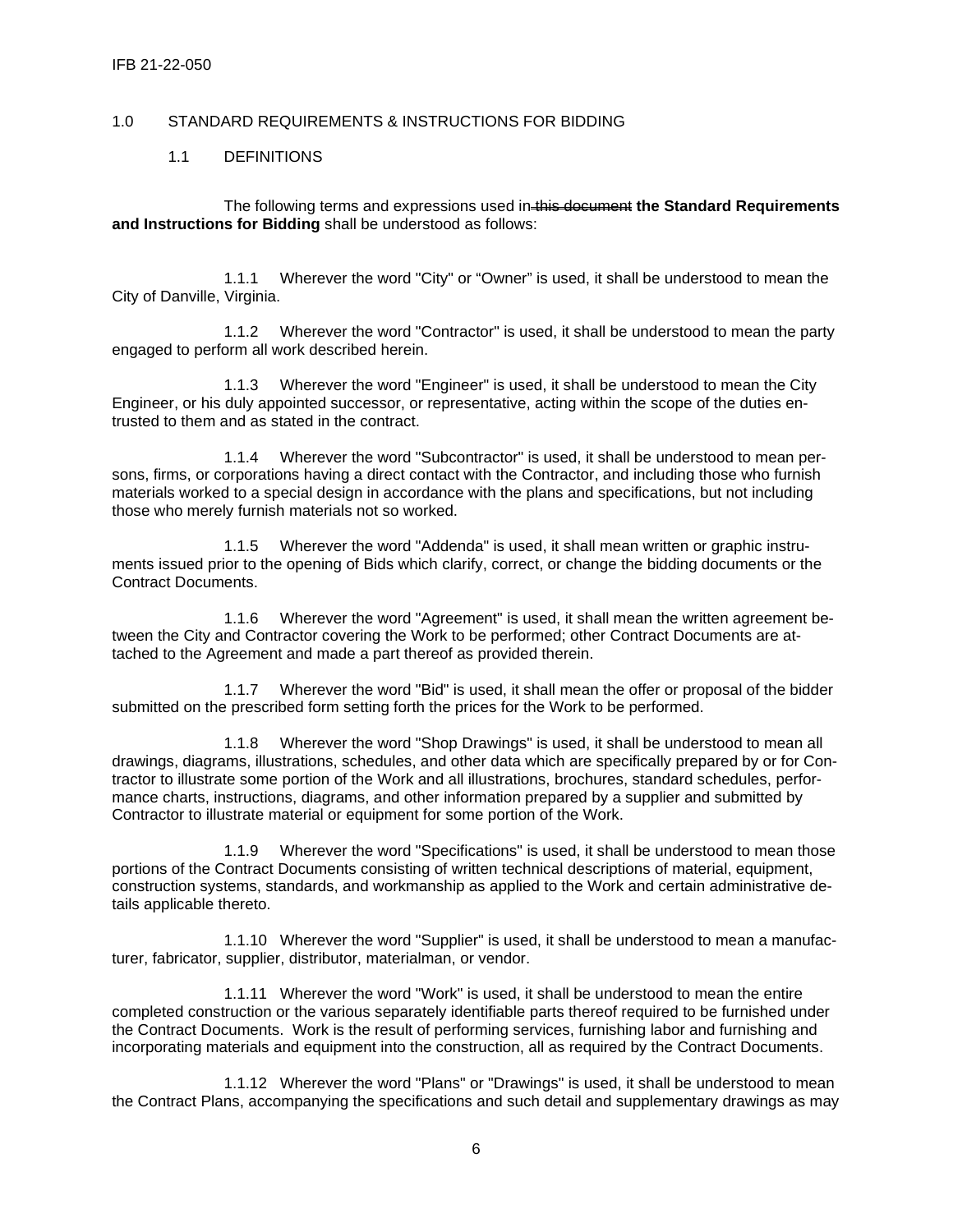be furnished from time to time. Plans may be included as part of the specifications. Therefore, the Contractor is directed to familiarize himself with the contents of the complete contract documents.

1.1.13 Wherever in the specifications or upon the drawings the words "as directed", "as required", "as permitted", or words of like effect are used, it shall be understood that the direction, requirement, or permission of the Contractor **Engineer** is intended and similarly the words "approved", "satisfactory", or words of like import, shall mean approved or acceptable or satisfactory to the Contractor **Engineer**.

1.1.14 Whenever the word "Contract" or "Contract Documents" is used, it shall mean and include Invitation for Bids, Bid Proposal, Agreement between City and Contractor, General Conditions, Payment Bond, Performance Bond, Notice of Award, Notice To Proceed, Addenda, Change Orders, Technical Specifications, with all amendments, modifications, and supplements issued on or after the Effective date of the Agreement.

1.1.15 The term "Standard Specification" shall mean Road and Bridge Specifications, Virginia Department of Transportation, current edition, with all amendments.

 **1.1.16 LAP Manual: The current edition of the VDOT Locally Administered Projects Manual found at [http://www.virginiadot.org/business/locally\\_administered\\_projects\\_man](http://www.virginiadot.org/business/locally_administered_projects_manual.asp)[ual.asp](http://www.virginiadot.org/business/locally_administered_projects_manual.asp)**

#### 1.2 BIDDER ELIGIBILITY

1.2.1 Bidders are required to submit evidence that they have practical knowledge of the particular work bid upon and that they have the financial resources to complete the proposed work. Failure on the part of any Bidder to carry out previous contracts satisfactorily, or lack of experience or equipment necessary for the satisfactory and timely completion of this Project, may be deemed sufficient cause for disqualification of said Bidder.

1.2.2 The Bidder must readily and independently document that the Bidder possesses the experience, equipment and financial resources necessary for a timely and professional completion of this project.

1.2.3 The object of any Request For Qualifications is to make it possible for the City to have exact information on the financial ability, equipment owned, and experience of the Bidder in order to reduce the hazards involved in awarding contracts to parties apparently not qualified to perform them, and to select those Bidders qualified to properly complete the Work.

1.2.4 Bids will only be accepted from manufacturers, authorized distributors, dealers, or contractors who are actively engaged in the sale, manufacture, or type of construction of the item(s) called for in the bid. No proposal will be accepted from or contract awarded to any person, firm, or corporation that is in arrears or is in default to the City upon any debt or contract, or that is a defaulter, as surety or otherwise, upon any obligation to said City or had failed to perform faithfully any previous contract with the City. Where an installation or assembly is to be performed by a subcontractor, the bidder must name the subcontractor, and the City reserves the right to determine whether the named subcontractor is fit and capable to perform the required work. If City, after due investigation, has reasonable objection to any proposed Subcontractor, other person, or organization, it may before giving the Notice of Award request the apparent low Bidder to submit an acceptable substitute without an increase in his Bid price. Any Subcontractor, other person, or organization so listed and to whom the City does not make written objection prior to the giving of the Notice of Award will be deemed acceptable to the City. This does not remove responsibilities for said Subcontractors, suppliers, etc., to comply with the Contract Specifications. The Contractor shall not be required to employ a Subcontractor, other person, or organization against whom he has reasonable objection. The City reserves the right to reject any proposal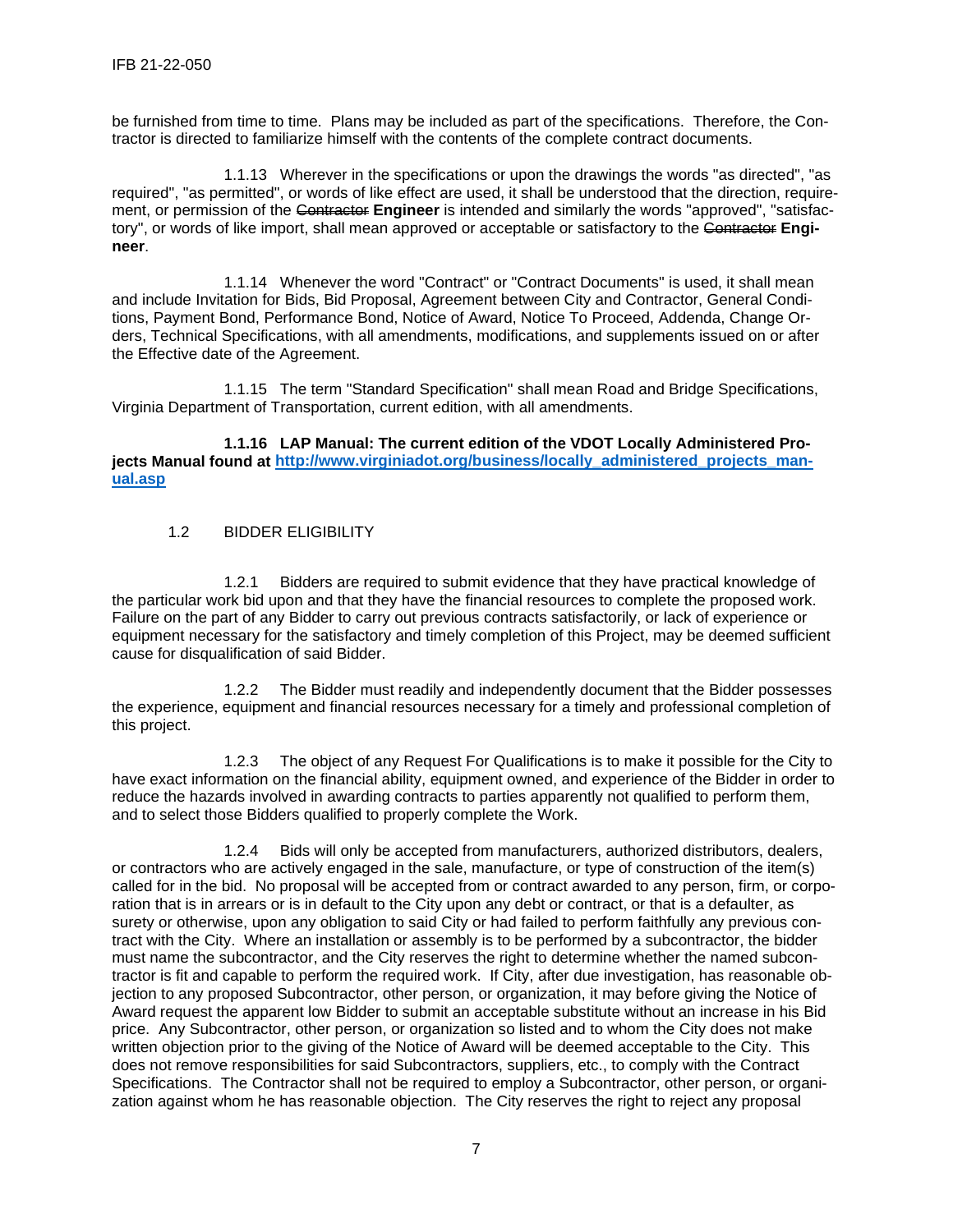where an investigation of the available evidence or information does not satisfy the City that the Bidder is qualified to carry out properly the terms of the Contract. The City's decision as to qualifications of the Bidder shall be final.

1.2.5 Under § 54.1-1100 to 54.1-1117 of the Code of the Commonwealth of Virginia, the Contractor shall possess a Class "A" Contractor's license on bids exceeding one hundred twenty thousand dollars (\$120,000.) and Class "B" registration on bids exceeding ten thousand dollars (\$10,000.). For further information, contact the Board for Contractors, Virginia Department of Professional and Occupational Regulation (804-367-8500).

#### 1.3 BID SUBMITTAL

#### 1.3.1 EXAMINATION OF SITE AND PROJECT INFORMATION

a. Bidders shall investigate and inspect the sites of the Work contemplated before preparing their Proposals in order to acquaint themselves as to the actual nature, character, conditions, quality requirements of the Work, subsurface conditions, and accuracy of estimated quantities.

b. All information given on the drawings or in the contract documents relating to existing subsurface and surface conditions and other structures is from the best sources at present available to the City. All such information is furnished only for the information and convenience of the Bidders.

c. It is agreed and understood that the City does not warrant or guarantee that the existing conditions or other structures encountered during the construction will be the same as those indicated on the drawings or in Contract Documents. The Bidder must be satisfied regarding the character, quantities and conditions of the various materials and the work to be done.

d. It is further agreed and understood that the Bidder will not use any of the information made available or obtained in any examination in any manner as a basis or ground of claim or demand of any nature against the City or Engineer arising from or by reason of any variance which may exist between the information offered and the actual conditions, materials, or structures encountered during the Work, except as may otherwise be provided for in the Contract Documents.

#### 1.3.2 BID PREPARATION

a. Bid proposals must be written in ink or typewritten and shall be submitted on the forms issued. Unsigned bids will not be accepted. No bid may be considered if received after the time shown on page one of the bid invitation specified in the Notice to Bidders unless changed in an **addendum**. Contractors are expected to examine all instructions, specifications of the bid invitation, drawings, sites, installations, etc. Failure to do so will be at the Contractor's risk. Erasures or other changes must be initialed by the person signing the bid.

b. Envelopes containing bids must be sealed**,** and marked **and delivered to the location** in the lower left hand corner with the invitation number, project title, and submitted to the office indicated on page number one (1) of the bid invitation **specified in the Notice to Bidders**.

#### 1.3.3 INTERPRETATION

a. If any person contemplating the submission of a bid is in doubt as to the true meaning of any part of the Invitation For Bid or other documents, he should submit a written request for an interpretation thereof to the Director of Purchasing or the Engineer **by the date listed in the Notice to Bidders**. An interpretation of the bid invitation document will be made only by written addendum issued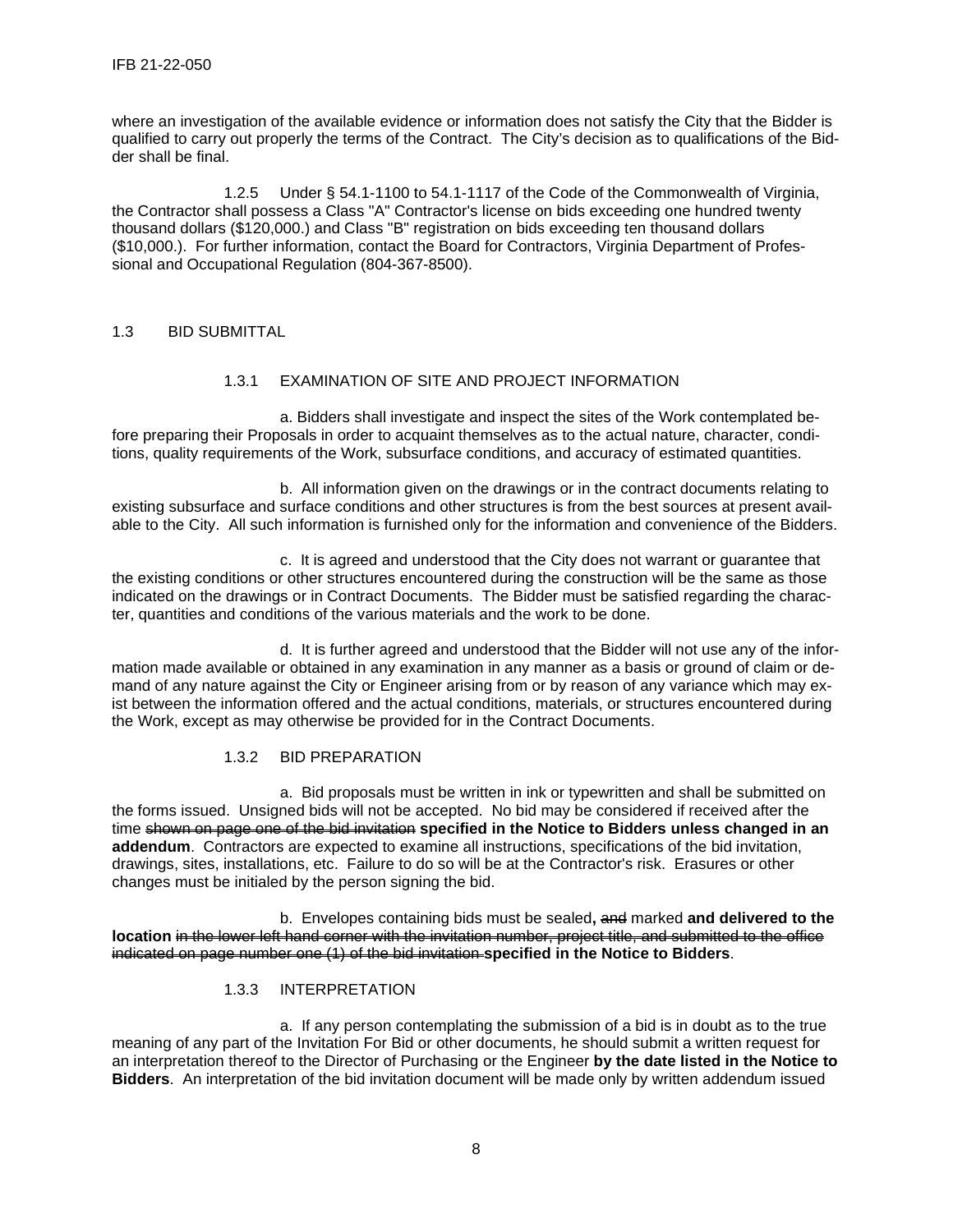to each **known** potential bidder **and posted on the Purchasing webpage**. The City will not be responsible for explanations or interpretations of bid invitation documents except as issued in accordance herewith.

b. All notices, requests, instructions, approvals, and proposals, must be in writing.

c. If during performance of the project, the Contractor finds a conflict, error, or discrepancy in the Contract Documents, he shall so report to the Engineer in writing at once before proceeding and shall obtain a written interpretation or clarification from the Engineer **before starting or continuing work**.

d. In resolving such conflicts, errors, and discrepancies, the documents shall be given precedence in the following order: Agreement, Modifications, Addenda, Supplementary Conditions, Instruction to Bidders, Standard Requirements & Instructions for Bidding, Proposal and Specifications/Drawings. Figure dimensions on drawings shall govern over scale dimensions and detailed drawing shall govern over general drawings. **In resolving conflicts between the Contract Documents and federal, state, and local laws, codes, regulations, ordinances, orders, rulings, and the like, the stricter provision shall prevail.** 

**In resolving conflicts in the Plans and technical specifications of the Work, the order of highest precedence is established as follows:**

- **1. FHWA Required Provisions**
- **2. The MUTCD including the Virginia Supplement**
- **3. The latest revised Virginia Work Area Protection Manual (VWAPM)**
- **4. The Virginia Erosion & Sediment Control Handbook (VESCH)**
- **5. Contract Change Orders.**
- **6. Work Change Directives**
- **7. Modifications to the Agreement**
- **8. The Agreement.**
- **9. Addenda, with those of later date having precedence over those of earlier date.**
- **10. Amendments to the City of Danville Standard Requirements and Instructions for Bidding. (Division I)**
- **11. The City of Danville Standard Requirements and Instructions for Bidding. (Volume I, Division II)**
- **12. General Conditions and Supplemental General Conditions (Section 00 72 00)**
- **13. Technical Specifications (Volume I, Division III)**
- **14. SPCNs, SPs, and Bid Item Sheets (Volume I, Division IV)**
- **15. The Plans**
- **16. VDOT Supplemental Specifications (SS) and Supplemental Drawings**
- **17. Other referenced manuals and guidance (such as the LAP Manual)**
- **18. The VDOT 2018 Supplement to the 2016 Standard Specifications**
- **19. The VDOT Road and Bridge Standards and Specifications (2016 and revisions)**

**Figure dimensions on drawings shall be given precedence over scaled dimensions. Detailed drawings shall be given precedence over general drawings.**

1.3.4 IRREGULAR BID PROPOSALS

Bid proposals shall be considered irregular for the following reasons:

a. If the bid is on a form other than that furnished by the City, if the City's form is altered, or if any part of the proposal form is detached.

b. If there are unauthorized additions, conditional or alternate pay items, or irregularities of any kind, which make the proposal incomplete, indefinite, or otherwise ambiguous.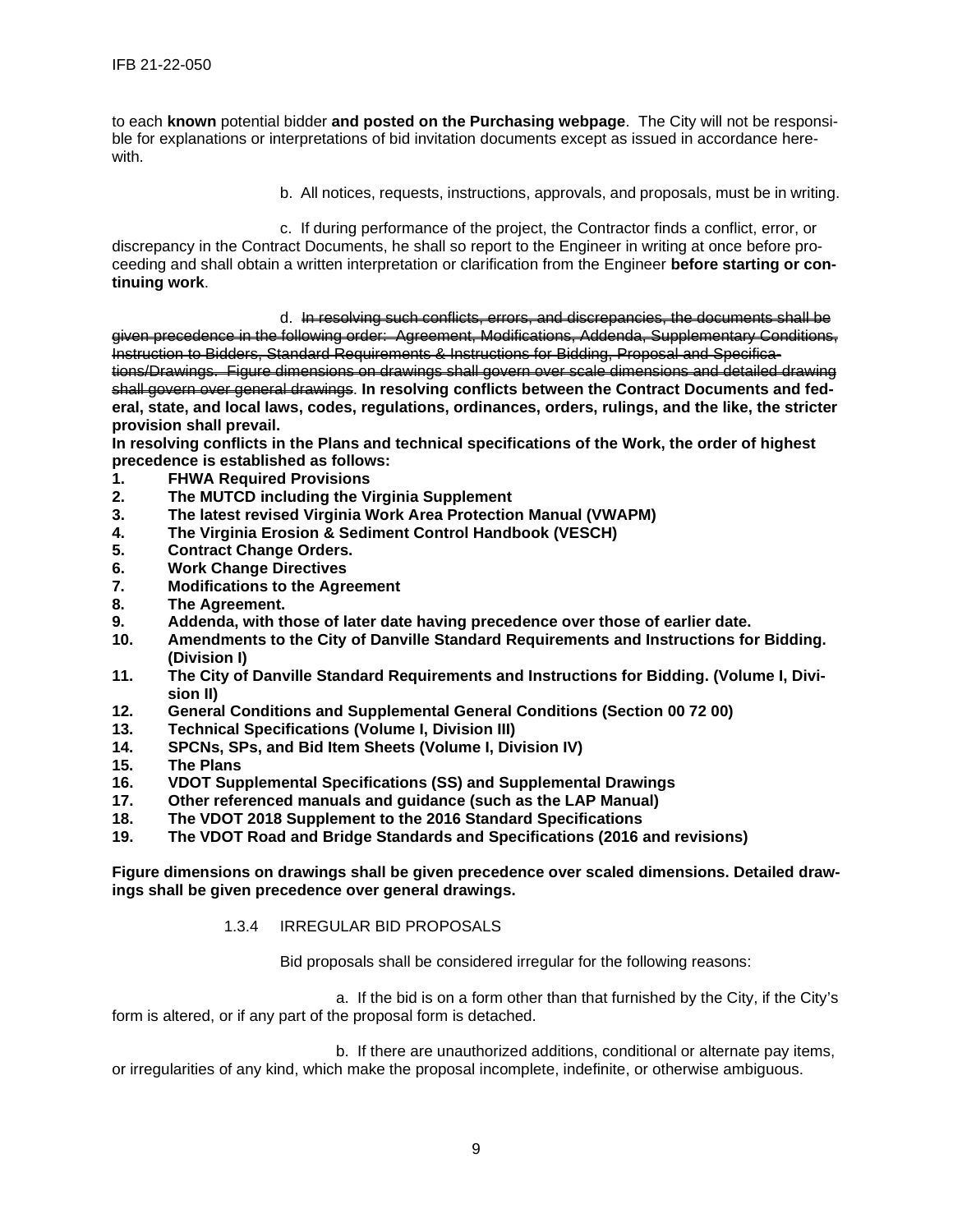IFB 21-22-050

c. If the bid does not contain a unit or lump sum price for each pay item listed in the proposal. d. If the bid contains unit or lump sum prices that are obviously unbal-

anced.

e. If the bid is not accompanied by the proposal guaranty specified by

the City.

#### 1.3.5 WITHDRAWAL OF BID DUE TO ERROR

a. A bidder for a City construction contract, other than a contract for construction or maintenance of public highways, may withdraw his bid from consideration, if the price bid was substantially lower than the other bids due solely to a mistake therein, provided the bid was submitted in good faith and the mistake was a clerical mistake, as opposed to a judgment mistake, and was actually due to an unintentional arithmetic error or an unintentional omission of a quantity of work, labor, or material made directly in the compilation of the bid, which unintentional arithmetic error or unintentional omission can be clearly shown by objective evidence drawn from inspection of original work papers, documents, and materials used in the preparation of the bid sought to be withdrawn.

b. The bidder shall give notice in writing of his claim of the right to withdraw his bid within two (2) business days after the conclusion of the bid opening procedure.

#### 1.3.6 DISQUALIFICATION OF BIDDER

A bidder shall be considered disqualified for any of the following reasons:

a. Submitting more than one proposal from the same partnership, firm, or corporation under the same or different name.

b. Evidence of collusion among bidders. Bidders participating in such collusion shall be disqualified as bidders for any future work of the City until any such participating bidder has been reinstated by the City as a qualified bidder.

c. If the bidder is considered to be in "default" for any reason specified in §1.2 "Bidder Eligibility" and § 1.3 "Bid Submittal."

#### 1.4 AWARD CRITERIA

1.4.1 Unless otherwise specified all formal bids submitted shall be binding for sixty (60) calendar days following bid opening date.

1.4.2 The award will be made to the lowest responsible and responsive bidder whose proposal conforming to the invitation will be most advantageous to the City, price and other factors considered such as completion time, fiscal stability of the bidder, prior experience in the type of work calledfor in the Invitation, management resources, owned, service, resale value, etc.

1.4.3 The City reserves the right to reject any or all offers and to waive informalities and minor irregularities in offers received.

1.4.4 After notice from the City, the successful bidder has ten (10) days to enter into a contract or forfeit as liquidated damages the security deposit. By executing the contract, the Contractor certifies that he has reviewed the Contract Documents and the project area and accepts the conditions of each (See Appendix A, Sample Contract).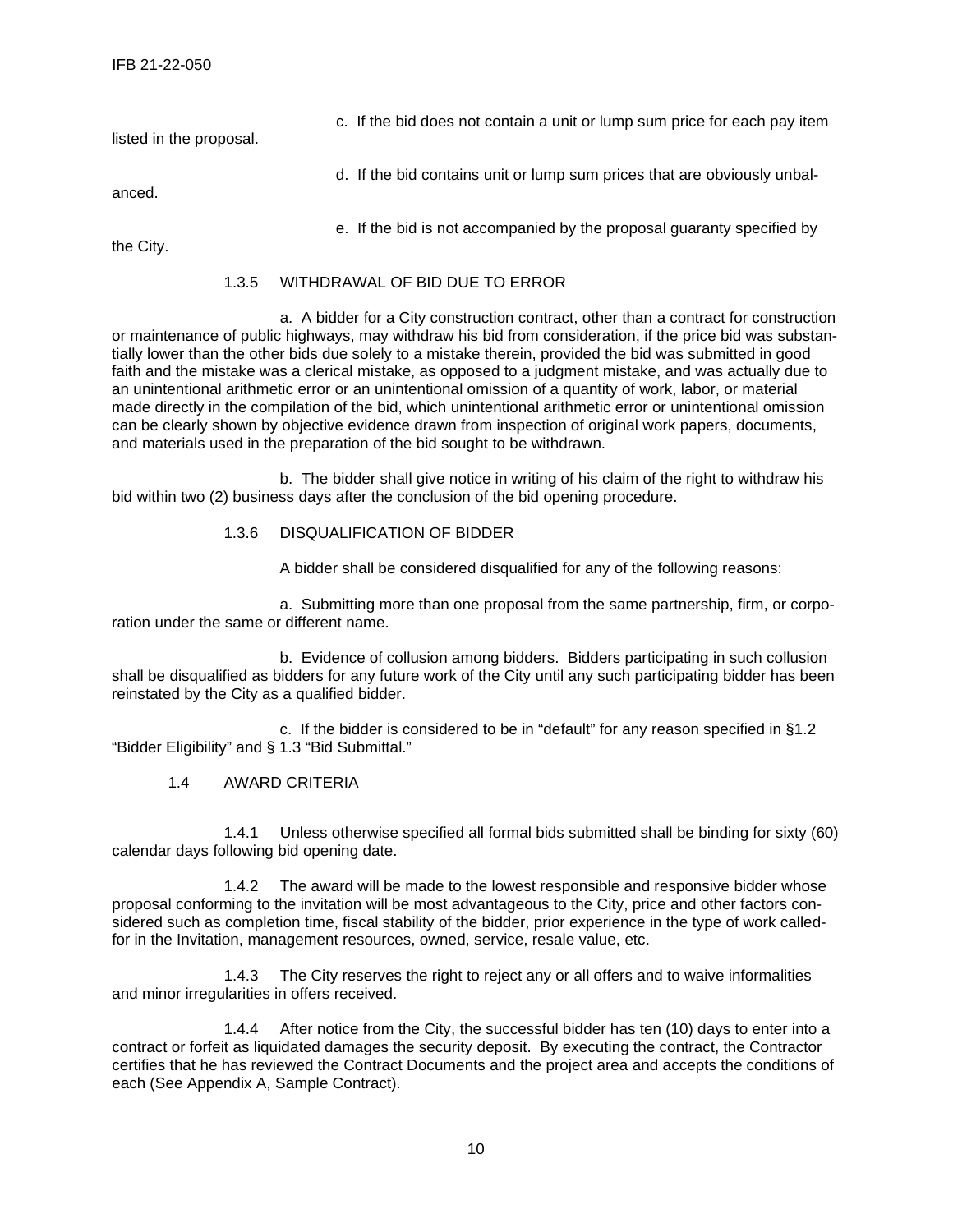#### 1.4.5 NEGOTIATION

In the event the bid from the lowest responsible bidder exceeds available funds, the City may negotiate with the apparent low bidder to obtain a contract price within available funds. The procedures for such negotiations shall be as follows:

a. City, Engineer, and apparent low bidder together will review the project and attempt to find mutually agreeable proposed changes that will effectively reduce the cost of the project.

b. Apparent low bidder will present reasonably documented and substantiated proposed deductions in project cost for each potential project change, which will allow City to evaluate each proposed deduction.

c. The parties will attempt to negotiate and sign a reasonable contract for the entire project, the price of which does not exceed available funds.

#### **d. The total base bid amount may be split between fiscal years meaning part of the award would occur prior to June 30th of the current fiscal year and any remaining award amount would occur after July 1.**

#### 1.5 GUARANTY

1.5.1 The Contractor shall guarantee that all the materials used and all the work done under the contract shall fully comply with the requirements of the plans and specifications and the instructions of the City.

1.5.2 Any defects in the completed work or failure of the construction to fully perform or endure the service for which it is intended, which in the opinion of the City are caused by or due to the use of materials, skill, or workmanship not in compliance with the said plans, specifications, and instructions, that may appear in the work within a period of twelve (12) months after acceptance by the City shall be regarded as prima facie and conclusive evidence that the Contractor has failed to comply with the said specifications, plans, and instructions. The Contractor in this event, shall at his own expense, at such time and in such manner as the Engineer may direct, repair or take up and reconstruct any such defective work, in full compliance with the original specifications, plans, and instructions.

The repairs required to be made by the Contractor shall extend only to making good any inherent defects which become manifested in the materials and workmanship under ordinary conditions, and shall not be held to cover any breakage or damage caused by improper use or by accident from circumstances over which the Contractor has no control.

1.5.3 All direct, indirect and consequential costs of the City in exercising such rights and remedies will be charged against the Contractor and will be deducted from any monies due the Contractor.

1.5.4 The Contractor shall not be allowed an extension of the contract time because of any delay in performance of the work attributable to the exercise by the City of the City's rights and remedies hereunder.

#### 1.6 COVERED WORK

1.6.1 If any Work is covered contrary to the written directive of the Engineer, it must, if requested by Engineer, be uncovered for Engineer's observation and replaced at Contractor's expense. If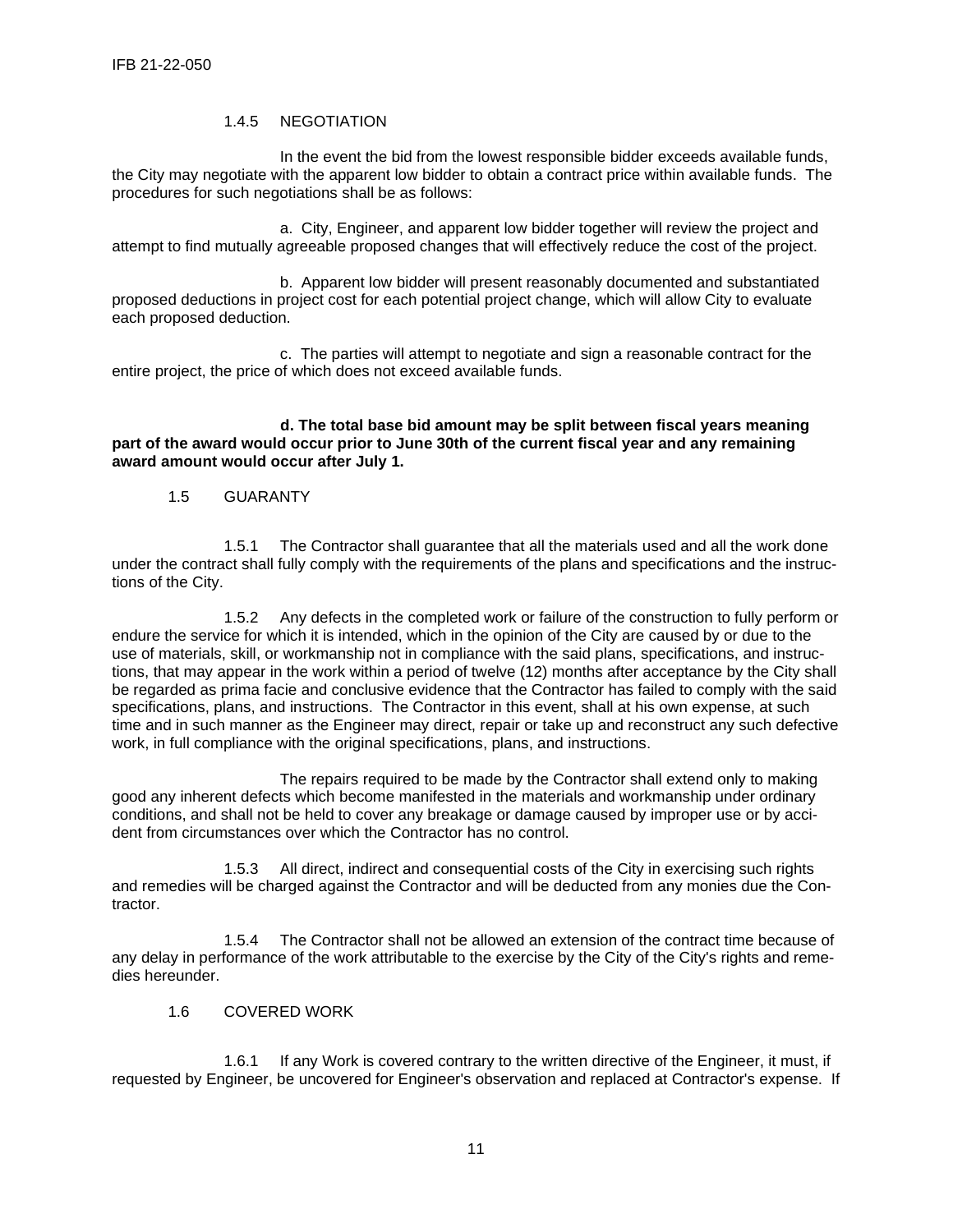required by the Engineer, the Contractor shall correct all defective work, whether or not fabricated, installed, or completed, or, if the work has been rejected by Engineer, remove it from the site and replace it with non-defective work. The Contractor shall bear all direct, indirect and consequential costs of such correction or removal, including but not limited to fees and charges of engineers, architects, attorneys, and other professionals. Upon failure of the Contractor to correct the deficiency within a reasonable time, the City may, after seven (7) days written notice to the Contractor, correct and remedy any such deficiency and deduct the costs from any monies due the Contractor.

1.6.2 If the Engineer considers it necessary or advisable that covered work be inspected or tested by others, the Contractor, shall uncover, that portion of the work in question, furnishing all necessary labor, material, and equipment. If it is found that such work is defective, the Contractor shall bear all direct, indirect, and consequential costs of such uncovering, exposure, observation, inspection and testing, and of satisfactory reconstruction, (including but not limited to fees and charges of engineers, Contractors, attorneys, and other professionals), and the City shall be entitled to an appropriate decrease in the contract price. If, however, such work is not found to be defective, the Contractor shall be allowed an increase in the contract price or an extension of the contract time, or both, directly attributable to such uncovering, exposure, observation, inspection, testing, and reconstruction.

1.7 BONDS, INSURANCE, ETC.

#### 1.7.1 BONDS

a. Each bidder shall enclose in his bid package, a bid bond issued by a surety licensed to do business in Virginia in the amount of five percent (5%) of his bid total. A bank certified check will be accepted in lieu of the bid bond.

b. The successful Contractor shall be required to provide performance and labor & materialman's bonds in the amount of one hundred percent (100%) of the contract price.

#### 1.7.2 INDEMNIFICATION

a. The Contractor shall indemnify the City, its agents, officers, and employees against any damages to property or injuries to or death of any person or persons, including property and employees or agents of the City, and shall defend and indemnify the City, its agents, officers, and employees from any claims, demands, suits, actions, or proceedings of any kind, including workers' compensation claims, of or by anyone, in any way resulting from or arising out to the operations in connection with the work described in the contract, including operations of subcontractors and acts or omissions of employees or agents of Contractor or Contractor's subcontractors. Contractor shall procure and maintain, at Contractor's own costs and expense, any additional kinds and amounts of insurance that, in Contractor's own judgment, may be necessary for Contractor's proper protection in the prosecution of the work.

b. The Contractor shall, at his own expense, appear, defend, and pay all charge of attorneys and other expenses arising there from or incurred in connection therewith, and, if any judgment shall be rendered against the City, and/or its officers, agents, and employees, in any such action, the Contractor shall, at his own expense, satisfy and discharge the same. The Contractor expressly understands and agrees that any performance bond or insurance protection required by this contract, or otherwise provided by the Contractor, shall in no way limit the responsibility to indemnify, keep, and save harmless and defend the City, its agents, officers, and employees as herein provided.

c. The Contractor shall assume all risks and responsibilities for casualties of every description in connection with the work, except that he shall not be held liable or responsible for delays or damage to the work caused by acts of God, acts of Public Enemy, acts of Government, quarantine restrictions, general strikes through the trade, or by freight embargoes not caused or participated in by the Contractor. The Contractor shall have charge and control of the entire work until completion and acceptance of the same by the City.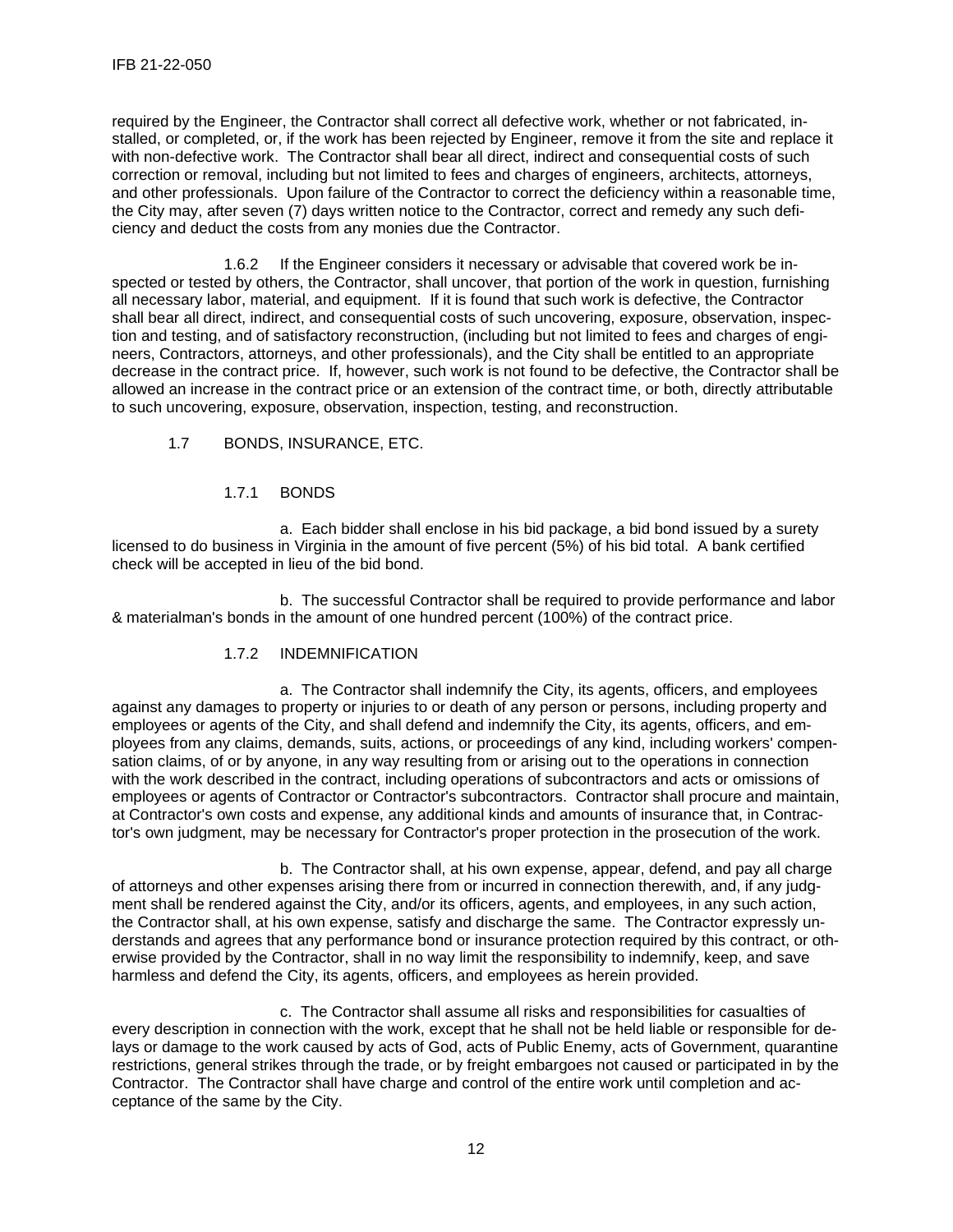d. The Contractor shall alone be liable and responsible for, and shall pay, any and all loss or damage sustained by any person or party either during the performance or subsequent to the completion of the work under this agreement, by reason of injuries to persons and damage to property, building, and adjacent work, that may occur either during the performance of the work covered by this contract or that may be sustained as a result of or in consequence thereof, irrespective of whether or not such injury or damage be due to negligence or the inherent nature of the work. Contractor will be responsible to reimburse City for cost incurred for damages caused by the Contractor's negligence or noncompliance with contract requirements.

e. The Contractor shall bear all losses resulting from the amount or character of the work being different, or because the nature of the premises on which the work is done is different from what was expected or on account of the weather, or similar causes.

f. The Contractor, however, will not be obligated to indemnify the City, its officers, agents, or employees against liability for damage arising out of bodily injury to persons or damage to property caused by or resulting solely from the negligence of the City or its officers, agents, and employees.

#### 1.7.3 INSURANCE

The Contractor shall not commence work under any contract until he has obtained all the insurance required hereunder and such insurance has been approved by the City; nor shall the Contractor allow any Subcontractor to commence work on his subcontract until all similar insurance has been so obtained and approved. Approval of the insurance by the City shall not relieve or decrease the liability of the Contractor hereunder.

a. Worker's Compensation including Occupational Disease and Employer's Liability Insurance: The Contractor shall take out and maintain during the life of the Contract, Workers' Compensation and Employer's Liability Insurance for all of his employees to be engaged in work on the project under this Contract in an amount no less than the minimum allowed by the State Corporation Commission, and in case any such work is sublet, the Contractor shall require the Subcontractor similarly to provide Workers' Compensation and Employer's Liability Insurance for all of the latter's employees to be engaged in such work.

b. Comprehensive General Liability Insurance: The Contractor shall maintain during the life of the Contract comprehensive general liability insurance as shall protect him and the City of Danville and its officers, agents, and employees from claims for damages for personal injury, including death, as well as from claims for property damage, which may arise from operations under the Contract, whether such operations be by himself or by any Subcontractor, or by anyone directly or indirectly employed by either of them. The amount of such insurance shall be not less than a combined single limit of \$1,000,000.00 per occurrence on bodily injury and property damage and \$1,000,000.00 aggregate on completed operations. The comprehensive general liability insurance shall provide the following coverage:

> **Comprehensive** Premises--Operation Products/Completed Operations Hazard Contractual Insurance Underground Hazard Explosion & Collapse Hazard Independent Contractor and Subcontractor Broad Form Property Damage Personal Injury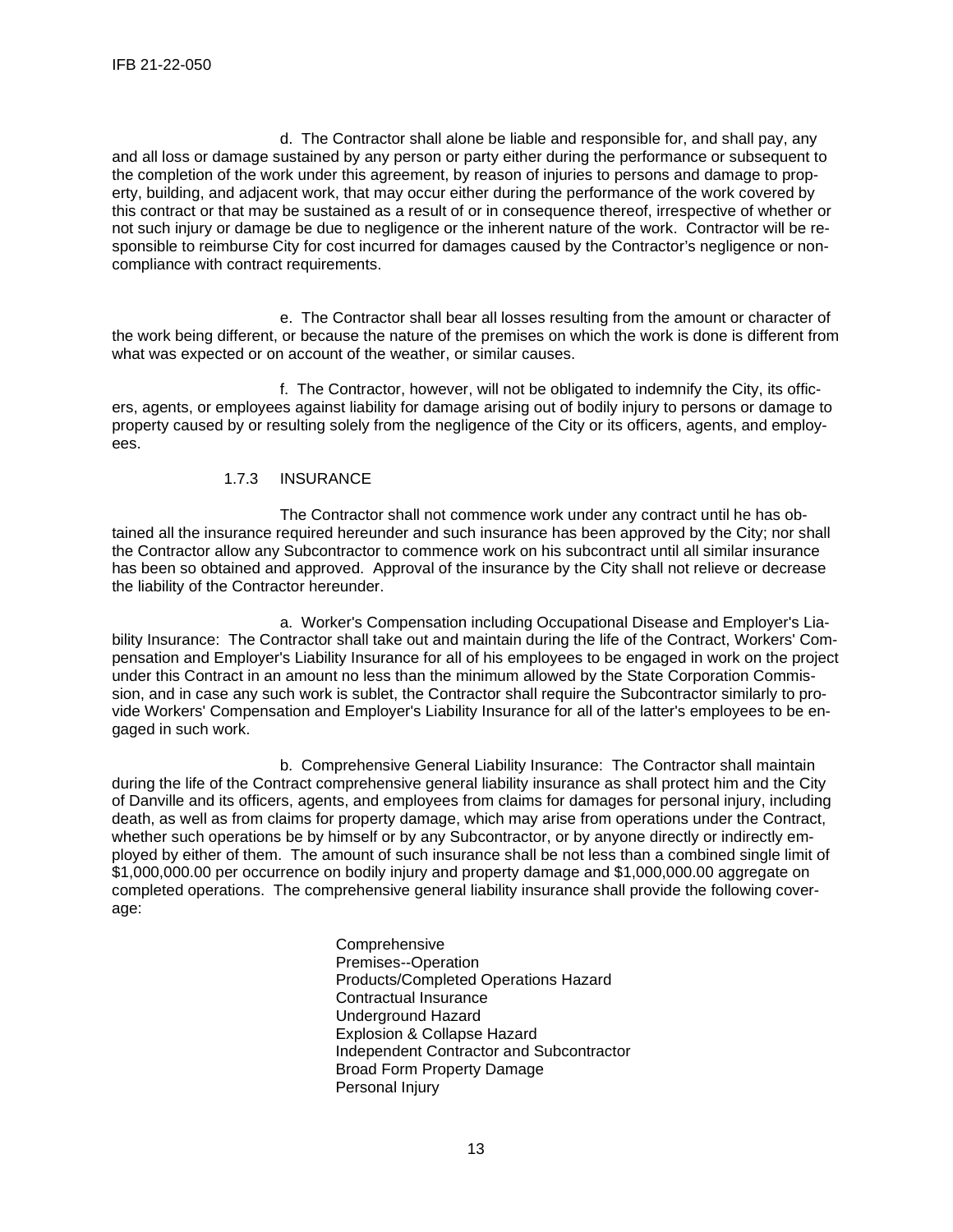c. Automobile liability insurance with minimum combined single limits of \$1,000,000.00 per occurrence. This insurance shall include bodily injury and property damage for the following vehicles:

> Owned Vehicles Non-owned Vehicles Hired Vehicles

d. Umbrella Policy: At the option of the Contractor, primary limits may be less than required, with an umbrella policy providing the additional limits needed. This form of insurance will be acceptable provided that the primary and umbrella policies both provide the insurance coverage's herein required. However, any such umbrella policy must have minimum coverage limits of \$3,000,000.00.

e. The Contractor, at his cost, shall effect and maintain in the names of the City, the Engineer and the Contractor, fire, vandalism and extended coverage insurance (or all-risk, builder's risk insurance if approved by the City), upon the entire structure or structures on which the work of this Contract is to be done and upon all material in or adjacent thereto and intended for use thereon to one hundred percent (100%) of the Contract amount. Such insurance may include a deductible provision if the City consents to such provision; however, the Contractor in such case will be liable for paying to the City the amount of such deduction whenever a claim arises. The loss, if any, is to be made adjustable with and payable to the City as Trustee for whom it may concern. Written evidence of the insurance required herein shall be filed with the City not later than thirty (30) days following the date of the award of the Contract. A copy of the evidence of insurance shall be filed with the Director of Purchasing.

f. All policies shall name the City of Danville, its officers, agents, and employees as additional insured. This coverage shall be reflected on the Certificates of Insurance (including any endorsements or riders thereto) which will be provided to the City. Each Certificate of Insurance shall require that notice be given thirty (30) days prior to cancellation or material change in the policies to the Director of Purchasing.

g. The insurance required by this Article shall include contractual liability insurance applicable to the Contractor's obligations under §1.5.

h. The Contractor shall either (1) require each of his subcontractors to procure and to maintain during the life of his contract "Subcontractor's Insurance" of the type and in the same amounts as specified in the preceding schedule or (2) insure the activities of his subcontractors in his own policy.

#### **i. Certificates of insurance shall show the solicitation number, title and UPC numbers (if applicable), and shall list the City of Danville VA as an additional insured.**

#### 1.8 MATTERS OF LAW

#### 1.8.1 AUTHORITY

a. The Director of Purchasing as the designee of the City Manager has the sole responsibility and authority for negotiating, placing, and when necessary modifying each and every invitation to bid, purchase order, or other award issued by the City of Danville. In the discharge of these responsibilities, the Director of Purchasing may be assisted by assigned buyers. No other City officer or employee is authorized to order supplies or services, enter into purchase negotiation, or in any way obligate the government of the City of Danville for an indebtedness. Any purchases contrary to these provisions and authorities shall be void and the City shall not be bound thereby.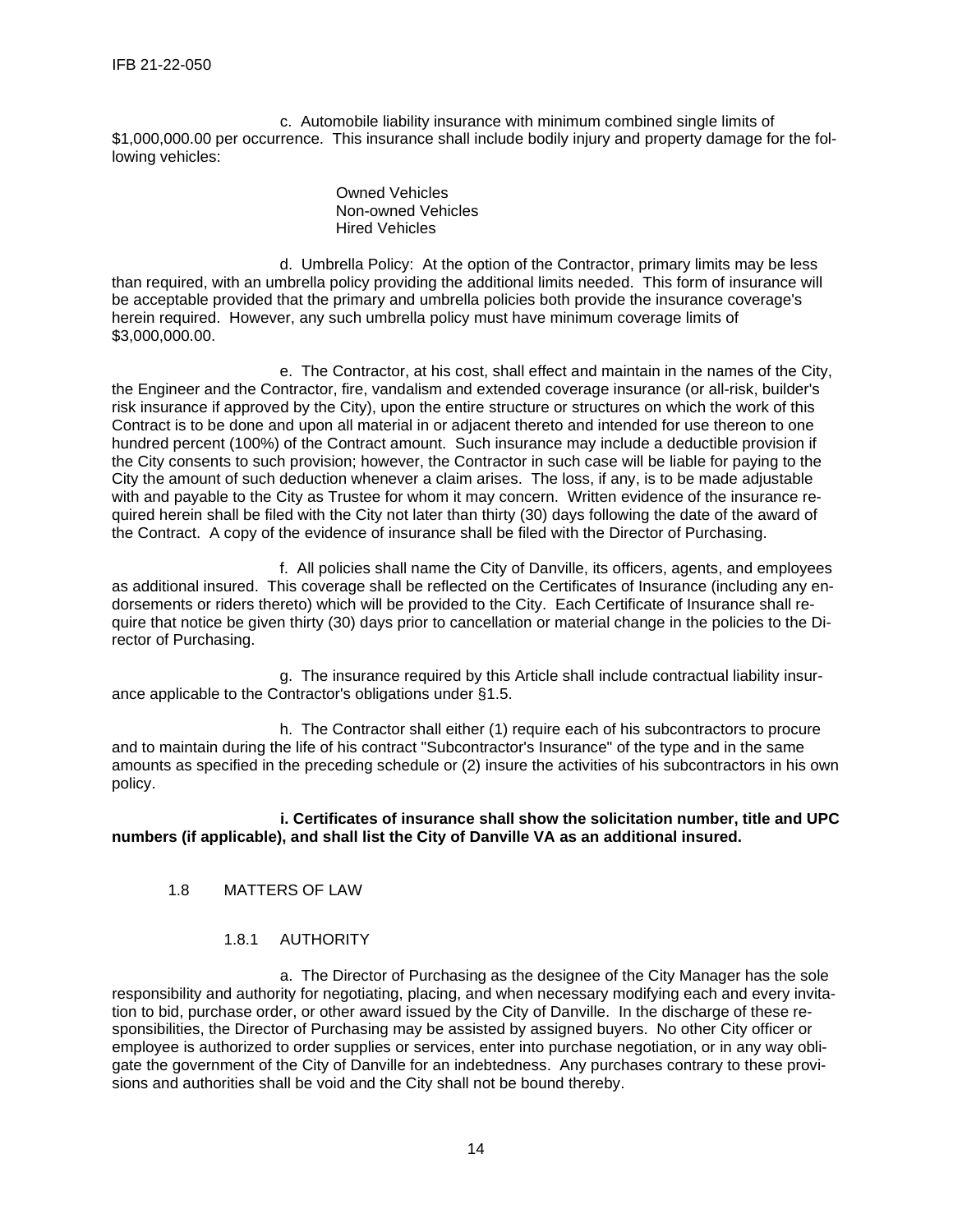b. This procurement process, including withdrawal of bids and appeals or protests, is governed by the "Procurement Code of the City of Danville, Virginia". Copies of the Procurement Code may be obtained by writing the City of Danville Purchasing Department, PO Box 3300, Danville, Virginia 24543. The City of Danville does not discriminate against faith based organizations.

#### 1.8.2 ENFORCEMENT

This Agreement and the performance thereof shall be governed by and enforced under the laws of the Commonwealth of Virginia, and if legal action by either party is necessary for or with respect to the enforcement of any or all of the terms and conditions hereof, then exclusive venue therefore shall lie in the City of Danville, Virginia.

#### 1.8.3 EQUAL EMPLOYMENT

During the performance of the contract, the Contractor agrees as follows:

a. The Contractor will not discriminate against any employee or applicant for employment because of race, religion, color, sex, or national origin, except where religion, sex, or national origin is a bona fide occupational qualification reasonably necessary to the normal operation of the Contractor. The Contractor agrees to post in conspicuous places, available to employees and applicants for employment, notices setting forth the provisions for this nondiscrimination clause.

b. The Contractor also shall not discriminate against any handicapped person in violation of any state or federal law or regulation and shall also post in conspicuous places, available to employees and applicants for employment, notices setting forth the provisions of this additional nondiscrimination clause.

c. The Contractor, in solicitations or advertisements for employees placed by or on behalf of the Contractor, will state that such contractor is an equal opportunity employer.

d. Notices, advertisements, and solicitations placed in accordance with Federal law, rule or regulation shall be deemed sufficient for the purpose of meeting the requirements of this section.

e. The Contractor will include the provisions of the foregoing paragraphs in every subcontract or purchase order over \$10,000 so that the provisions will be binding upon each subcontractor or vendor.

f. The Contractor will otherwise comply with all other applicable provisions of local, State, and Federal law.

#### 1.8.4 NON-APPROPRIATION

In the event that sufficient funds are not appropriated by the Council of the City of Danville, Virginia; or, if appropriated, are not allocated or available; or, in the event the amounts due hereunder are to be paid with funds given to the City by another private or government entity, and such funds are not sufficient for continuation of this agreement during any fiscal year after the City's first fiscal year; the City may, without breach, upon prior written notice to Contractor, terminate the contract in whole or in part.

#### 1.8.5 NOVATION

The Contractor shall not assign or transfer, whether by Assignment or Novation, any of its rights, duties, benefits, obligations, liabilities, or responsibilities under the Agreement without the written consent of the City; provided, however, that assignments to banks, trust companies or other finan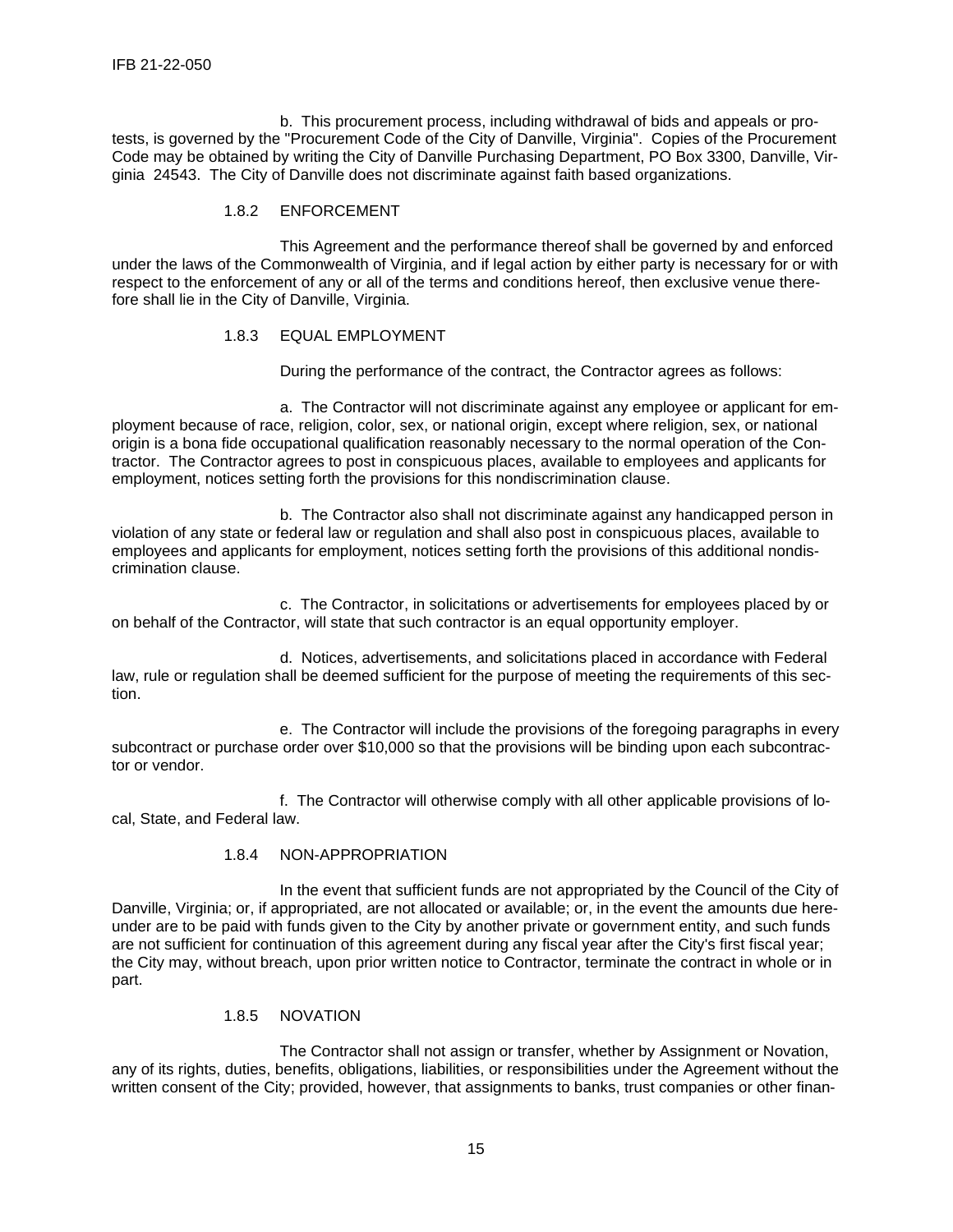cial institutions for the purpose of securing a bond may be made without the consent of the City. Assignment or Novation of the Agreement shall not be valid unless the Assignment or Novation expressly provides that the assignment of any of the Contractor's rights or benefits under the Agreement is subject to a prior lien for labor performed, services rendered and materials, tools, and equipment supplied for the performance of the work under the Agreement in favor of all persons, firms, or corporations rendering such labor or services or supplying such materials, tools, and equipment.

#### 1.8.6 OBSERVANCE OF LAWS

The Contractor at all times shall observe and comply with all Federal, State, and City laws, bylaws, ordinances and regulations in any manner affecting the conduct of the work or applying to employees on the project, as well as all orders or decrees which have been promulgated or enacted, by any legal bodies or tribunals having authority or jurisdiction over the work, materials, employees or contract.

#### Federal Immigration Reform and Control Act of 1986

Contractor does not, and shall not during the performance of the contract for goods and services in the Commonwealth knowingly employ an unauthorized alien as defined in the Federal Immigration Reform and Control Act of 1986.

#### Compliance with state law; foreign and domestic businesses authorized to transact business in the Commonwealth.

A. A Contractor organized as a stock or nonstock corporation, limited liability company, business trust, or limited partnership or registered as a registered limited liability partnership shall be authorized to transact business in the Commonwealth as a domestic or foreign business entity if so required by Title 13.1 or Title 50 or as otherwise required by law.

B. Pursuant to competitive sealed bidding or competitive negotiation, all public bodies shall include in the solicitation a provision that requires a bidder or offeror organized or authorized to transact business in the Commonwealth pursuant to Title 13.1 or Title 50 to include in its bid or proposal the identification number issued to it by the State Corporation Commission. Any bidder or offeror that is not required to be authorized to transact business in the Commonwealth as a foreign business entity under Title 13.1 or Title 50 or as otherwise required by law shall include in its bid or proposal a statement describing why the bidder or offeror is not required to be so authorized.

C. Any bidder or offeror described in subsection B that fails to provide the required information shall not receive an award unless a waiver of this requirement and the administrative policies and procedures established to implement this section is granted by the Director of the Department of General Services or his designee or by the chief executive of a local governing body.

D. Any business entity described in subsection A that enters into a contract with a public body pursuant to this chapter shall not allow its existence to lapse or its certificate of authority or registration to transact business in the Commonwealth, if so required under Title 13.1 or Title 50, to be revoked or cancelled at any time during the term of the contract.

E. A public body may void any contract with a business entity if the business entity fails to remain in compliance with the provisions of this section.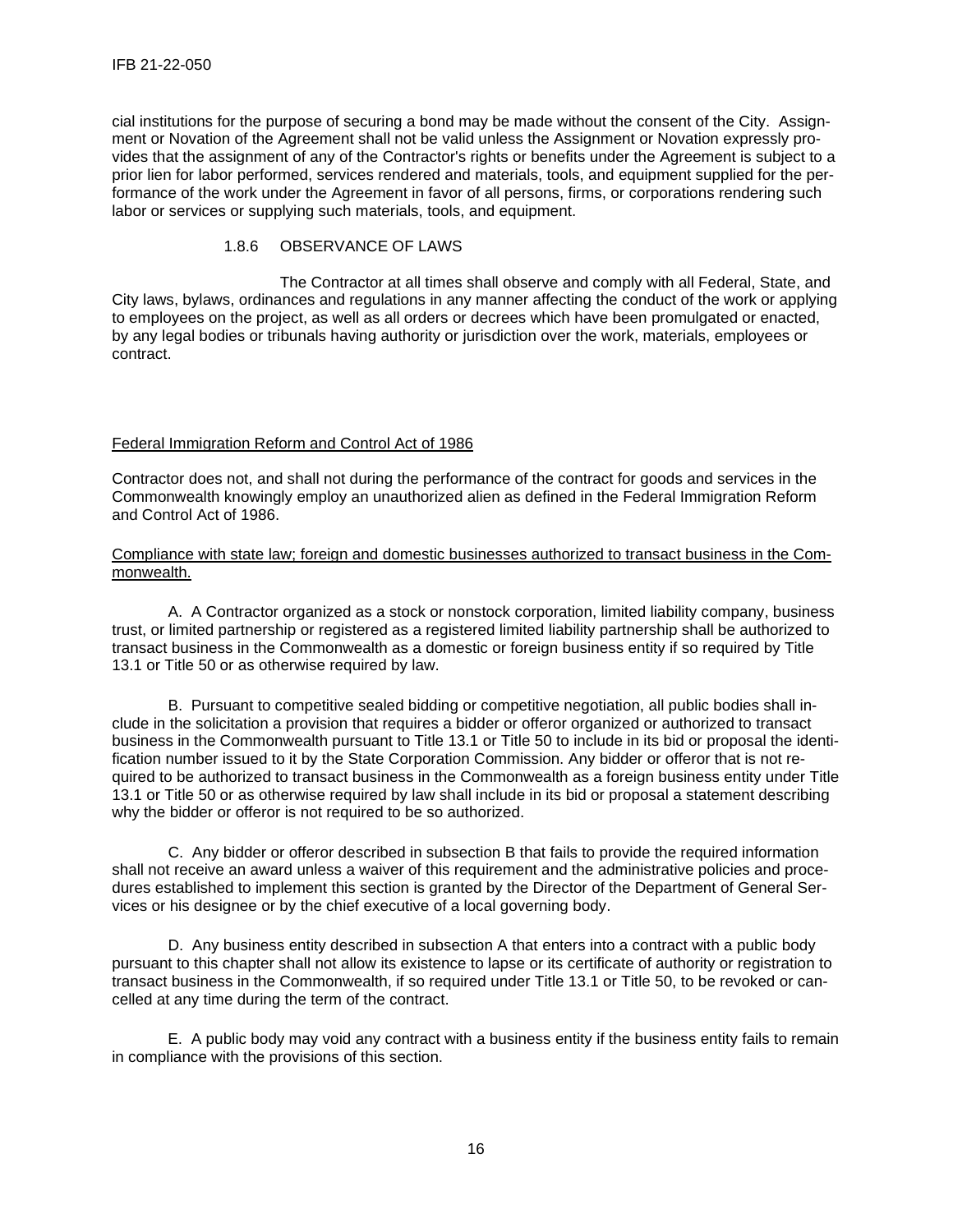#### 1.8.7 PATENTS

The Contractor agrees to indemnify and save harmless the City, and all personnel from all suits and actions of every nature and description brought against them, for or on account of the use of patented appliances, products, or processes, and he shall pay all royalties and charges which are legal and equitable. Evidence of such payment or satisfaction shall be submitted upon request of the City as a necessary requirement in connection with the final execution of any contract in which such patented appliances, products, or processes are used.

#### 1.8.8 PERMITS

The Contractor shall, at his own expense, secure any business or professional licenses, permits or pay any fees required by the City of Danville or Commonwealth of Virginia to include securing a City of Danville business license. For further information, contact Commissioner of Revenue's office at (434) 799-5145.

#### City of Danville Business License:

 The successful bidder and all subcontractors working on this project are required to hold a valid City business license before they begin work. This license shall be obtained from the Commissioner of Revenue at 311 Memorial Drive, Danville, Virginia.

#### 1.8.9 DRUG FREE WORKPLACE

During the performance of this contract, the contractor agrees to:

Provide a drug-free workplace for the contractor's employees

Post in conspicuous places, available to employees and applicants for employment, a statement notifying employees that the unlawful manufacture, sale, distribution, dispensation, possession, or use of a controlled substance or marijuana is prohibited in the contractor's workplace and specifying the actions that will be taken against employees for violations of such prohibition.

State in all solicitations or advertisements for employees placed by or on behalf of the contractor that the contractor maintains a drug-free workplace

Include the provisions of the foregoing clauses in every subcontract or purchase order of or over \$10,000, so that the provisions will be binding upon each subcontractor or vendor.

"Drug-free workplace" means a site for the performance of work done in connection with a specific contract awarded to a contractor in accordance with this chapter, the employees of whom are prohibited from engaging in the unlawful manufacture, sale, distribution, dispensation, possession or use of any controlled substance or marijuana during the performance of the contract.

#### 1.8.10 SUBCONTRACTS

No proposed subcontractor shall be disapproved by the City except for cause. The Contractor shall be as fully responsible to the City for the acts and omissions of his subcontractors, and of persons either directly or indirectly employed by them as he is for the acts and omissions of persons directly employed by him.

The Contractor shall cause appropriate provisions to be inserted in all subcontracts relative to the work to require compliance by each subcontractor with the applicable provisions of the Contract for the improvements embraced in this Contract.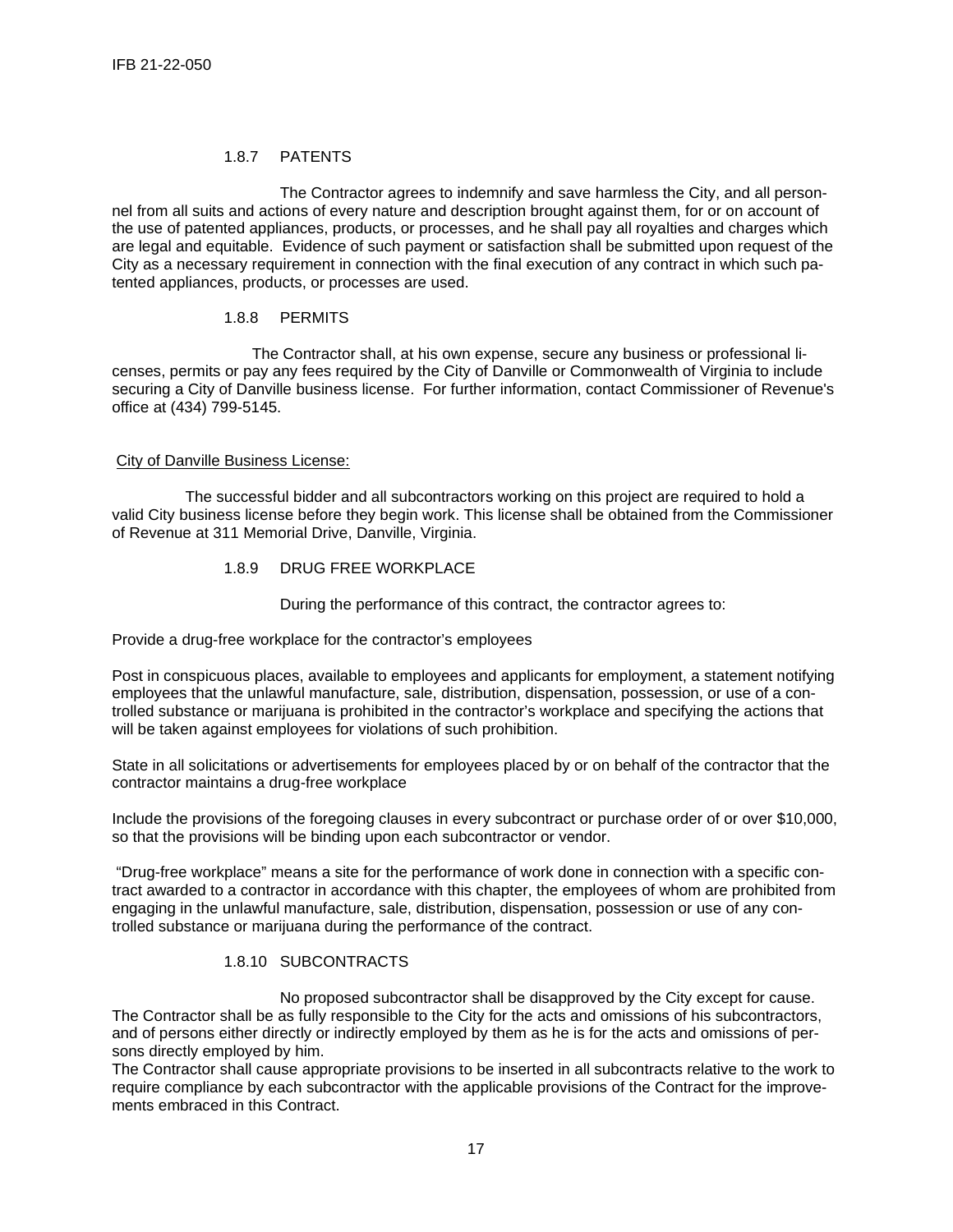Nothing contained in the Contract shall create any contractual relation between any subcontractor and the City.

#### 1.9 SPECIFICATIONS AND PRODUCT DESCRIPTION

1.9.1 When brand names, model numbers, trade names, catalog numbers, or cuts are listed, they are, unless otherwise specified, included for the purpose of furnishing bidders with information concerning the style, type, or kind of article desired and a bidder may offer an article which he certifies to be equal in quality, performance and other essential characteristics. Any available printed material or literature which describes the product being offered for sale shall be included with the bid. The City shall be the sole judge of suitability of substitutes offered. When a formal numbered specification is referred to in this invitation, no deviation will be permitted and the bidder will be required to furnish articles in conformity with that specification.

1.9.2 After the execution of the Contract, substitution of equipment other than those named in the Contract will be considered for one reason only:

That the equipment or material proposed for substitution is equal or superior in construction, efficiency, durability or maintenance to that named in the contract.

1.9.3 To receive consideration, the Contractor's request for substitution must be accompanied by documentary proof of the actual difference in the equipment or material in the form of certified copies of specifications and statement of actual cost difference. Product samples or location of representative installation may be required for submission to receive approval. The City shall receive the full benefit of the saving in cost involved in any substitution.

1.9.4 In all cases, the burden of proof that the equipment or material offered for substitution is equal or superior to that named in the Contract shall rest on the Contractor, and unless the proof is satisfactory to the City, the substitution will not be approved.

1.9.5 It will be considered that the Contractor, in his Proposal, has contacted manufacturers giving a delivery time which will permit completion of the Project within the specified Contract Time.

1.9.6 The Engineer will issue in writing any approved substitutions. In the event the Contractor obtains the Engineer's approval on equipment or materials other than that specified, the Contractor shall, at his own expense, make any changes in the assemblies, structures, or substrates or whatever is necessary to accommodate the substituted equipment or material.

1.9.7 In the event that the Engineer is required to provide additional engineering services as a result of substitution of materials or equipment which are not "or equal" by the Contractor, or changes by the contractor in dimension, weight, power requirements, etc., of the equipment and accessories furnished, or if the Engineer is required to examine and evaluate any changes proposed by the Contractor for the convenience of the Contractor, then the Engineer's charges in connection with such additional services shall be charged to the Contractor by the City.

1.9.8 Structural design shown on the Contract Drawings is based upon typical weights for major items of equipment as indicated on the contract Drawings and specified. If the equipment furnished exceeds the weights of said equipment, the Contractor shall assume the responsibility for all costs of redesign and for any construction changes required to accommodate the equipment furnished, including the Engineer's expenses in connection herewith.

1.9.9 In the event that the Engineer is required to provide additional engineering services as a result of Contractor's errors, omissions, or failure to conform to the requirements of the Contract Documents, or if the Engineer is required to examine and evaluate any changes proposed by the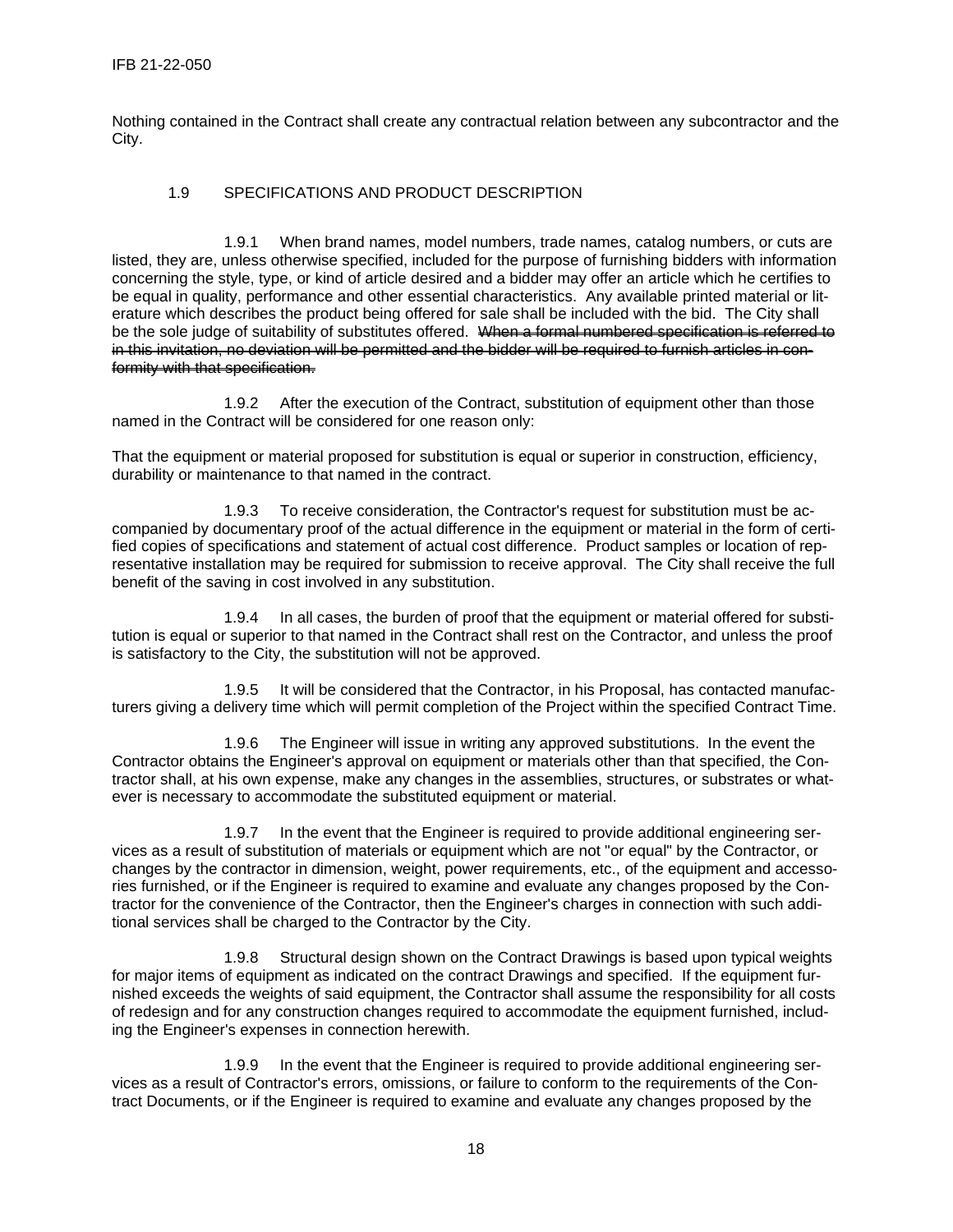Contractor solely for the convenience of the Contractor, then the Engineer's charges in connection with such additional services shall be charged to the Contractor by the City.

#### 1.10 JOBSITE SAFETY MEASURES

1.10.1 Construction site safety is the responsibility of the Contractor.

1.10.2 The Contractor shall comply with all local, state and federal laws and the Occupational Safety and Health Act in protecting the public, the worksite, and adjacent property from damage. The Contractor shall provide all sheeting, shoring, barricades, warning lights, signs, and fences required for this protection.

1.10.3 The Contractor shall provide ample sanitary facilities and drinking water for the workers in accordance with State and City health regulations.

#### 1.10.4 EXCAVATION

a. No more than two hundred (200) feet of ditch may be opened at any one time without prior approval from the Engineer or his representative.

b. Unless otherwise permitted by the Engineer, all ditches shall be backfilled at the end of each work day with the exception of the pipe laying area.

c. Ditches left open overnight shall be kept to a minimum, however, any ditches left shall be properly flared or barricaded.

d. All ditches shall be backfilled and protected for each weekend unless prior approval for leaving a ditch open is obtained from the Engineer or his representative.

#### 1.10.5 SHORING

All trenches and other excavations shall be supported to provide safe working conditions. The US Department of Labor Occupational Safety and Health Administration (OSHA) requires that all excavations over five feet deep be sloped, shored, sheeted, braced, or otherwise supported. When soil conditions are unstable, excavations shallower than five (5) feet also must be sloped, supported, or shored. The type and method to be used may vary on each different project and that which will provide the safest working conditions will be utilized.

#### 1.10.6 LIMITATIONS OF WORK AREA

a. The Contractor shall be limited to a specific area for storage of equipment, supplies, and building materials. This area shall be designated by the City and established during the Pre-construction conference.

b. Parking area for employees of the Contractor shall be designated in the vicinity of the project, and it shall be the responsibility of the Contractor to require his personnel to park in this designated area and not in any area which may interfere with the normal operations in and around the construction area or with access and use of the facility by the City.

#### 1.11 COMPLETION SCHEDULE

#### 1.11.1 TIME OF COMPLETION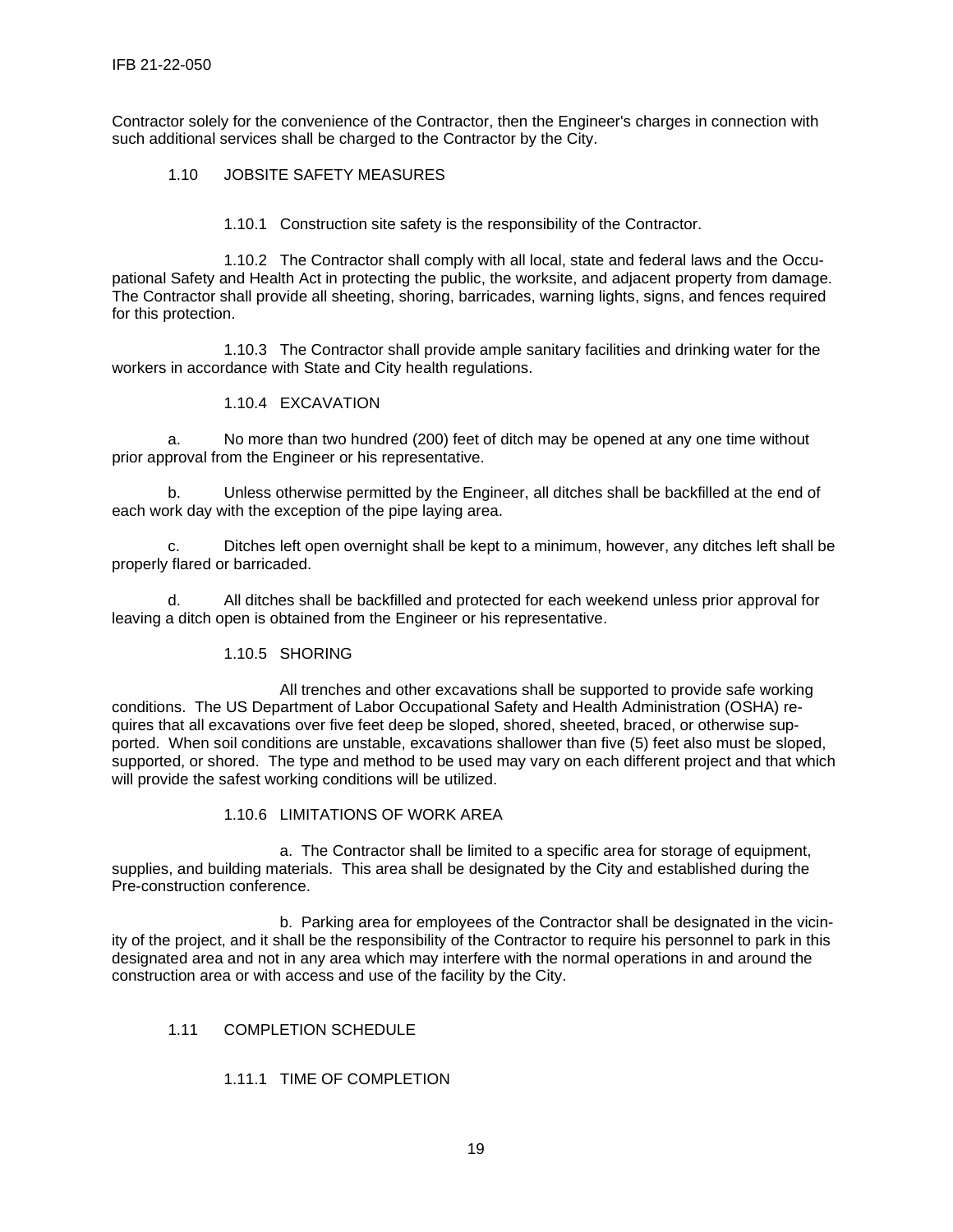a. The time of completion for this project shall be (to be specified in the Bid Invitation) consecutive calendar days after the issuance of the "Notice to Proceed" by the Engineer. **The fixed completion date of this project, including any milestones, shall be as specified in the Contract Documents.**

- clement weather.
- b. The City reserves the right to suspend work in the case of in-

c. If the work is delayed by an act, default, or negligence on the part of the City or by approved nonperformance on the part of the Contractor, an equivalent extension of time for completion may be granted by the City when so requested by the Contractor.

#### 1.11.2 LIQUIDATED DAMAGES

 a. The City is authorized to deduct and retain out of any monies that may be due or become due to the Contractor under this agreement, the sum of (to be specified in the Bid Invitation) dollars per day, not as a penalty but as liquidated damages for each and every day that the work is not completed beyond the time stipulated in specifications; provided that due account shall be taken of any authorized adjustment of the completion schedule. **The City shall be authorized to assess liquidated damages against the Contractor in an amount equal to that which is established in the Contract Documents and in accordance with Section 108.06 of the Standard Specifications or as amended in the Contract Documents.**

b. Should the Contractor fail to substantially complete the Work on or before the date stipulated for Substantial Completion (or such later date as may result from extension of time granted by the City), the Contractor shall pay the City, as liquidated damages, the sum of (to be specified in the Bid Invitation) for each consecutive day that terms of the Contract remain unfulfilled beyond the date allowed by the Contract, which sum is agreed upon as a reasonable and proper measure of damages which the City will sustain by failure of the Contractor to substantially complete the Work within the time as stipulated. Contractor acknowledges that actual damage to City for late completion would be difficult to estimate accurately and that the liquidated damages specified herein represent a reasonable good faith approximation of the City's anticipated damages. In no way shall costs for liquidated damages be construed as a penalty on the Contractor.

c. The City shall retain from final payment (or any remaining retained percentage otherwise to be paid the Contractor) amounts necessary to compensate the City for liquidated damages for which the Contractor is liable. If the final payment and remaining retained percentage are not sufficient to cover the liquidated damages, the Contractor shall pay the City the damages remaining.

#### 1.12 TRAFFIC CONTROL

1.12.1 The method of controlling the traffic passing through a work zone and all traffic control and street closed signs and barricades shall be in accordance with the State and Federal Manual on *Uniform Traffic Control Devices* and the *Virginia Work Area Protection Manual*. The Contractor shall not close or excavate within the right-of-way of a street or alley without obtaining the approval of and any required permits from the City. **The method of controlling the traffic passing through a work zone and all traffic control and street closed signs and barricades shall be in accordance with the State and Federal Manual on Uniform Traffic Control Devices (2009 Edition, Revisions 1 & 2), the Virginia Work Area Protection Manual (2011 Edition, Revision 1), and the Plans. The Contractor shall not close or excavate within the right-of-way of a street or alley without obtaining the approval of and any required permits from the City. The Contractor shall report planned lane closures and other planned traffic control modifications to the Engineer at least one (3) working days prior to proceeding. The Engineer or Project Manager shall specify the format and reporting requirements at the pre-construction conference.**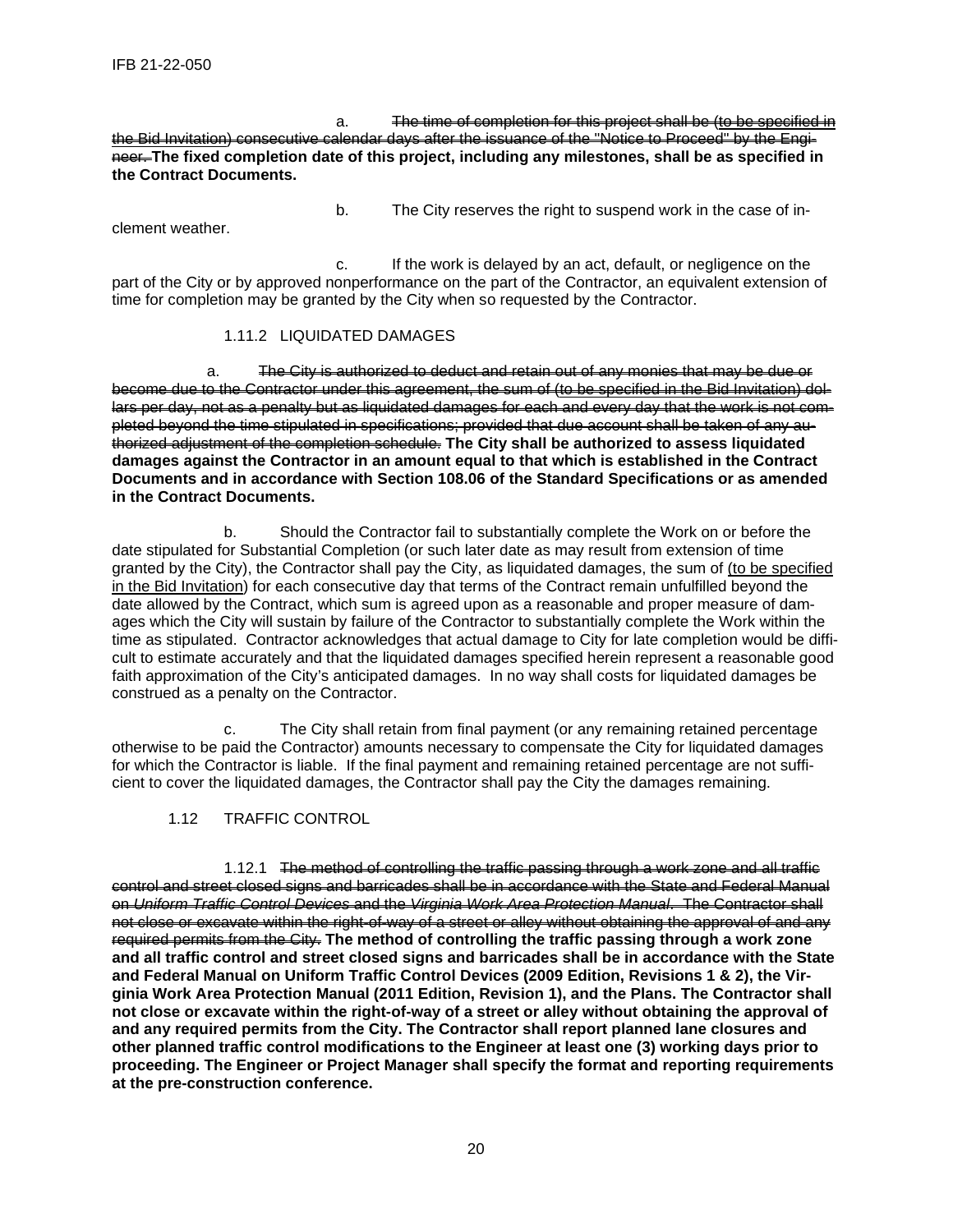1.12.2 The Contractor shall provide and maintain, at his expense, all signs, cones, stands and flagmen required to control and protect traffic passing through a work zone (note: traffic control may or may not be a separate pay item).

1.12.3 When practical, the Contractor shall keep all street intersections open to traffic. When work is perpendicular to the street, the Contractor shall work in no more than one-half (1/2) of the street width, at one time. The first half of work must be completed and the street passable prior to working in the second half.

1.12.4 The Contractor shall provide the necessary diversion ditches, dikes or temporary culverts required to prevent mud and debris from being washed onto the streets or property. The Contractor's vehicles shall be kept reasonably clean to prevent mud from being deposited on streets.

#### 1.13 PROPERTY MAINTENANCE AND COORDINATION

1.13.1 The Contractor shall notify property owner(s) forty-eight (48) hours prior to working within easements located upon private property in order to coordinate a means of ingress and egress to the work area and determine a storage area for materials.

1.13.2 The Contractor shall maintain a safe and passable pedestrian and vehicular entrance to all private or public property. The Contractor shall notify the property owner(s) twelve (12) hours in advance of the blocking of an entrance. The entrance shall not be blocked for more than twelve (12) hours at any time, without approval of the Engineer. Sidewalks shall remain clear and open at all times during the work, unless approved otherwise by the property owner or City.

1.13.3 Existing lawn, trees, shrubs, fences, utilities, culverts, walls, walks, driveways, poles, signs, right-of-way monuments, mailboxes and the like shall be protected from damage during the work under this contract. Any damage caused to such items shall be repaired or replaced by the Contractor at the Contractor's expense.

1.13.4 Tree and plant roots or branches that may interfere with the work shall be trimmed or cut only with the approval of the property owner. Any trees or plants which are shown to remain and do not interfere with the work but are accidentally damaged by the work shall be repaired or replaced by the Contractor at the Contractor's expense.

#### 1.14 PROGRESS OF WORK

#### 1.14.1 CONFERENCES

Prior to the issuance of a "Notice to Proceed", the Engineer and Contractor, or their duly appointed representatives, shall meet in a pre-construction conference to organize, schedule, and determine responsibilities for the work as it pertains to this project.

#### 1.14.2 PROGRESS CHARTS

a. The Contractor shall within five (5) days or within such time as determined by the Engineer, after date of commencement of work, prepare and submit to the Engineer for approval a practicable schedule showing the order in which the Contractor proposes to carry on the work, the date on which he will start the several salient features (including procurement of materials, plans, and equipment) and the contemplated dates for completing the same.

b. The schedule shall be in the form of a progress chart of suitable scale to indicate appropriately the percentage of work scheduled for completion at any time. The Contractor shall enter on the chart the actual progress at such intervals as directed by the Engineer, and shall immediately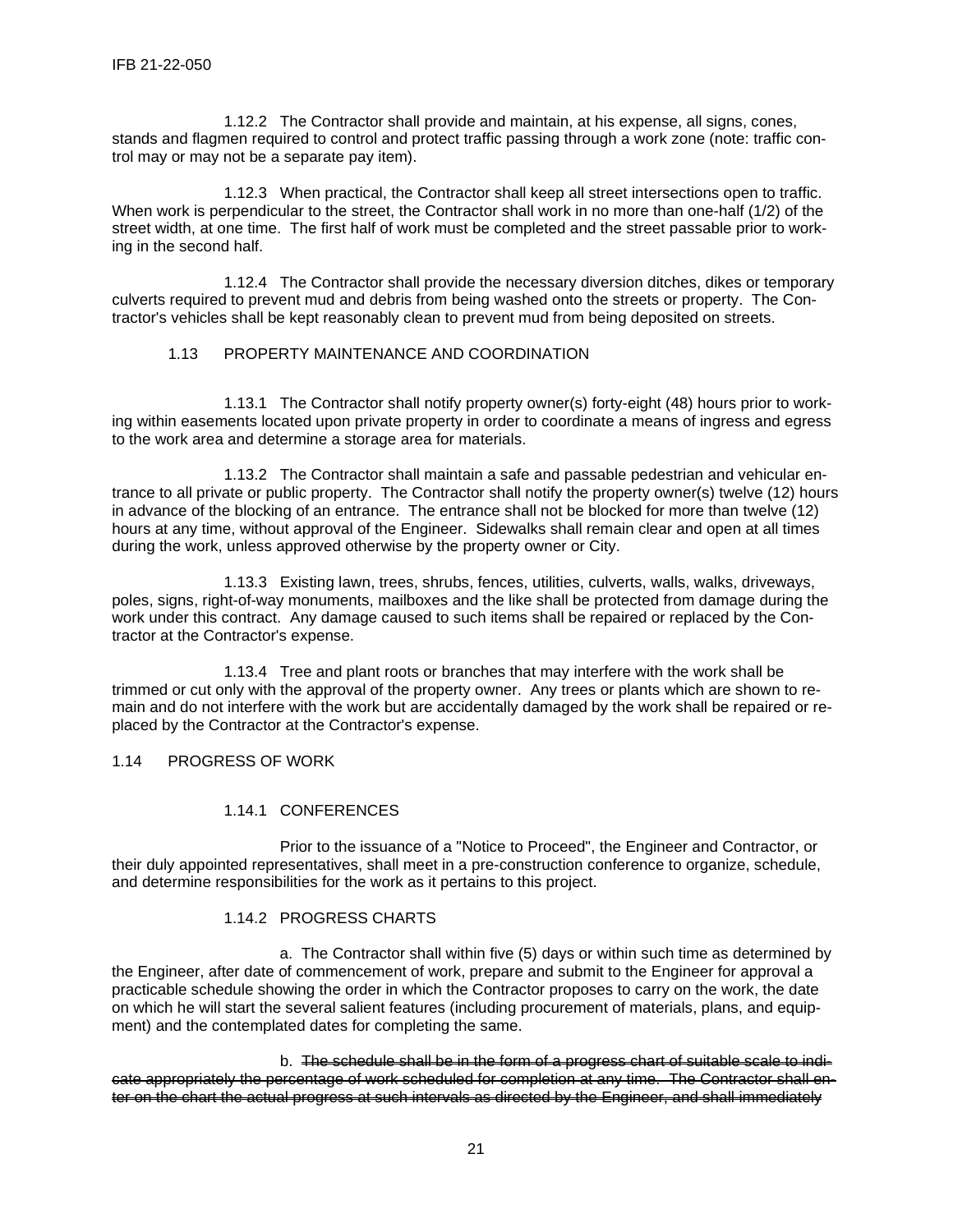deliver to the Engineer three copies thereof. If the Contractor fails to submit a progress schedule within the time herein prescribed, the Engineer may withhold approval of progress payment estimates until such time as the Contractor submits the required progress schedule. **The Contractor shall submit a schedule in accordance with the VDOT Category M Asphalt Schedules included in the Contract Documents.**

#### 1.14.3 SCOPE OF WORK

The Contractor shall include in his bid price the placing and furnishing of all materials, labor, tools, equipment, traffic control, and incidentals necessary to complete the work in accordance with the plans and specifications and in accordance with all applicable sections of VDOT's *Road & Bridge Specifications*, current edition. **The Contractor shall include in his bid price the placing and furnishing of all materials, labor, tools, equipment, traffic control, and incidentals necessary to complete the work in accordance with the Contract Documents and in accordance with all applicable sections of the current edition of the VDOT 2020 Road & Bridge Specifications and the current edition of the VDOT 2016 Road and Bridge Standards.**

#### 1.14.4 CONTROL OF WORK

a. The Engineer will not be responsible for Contractor's means, methods, techniques, sequences, or procedures of construction, or the safety precautions and programs incident thereto, and Engineer will not be responsible for Contractor's failure to perform or furnish the work in accordance with the Contract Documents.

b. The Engineer will not be responsible for the acts or omissions of Contractor or of any Subcontractor, any Supplier, or of any other person or organization performing or furnishing any of the Work.

c. On all questions relating to quantities, the acceptability of materials and equipment, or work, and the interpretation of the Contract Documents, the decision of the Engineer is final and binding, and shall be precedent to any payment under the contract.

d. All work and material are subject to the inspection and approval of the Engineer. Unless otherwise authorized, work shall be done only in the presence of the Engineer or his authorized representatives. Any work done without proper inspection will be subject to rejection. Inspection of the work shall not relieve the Contractor of the obligation to fulfill all conditions of the contract.

e. The Engineer may require the Contractor to remove from the work any employee that the Engineer may deem incompetent, careless, or insubordinate.

f. Certain items of work may be performed by forces of the City. The Contractor shall cooperate fully in scheduling and coordinating with the Engineer such that no delay will result in the performance of such work. If the Contractor claims that such work delays or causes additional costs, he shall make claims as provided in §1.17 "Work Changes".

g. The City may award, or may have awarded, contracts to others for other work. The Contractor shall cooperate fully with such other Contractors by scheduling his own work with that to be performed under other contracts as may be directed by the City. The Contractor shall not commit or permit any act, which will interfere with the performance of work by any other Contractor as scheduled. If the Contractor claims that such work delays or causes additional costs, he shall make claims as provided in §1.17 "Work Changes".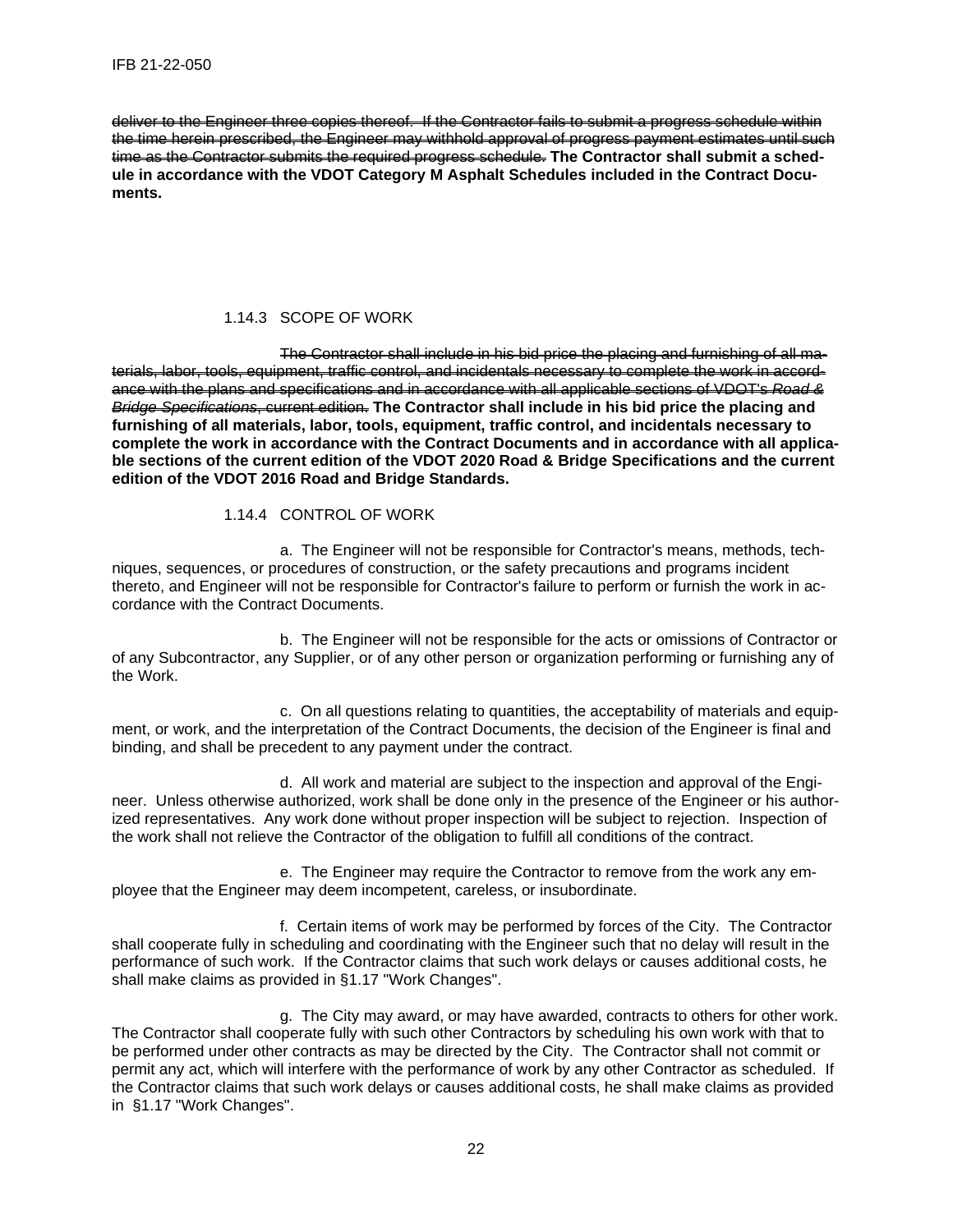h. Neither the final certificate of payment nor any provision in the contract documents, nor partial or entire occupancy of the premises by the City, shall constitute an acceptance of work not done in accordance with the contract documents or relieve the Contractor of liability in respect to any express warranties or responsibility for faulty materials or workmanship. The Contractor shall remedy any defects in the work and pay for any damage to other work resulting there from, which shall appear within a period of one year from the date of final acceptance of work unless a longer period is specified. The City will give notice of observed defects with reasonable promptness.

#### 1.14.5 RESPONSIBILITIES OF THE CONTRACTOR

a. Any equipment used on this project must be of sufficient design to accomplish every facet of this work and maintained in a satisfactory working condition throughout the time of construction so as not to delay prompt execution of the project.

b. Any vehicle operated by the Contractor on new pavement or existing pavement remaining in service shall be equipped with pneumatic tires. The Contractor shall take necessary precautions to ensure that the new pavement is not damaged. All damaged areas shall be repaired by the Contractor at his cost, in a manner approved by the City.

c. The Contractor shall remove and dispose of all excavated material and shall take necessary precautions to prevent soiling of curbs and adjacent areas. All soiled areas shall be cleaned immediately in a manner approved by the City.

d. The Contractor will be responsible for investigations of subsurface conditions at the project site, and may obtain soil borings at his own expense.

e. When required by the Engineer, the Contractor shall submit certification that all materials supplied meet the requirements of the specifications.

f. Trees, shrubbery, fences, poles, and all other property shall be protected unless their removal is shown on the drawings or authorized in writing by the Engineer. When it is necessary to cut roots and tree branches, such cutting shall be done under the supervision and direction of the Engineer.

g. The Contractor shall protect any work done from disfigurement by vandals, vehicular traffic, or his own employees. Any damaged work must be repaired, if possible, or removed and replaced as directed by the Engineer. Contractor shall protect fresh laid concrete from rainfall **all potential hazards**.

#### 1.14.6 CONSTRUCTION ENGINEERING

a. The Engineer will furnish, upon request by the Contractor, **available data pertaining to** centerline and benchmarks necessary for the execution of the work. The Contractor shall carefully preserve and protect all center line benchmarks and shall be responsible for their replacement if damaged or destroyed and for any mistakes that may be caused by their loss or disturbance.

b. The Contractor shall, at his own expense, provide competent engineering survey services and shall provide and maintain accurate, detailed survey work. The Contractor shall be responsible for the coordination of the work and shall give five (5) days notice prior to start of construction and provide a minimum of three (3) days notice in requesting work. After the staking is completed, the Contractor shall be responsible for all restaking due to missing or disturbed stakes. **The Contractor shall provide construction surveying as specified in the Contract Documents. The City and the Engineer shall not be responsible to provide surveying unless otherwise stated in the contract documents.**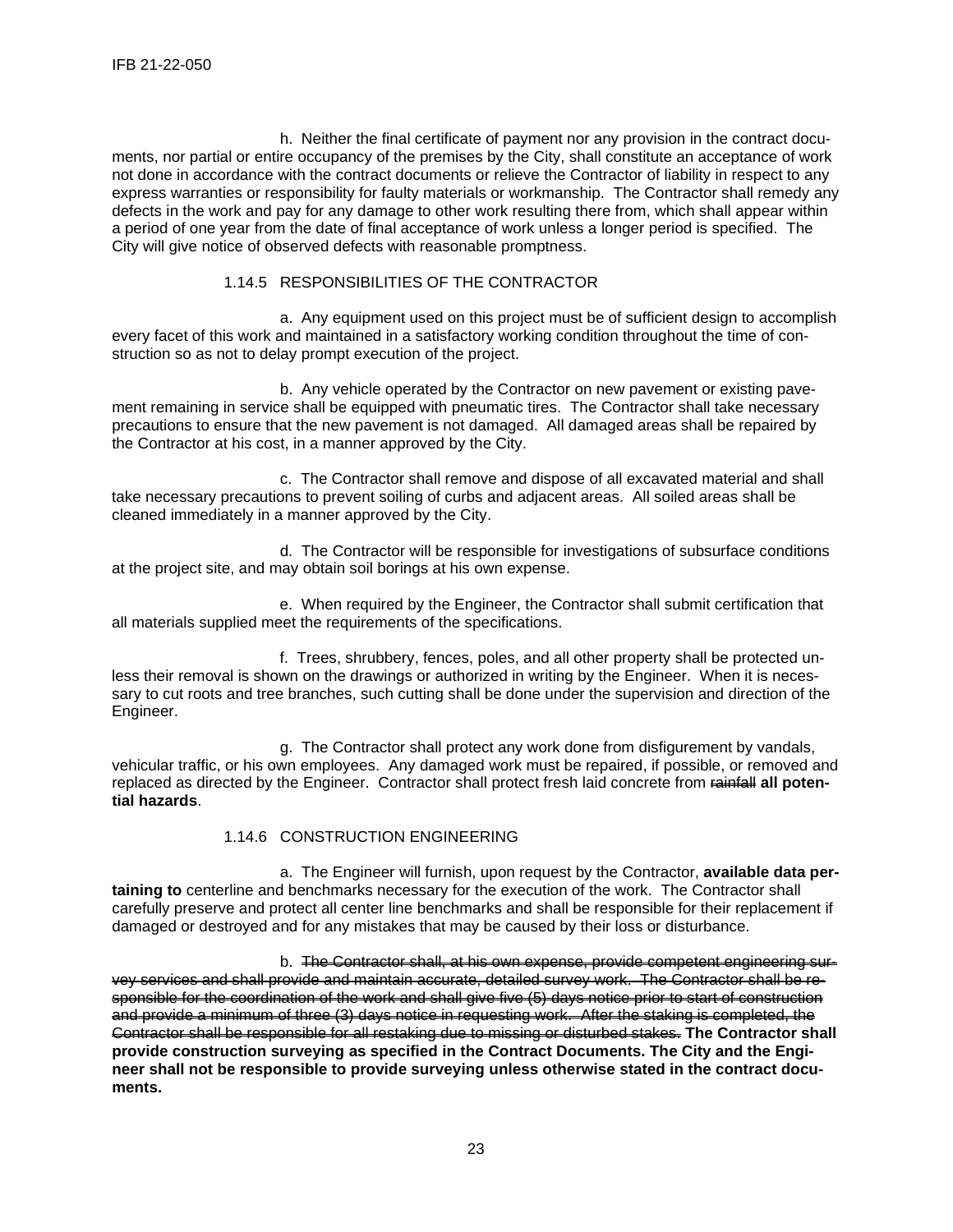c. The Contractor shall use care in protecting existing property irons and monuments adjacent to the work areas. If a property iron or monument must be removed to install new facilities, the Contractor shall be responsible for locating the iron or monument in such a manner that it can be accurately replaced by a registered surveyor after the construction of the new facilities is completed. If a property iron or monument is destroyed by the Contractor, it shall be replaced by a registered surveyor at the Contractor's expense.

#### 1.14.7 WORKING HOURS

Work at the job shall only be performed during the hours of 8:00 a.m. to 5:00 p.m. unless otherwise approved by the Engineer.

**a.Lane closures shall not be permitted between 3:00 p.m. Friday and 11:00 p.m. Sunday unless approved in writing by the City of Danville.**

**b.Work and work hours during special events and city or state holidays shall be approved in writing by the City of Danville.**

**c.Contractor's normal work hours shall be proposed by the contractor and approved in writing by the City of Danville.**

#### 1.14.8 USE OF EXPLOSIVES

**If approved in writing by the Engineer,** blasting or other use of explosives shall be done in accordance with Federal, State, or Local laws. A special blasting permit must be obtained from the City of Danville.

#### 1.14.9 SUBCONTRACTS

a. No proposed subcontractor shall be disapproved by the City except for cause.

b. The Contractor shall be as fully responsible to the City for the acts and omissions of his subcontractors, and of persons either directly or indirectly employed by them as he is for the acts and omissions of persons directly employed by him.

c. The Contractor shall cause appropriate provision to be inserted in all subcontracts relative to the work to require compliance by each subcontractor with applicable provisions of the Contract for the improvements embraced in the Contract.

d. Nothing contained in any agreement shall create any contractual relation between any subcontractor and the City.

e. Subcontractors shall maintain the proper Virginia registration in accordance with § 1.2.5 and a valid City of Danville business license if one is required.

#### 1.15 REMUNERATION

#### 1.15.1 QUANTITIES

The quantities indicated on the proposal are estimates only and the Contractor shall be paid according to unit prices for work actually performed and approved by the city inspector.

#### 1.15.2 MEASUREMENT OF QUANTITY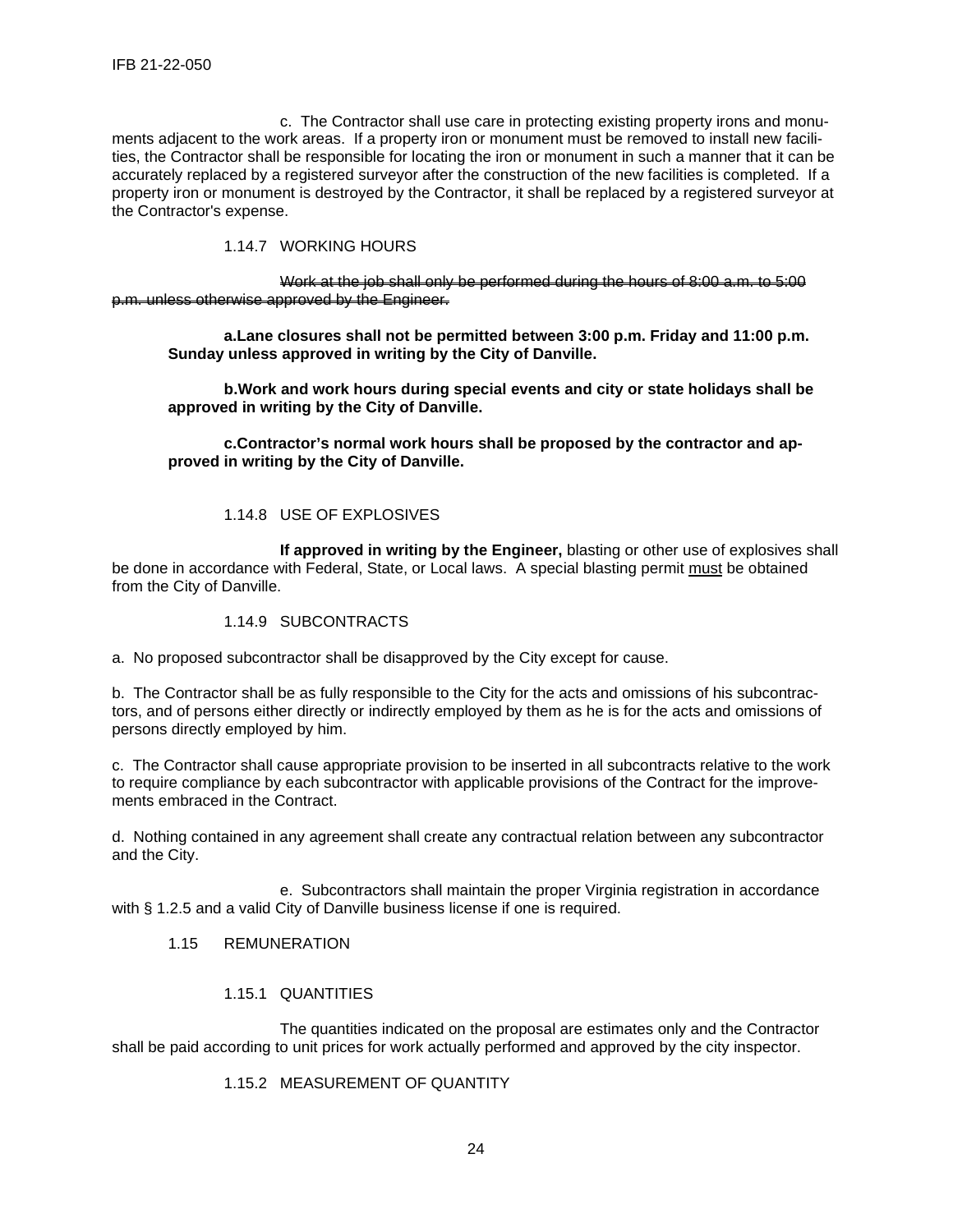a. All work completed under the Agreement will be measured by the Engineer or his designee in accordance with United States standard measures.

b. The determination of quantities of items required under the terms of the Agreement or as directed by the Engineer will be made by the Engineer based on measurements taken by him or caused to be taken by him.

c. Quantities designated to be paid on the basis of "Plan Quantity" (i.e. quantities shown on the contract drawings) will not be measured for payment, but the quantity paid shall be as stated in the bid document.

#### 1.15.3 PAYMENTS TO THE CONTRACTOR

a. Except as hereinafter provided, the City will pay by the end of the month all bills submitted by the tenth day of that month; otherwise, by the end of the following month. Unless otherwise provided under the terms of this contract, interest shall accrue at the rate of one percent per month. **Except as hereinafter provided, the City will pay by the end of the month all complete applications for payment submitted by the Contractor by the 10th day of that month; otherwise, payment will be made by the end of the following month. Unless otherwise provided under the terms of this contract, interest shall accrue at the rate of one percent (1%) per month. The Contractor shall submit requests for payment on the forms and in the format the Project Manager prescribes. The request shall be accompanied by all required submittals and documentation including, but not limited to: updated schedules, Buy America certifications, mill test reports, product invoices, E&S and Traffic Control inspection forms, QC documentation, and copies of materials tickets as applicable.**

b. The City will make payments on estimates approved by the Engineer. The Contractor shall furnish a breakdown of the total contract price showing the amount included therein for each category of the work performed as shown in his proposal for materials stored. **All work, including cleanup, shall be completed for each street before any billable item for that street can be included on the contractor's pay application.** 

c. At the option of the Engineer, partial payment up to the estimated value, less retainage, may be allowed for any materials and equipment not incorporated in the work, pursuant to the following conditions:

1. Major equipment items stored off site shall be stored in a bonded warehouse and properly maintained during storage.

2. Equipment or materials stored on the site shall be properly stored, protected and maintained by the Contractor.

3. The Contractor shall submit, with his monthly progress payment request, bills or invoices from each material or equipment supplier indicating actual payment.

4. The Contractor shall submit evidence that he has paid for materials or equipment stored and for which the Engineer has authorized partial payment and previous progress payments, prior to submission of the next monthly payment request.

d. In making payments, five percent (5%) of the estimated amount shall be retained until final completion and acceptance of the contract work. To the extent required by Subsection 11-56.1 of the Code of Virginia, 1950, as amended, the Contractor shall be given the option to use an escrow account procedure for utilization of such retainage funds as described in that Code section.

**Retainage will not be withheld by the City on this contract, except for cause. Cause shall be determined by the Engineer and may include (but not be limited to) failure to submit required**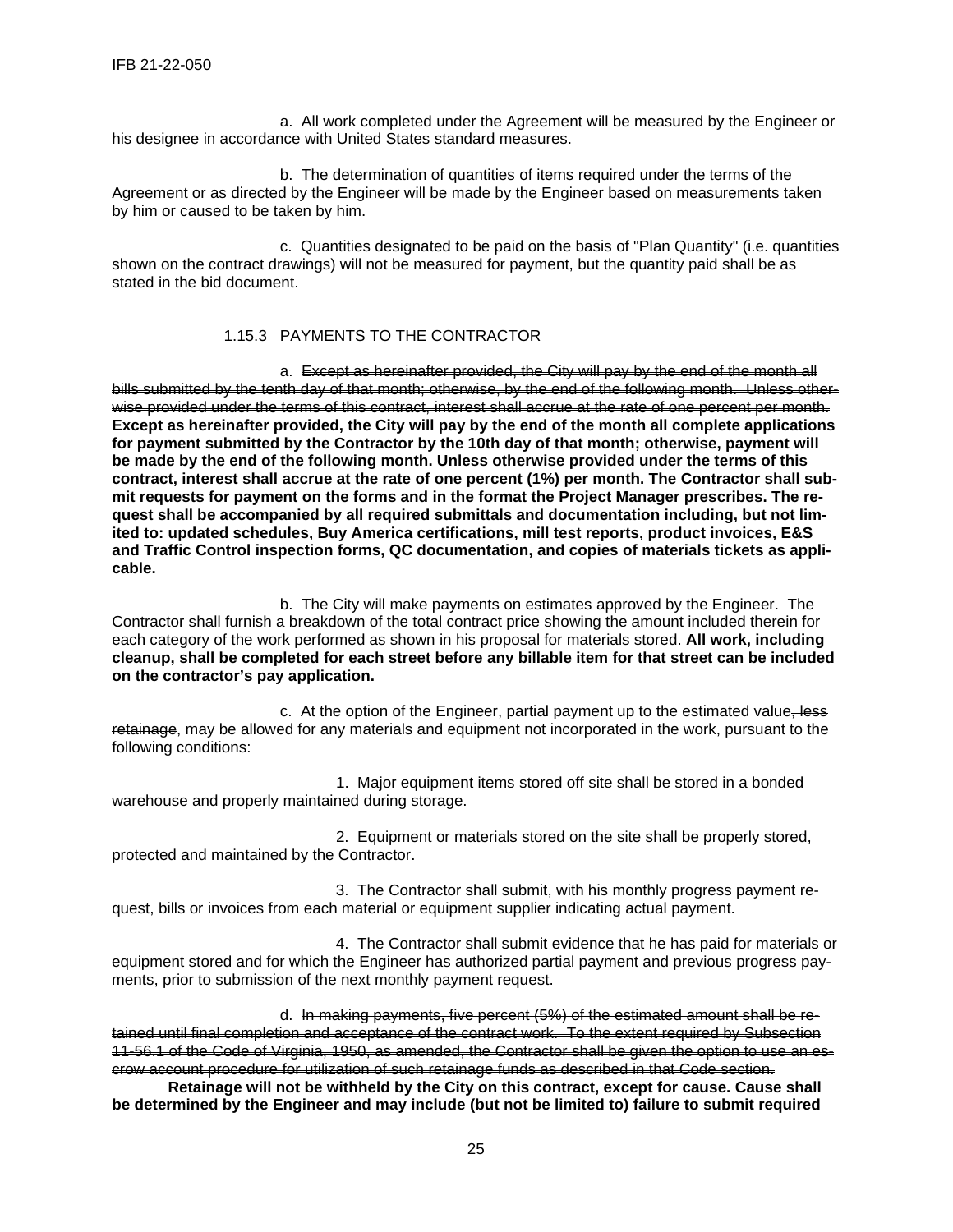**documents or unsatisfactory work progress and other repetitive failures to deliver contract requirements. To the extent required by Subsection 11-56.1 of the Code of Virginia, 1950, as amended, the Contractor shall be given the option to use an escrow account procedure for utilization of such retainage funds as described in that Code section. He may indicate his desire to use this procedure in the space provided on the bid proposal form.**

e. All material and work covered by payments shall thereupon become the sole property of the City, but this provision shall not be construed as relieving the Contractor from the sole responsibility for all material and work upon which payments have been made, or the restoration of any damaged work, or as waiving the right of the City to require the fulfillment of all the terms of the contract.

f. Upon completion, final inspection and acceptance, the retainage shall be paid

#### to the Contractor.

g. The Contractor, provided all above conditions have been met, has the right to suspend operations after the 30th day following partial billing, if payment has not been received, without forfeiting any of his rights, unless otherwise agreed upon by the City and the Contractor.

#### 1.15.4 CONTRACTOR PAYMENTS TO SUBCONTRACTORS

a. Within seven (7) days after the receipt of amounts paid to the Contractor by the City for work performed by any subcontractor under this agreement, the Contractor shall either:

- 1. pay the subcontractor for the proportionate share of the total payment received from the City attributable to the work performed by the subcontractor under this agreement; or
- 2. notify the City and subcontractor on all amounts owed by the Contractor that remain unpaid after seven (7) days following receipt by the contractor of payment from the City for work performed by the subcontractor's payment with the reason for nonpayment.

b. The Contractor shall pay interest to any subcontractor on all amounts owed by the Contractor that remain unpaid after seven (7) days following receipt by the contractor of payment from the City for work performed by the subcontractor under this agreement, except for amounts withheld as allowed in subsection a (2) above.

c. Unless otherwise provided under the terms of this Agreement, interest shall accrue at the rate of one percent per month.

d. The Contractor shall include in each of its subcontracts a provision requiring each subcontractor to include or otherwise be subject to the same payment and interest requirements with respect to each lower-tier subcontractor.

e. The Contractor's obligation to pay and interest charged to a subcontractor pursuant to this section may not be construed to be an obligation of the City. No contract modification may be made for the purpose of providing reimbursement for such interest charge. A cost reimbursement claim may not include any amount for reimbursement for such interest charge.

#### 1.16 TERMINATION/STOPPAGES, ETC.

#### 1.16.1 POSSESSION PRIOR TO COMPLETION

a. Prior to Substantial Completion of the project, the Engineer may request the Contractor in writing to permit him to use a specified part of the project, which he believes he may use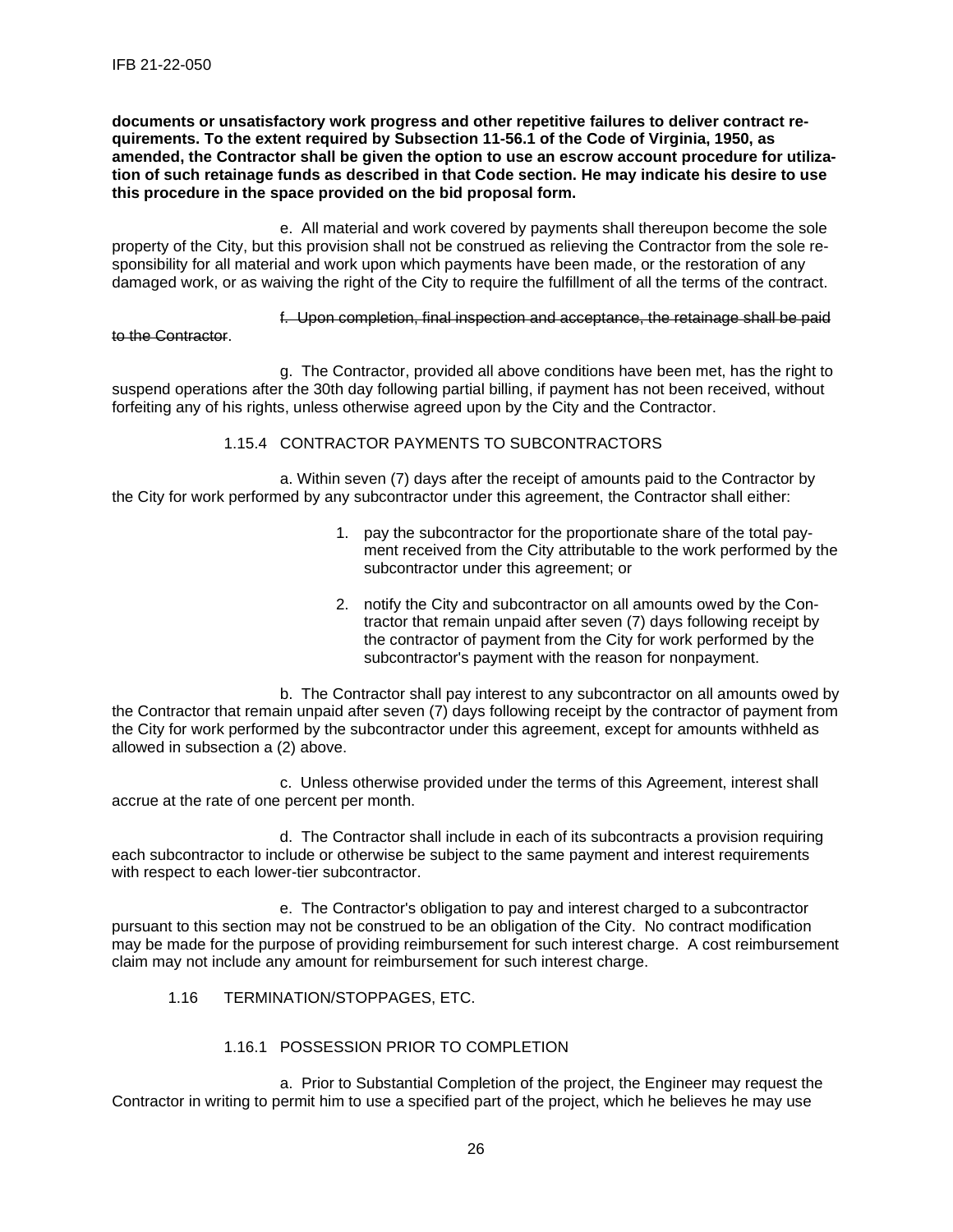without significant interference with construction of the other parts of the project. If Contractor agrees, he will certify to the City that said part of the project is substantially complete and request the Engineer to issue a certificate of Substantial Completion for that part of the project. Within a reasonable time thereafter, the Engineer shall make an inspection of the part of the Project to determine its status of completion.

b. If the Engineer does not consider that it is substantially complete, the Engineer will notify the Contractor in writing giving his reasons therefore. If Engineer considers that part of the Project is substantially complete, Engineer will execute and deliver a certificate to that effect, fixing the date of Substantial Completion as to that part of the project, attaching thereto a tentative list of items to be completed or corrected before Substantial Completion of the entire project and fixing the responsibility between City and Contractor for maintenance, heat, and utilities as to that part of the project.

c. The City shall have the right to exclude the Contractor from any part of the project, which the Engineer has so certified to be substantially complete, but the City shall allow the Contractor reasonable access to complete items on the tentative list.

#### 1.16.2 SUSPENSION OF WORK

The work may be **temporarily or permanently** suspended by the Engineer when deemed in the best interest of the City.

#### 1.16.3 TERMINATION

a. If the Contractor fails to begin the work under the contract within the time specified, or fails to perform the work with sufficient workmen and equipment or with sufficient materials to insure the completion of said work within the specified time, or shall perform the work in an unsatisfactory manner, or shall neglect or refuse to remove materials or perform anew such work as shall be rejected as defective or unsuitable, or shall discontinue the prosecution of the work, or if the Contractor shall become insolvent or be declared bankrupt, or shall commit any act of bankruptcy or insolvency, or shall make an assignment for the benefit of creditors, or from any other cause whatsoever shall not carry on the work in an acceptable manner, the City shall give notice in writing to the Contractor and his surety of such failure, delay, neglect, refusal, or default.

b. If the Contractor, within a period of seven days after such notice, shall not proceed in accordance therewith, then the City Manager shall, have full power and authority to declare the forfeiture of the contract, and to forfeit the rights of the Contractor. The City Manager at his option may call upon the surety to complete the work in accordance with the terms of this contract or may have the City take over the work, including any or all materials and equipment on the ground as may be suitable and acceptable to the City and may complete the work by or on its own employees, or may enter into a new contract for the completion of the work. All costs and charges incurred by the City, together with the cost of completing the work, shall be deducted from any monies due or which may become due on the contract.

#### 1.17 WORK CHANGES

1.17.1 The City, without invalidating any construction contract, and without notice to any surety, may order changes in the work within the general scope of the contract consisting of additions, deletions **of work items**, or other revisions, providing the total amount added or eliminated does not exceed twenty-five percent (25%) of the total contract price, or \$50,000, whichever is greater. All such changes in the work shall be authorized by change order, and shall be executed under the applicable conditions of the contract documents.

1.17.2 The cost or credit to the City resulting from a change in the work shall be determined by unit prices subsequently agreed upon or by mutual acceptance of a lump sum properly itemized, or on the basis of Cost of Work plus a Contractors Fee for overhead and profit as determined below.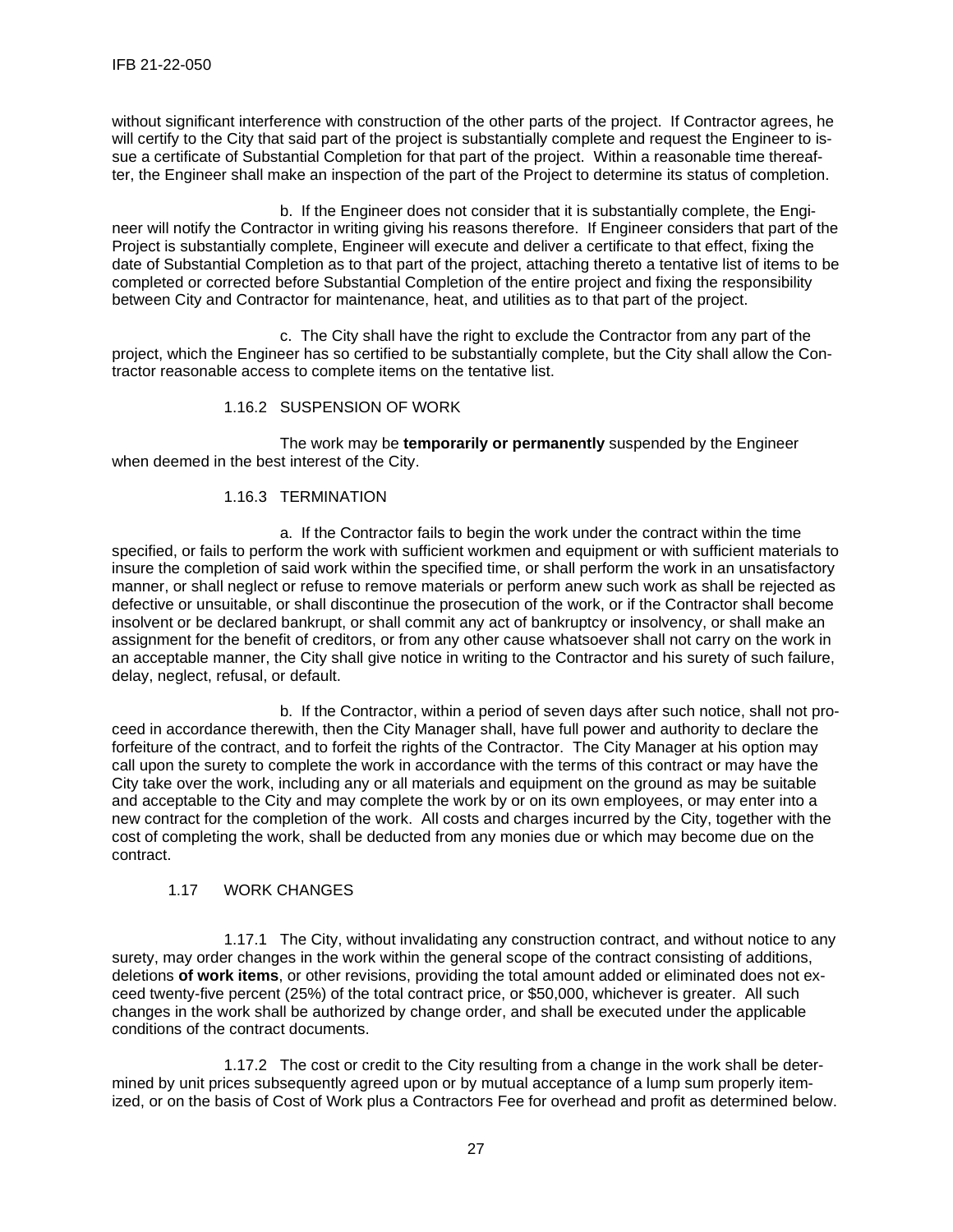1.17.3 The term "Cost of Work" means the sum of costs necessarily incurred and paid by Contractor in the proper performance of the work. Except as otherwise may be agreed to in writing by the City, such costs shall be in amounts no higher than those prevailing in the locality of the Project, shall include only the following items and shall not include any of the costs itemized in § 1.17.4 below.

a. Payroll costs for employees in the direct employ of the Contractor in the performance of work under schedules of job classifications agreed upon by the City and the Contractor. Payroll costs for employees not employed full time on the work shall be apportioned on the basis of their time spent on the work. Payroll costs shall include, but not be limited to, salaries and wages plus the cost of fringe benefits, which shall include social security contributions, unemployment, excise and payroll taxes. Workers' or workmen's compensation, health and retirement benefits, bonuses, sick leave, vacation and holiday pay applicable thereto. Such employees shall include superintendents and foremen at the site. The expenses of performing work after regular working hours, on Saturday, Sunday, or legal holidays, shall be included in the above to the extent authorized by the City.

b. Cost of all materials and equipment furnished and incorporated in the work, including costs of transportation and storage thereof, and manufacturer's field services required in connection therewith. All trade discounts, rebates, and refunds that are for installed materials and equipment shall accrue to the City, and the Contractor shall make provisions so that they may be obtained. All trade discounts, rebates, and refunds and all returns from the sale of surplus materials and equipment shall accrue to the Contractor.

c. Payments made by the Contractor to Subcontractors for work performed by Subcontractors. All Subcontracts shall be subject to the provisions of the Contract Documents.

d. Supplemental costs including the following:

1. Cost, including transportation and maintenance, of all materials, supplies, equipment, machinery, appliances, office and temporary facilities at the site and hand tools not owned by the workers, which are consumed in the performance of the work, and cost less market value of such items used but not consumed which remain the property of Contractor.

2. Rentals of all construction equipment and machinery, whether rented from the Contractor or others, shall be negotiated between the Engineer and the Contractor. These rates shall include all fuel, lubricants, insurance, etc. Equipment rental charges shall not exceed the prorated monthly rental rates listed in the current edition of the *Compilation of Rental Rates for Construction Distributors*. Charges per hour shall be determined by dividing the monthly rates by 176. The rental of any such equipment and machinery shall close when the use thereof is no longer necessary for the work.

3. Sales, consumer, use or similar taxes related to the project, and for which Contractor is liable, imposed by Laws and Regulations.

4. Deposits lost for causes other than negligence of Contractor, any Subcontractor or anyone directly or indirectly employed by any of them or for whose acts any of them may be liable, and royalty payments and fees for permits and licenses.

1.17.4 The term "Cost of the Work" shall not include any of the following:

a. Payroll costs and other compensation of Contractor's officers, executives, principals (of partnership and sole proprietorships: general managers, engineers, architect, estimators, attorneys, auditors, accountants, purchasing and contracting agents, expediters, timekeepers, clerks and other personnel employed by Contractor whether at the site or in Contractor's principal or branch office for general administration of the work and not specifically included in the agreed upon schedule of job classifications referred to in §1.17.3a above all of which are to be considered administrative costs covered by the Contractor's Fee.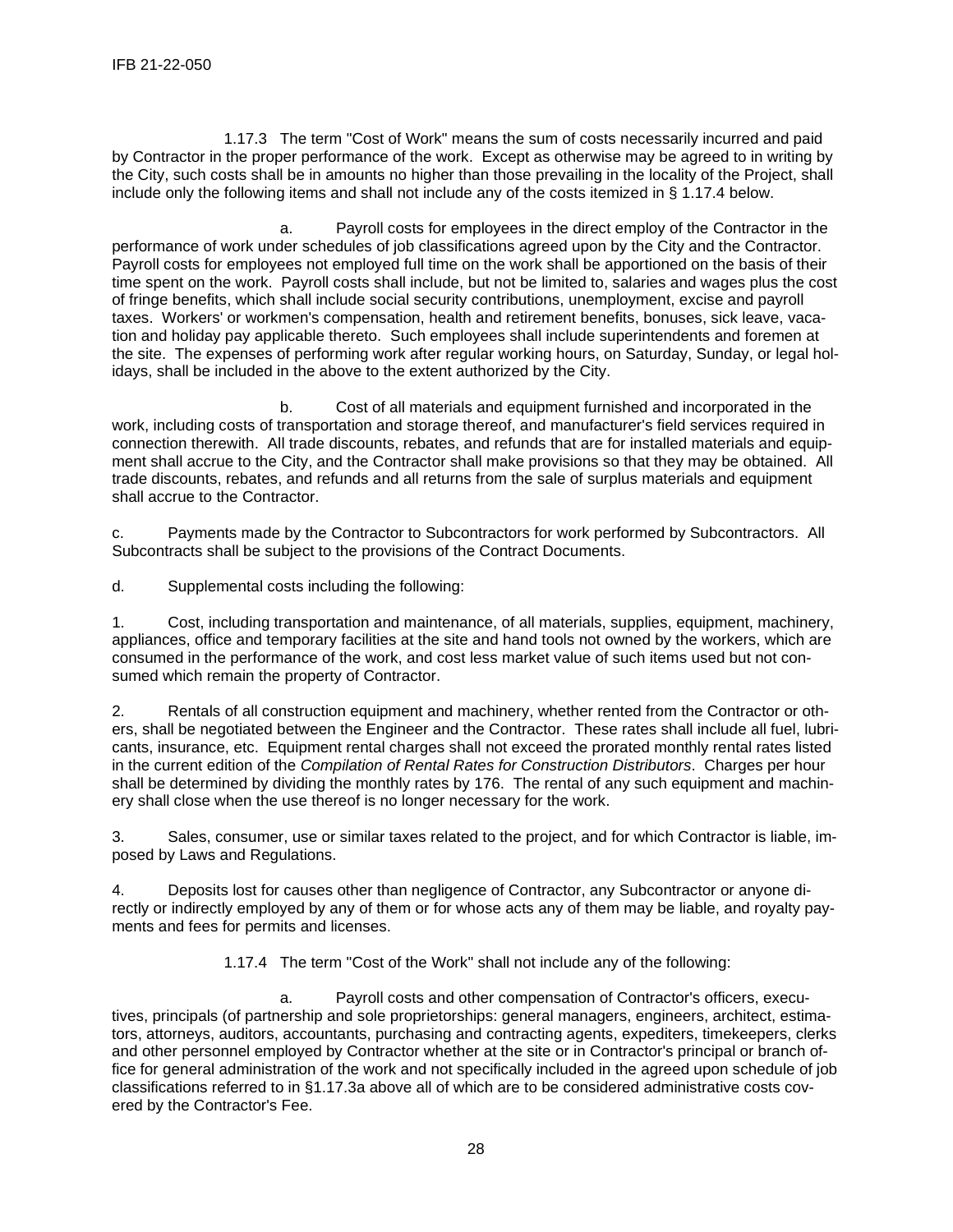b. Expenses of Contractor's principal branch offices other than Contractor's office at the site.

c. Any part of Contractor's capital expenses, including interest on the Contractor's capital employed for the work and charges against the Contractor for delinquent payments.

d. Costs due to the negligence of the Contractor, any Subcontractor, or anyone directly or indirectly employed by any of them or for whose acts any of them may be liable, including but not limited to, the correction of defective work, disposal of materials or equipment wrongly supplied and making good any damage to property.

e. Other overhead or general expense costs of any kind and the costs of any item not specifically and expressly included in §1.17.3 "c".

1.17.5 The Contractor's Fee allowed to the Contractor for overhead and profit shall be based on the following:

a. For costs incurred under § 1.17.3a & b, the Contractor's Fee shall be ten percent. Contractor's Fee shall not be applied to payroll taxes, social security contributions or unemployment taxes.

b. For costs incurred under § 1.17.3c, any Contractor's Fee shall be five percent.

c. No fee shall be payable on the basis of costs itemized under §1.17.3d and 1.17.4.

d. The amount of credit to be allowed by the Contract to the City for any such change which results in a net decrease in cost will be the amount of the actual net decrease plus a deduction in Contractor's Fee by an amount equal to ten percent of the net decrease; and

e. When both additions and credits are involved in any one change, the adjustment in Contractor's Fee shall be computed on the basis of the net change in accordance with this sub-section.

1.17.6 The contract time will be extended in an amount equal to time lost due to delays beyond the control of Contractor if a claim is submitted in writing to the Engineer for consideration with the claimant's written statement that the adjustment claimed is the entire adjustment to which the claimant has reason to believe it is entitled as a result of the occurrence of said event. Such delays shall include, but not be limited to, acts of neglect by City or others performing additional work as contemplated and specified elsewhere, or to fires, floods, labor disputes, epidemics, abnormal weather conditions or acts of God. No claim for an adjustment in Contract Time will be valid if not submitted in accordance with the requirements of this paragraph.

1.17.7 Should concealed conditions encountered in the performance of the work below the surface of the ground or hidden in existing structures be at variance with the conditions indicated by the contract documents, the contract price may be equitably adjusted by change order upon claim by either party and approval of the other party, made within twenty (20) days after the first observance of the conditions.

1.17.8 The Contractor shall promptly, and before such conditions are disturbed, notify the Engineer in writing of: (a) subsurface or latent physical conditions at the site differing materially from those indicated in this contract, or (b) unknown physical conditions at the site, of an unusual nature, differing materially from those ordinarily encountered and generally recognized as inherent in work of the character provided for in this contract.

1.17.9 The Engineer shall promptly investigate the conditions, and if he finds that such conditions do so materially differ and cause an increase or decrease in the Contractor's cost of, or the time required for, performance of this contract, an equitable adjustment shall be made and the contract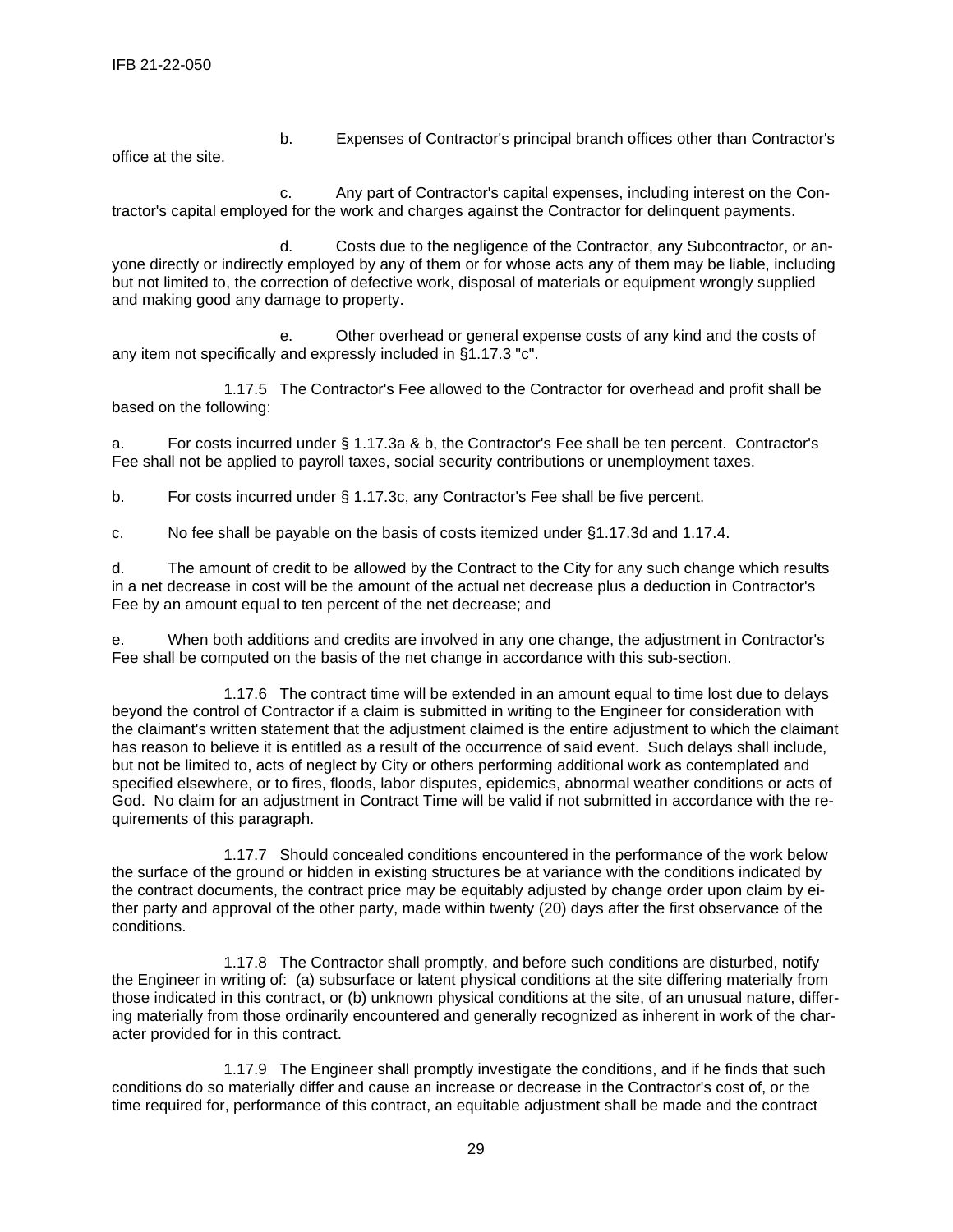modified in writing accordingly. Any claim of the Contractor for adjustment hereunder shall not be allowed unless he has given notice as above required; or unless the Engineer grants a further period of time before the date of final payment under the contract.

#### 1.18 UTILITY MAINTENANCE AND COORDINATION

1.18.1 Before the work is started, the Contractor shall notify all companies, corporations, municipalities and individuals who own utilities on the construction site, in the right of way or immediately adjacent to the construction area of the work to be performed. The Contractor shall arrange to have the various utilities located and to have them removed or relocated as required, or to determine the method of protection acceptable to the respective utility owner, if the method of protection is not specified hereinafter. Any cost incurred with removing or relocating utilities shall be borne by the Contractor unless indicated otherwise.

1.18.2 The location of existing utilities shown on the drawings was taken in part from records and in part from field surveys, and may not represent exact location. The Contractor shall excavate to locate buried utilities far enough in advance of pipeline laying to allow for adjustments in any pipe laying both horizontally and vertically.

1.18.3 The work shall be coordinated and performed in a manner so that all existing fire hydrants, without exception, shall be accessible at any time during the work.

1.18.4 The Contractor shall maintain the existing streams, ditches, drainage structures, culverts and flows at all times during the work. The Contractor shall pay for all personal injury and property damage, which may occur as a result of failing to facilitate drainage.

1.18.5 The Contractor shall ascertain the exact location of each existing utility that may interfere with the work. The Contractor may obtain field utility locations by calling "Miss Utility" (1-800- 552-7001) forty-eight (48) hours prior to working in the vicinity of existing utilities. If the utilities fail to locate, a second call shall be made providing an additional three (3) hour notice.

1.18.6 The Contractor shall repair or replace any existing sanitary sewer or storm drain utility damaged or misaligned during or due to the work. All other utilities shall be repaired or replaced by the respective Utility Company(s) at the expense of the Contractor.

1.18.7 The Contractor shall coordinate all work within the vicinity of the existing utilities with the respective Utility Company. The work shall be conducted in a manner to avoid unnecessary service interruption and in accordance with the rules and regulations of the respective Utility Company.

1.18.8 When the work is approaching an existing utility or structure that may be in conflict with, or connected to, the work; the Contractor shall excavate test pits to verify the location or elevation of the existing utility or structure. By taking this precaution the Contractor may adjust the work or have the existing utility relocated as necessary. Failure to take such precautions may result in the Contractor adjusting the work or having the existing utility relocated, at the Contractor's expense.

1.18.9 When the existing utilities cross the trench excavation, they shall be adequately supported and protected from damage due to the work as required, specified or directed. All methods for supporting and maintaining the utilities shall be subject to the approval of the respective Utility Company and the City. Any utilities removed as part of the work, and not indicated to be removed or abandoned, shall be restored using materials and installation equal to the utilities' standards.

1.18.10 The Contractor shall exercise care to insure that the grade and alignment of the existing utility be maintained and that no joints or connections are disturbed. Backfill shall be carefully placed and compacted to prevent the future damage or settlement to the existing utility.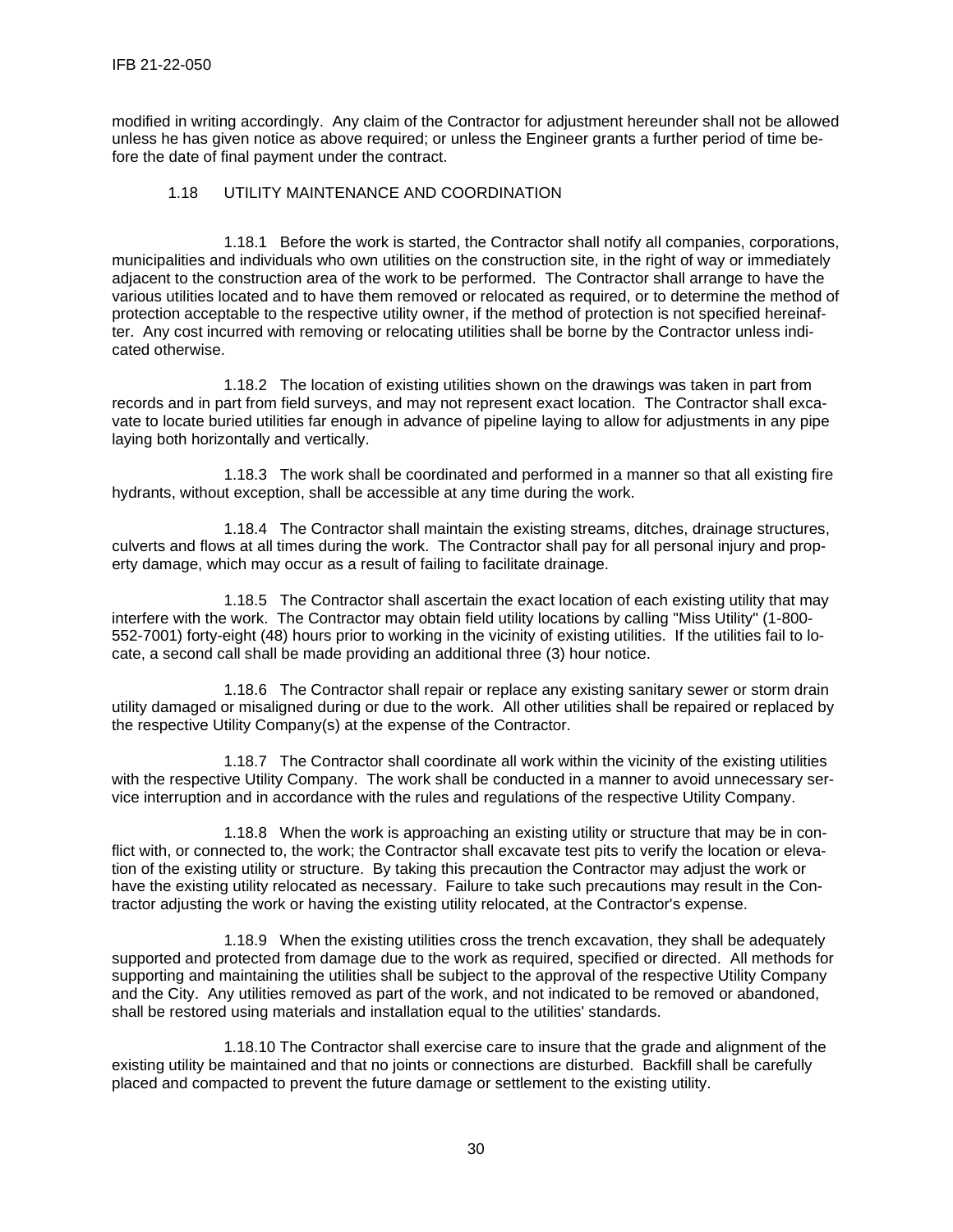1.18.11 The Contractor shall maintain sewage flow at all times by pumping and/or diversion, or other means acceptable to the Engineer. At no time shall the Contractor allow raw sewage to flow out of the sewerage system to adjacent land or waterways. At no time shall the Contractor cause sewage to surcharge the sewerage system such that sewage backs up into any service connection. In the event such backup occurs, the Contractor shall correct and pay for all damage caused.

1.18.12 No water pipes shall pass through or come in contact with any part of a sewer or storm drain manhole.

#### 1.19 ENVIRONMENTAL PROTECTION

1.19.1 Environmental protection considerations for the purpose of any City construction consist of, but are not limited to, the following factors: natural resources including air, water and land; solid waste disposal; noise; control of toxic substances, hazardous materials and radiation; the presence of chemical, physical and biological elements and agents which adversely effect or alter ecological balances; degradation of the aesthetic use of the environment; impact on daily activities such as traffic, and historical, archeological and cultural resources.

1.19.2 The Contractor shall provide and maintain during the life of the contract, the environmental protection as defined herein. His operation shall comply with all Federal, State, and City laws, ordinances and regulations pertaining to the provisions of this and various other sections of this specification shall also be his responsibility.

The Contractor shall not use equipment from which factory installed anti-pollution and noise control devices have been removed or rendered ineffective through lack of proper maintenance.

1.19.3 The Engineer will notify the Contractor in writing of any noncompliance with the aforementioned Federal, State, or City laws or regulations. Such notice, when delivered to the Contractor or his authorized representative at the site of the work, shall be deemed sufficient for the purpose. The Contractor shall, after receipt of such notice, immediately inform the Engineer of proposed corrective action and take such action as may be approved. If the Contractor fails or refuses to comply promptly, the Engineer may issue an order stopping all or part of the work until satisfactory corrective action has been taken. No part of the time lost due to any such stop orders shall be made the subject of a claim for extension of time or for excess costs or damages by the Contractor.

1.19.4 It is intended that the natural resources within the project boundaries and outside the limits of permanent work performed under this contract be preserved in their existing condition or be restored to an equivalent of the existing condition, as approved by the Engineer, upon completion of the work. The Contractor shall confine his construction activities to areas defined by the work schedule, plans, and specifications.

1.19.5 Except in areas indicated to be cleared, the Contractor shall not remove, cut, deface, injure, or destroy trees, shrubs and vegetation without special permission from the Engineer. No ropes, cables, or guys shall be fastened to or attached to any existing nearby trees for anchorage unless specifically authorized by the Engineer. Where such use is permitted, the Contractor shall be responsible for any damage resulting from such use.

1.19.6 At all times, special measures shall be taken to prevent oil or other hazardous substances from entering the ground, drainage areas and local bodies of water in such quantities as to affect normal use, aesthetics or produce a measurable ecological impact on the area.

1.19.7 Any and all items having apparent historical or archeological interest, which are discovered in the course of construction activities, shall be carefully preserved in place and reported immediately to the Engineer for determination of action to be taken. Work in the immediate area shall be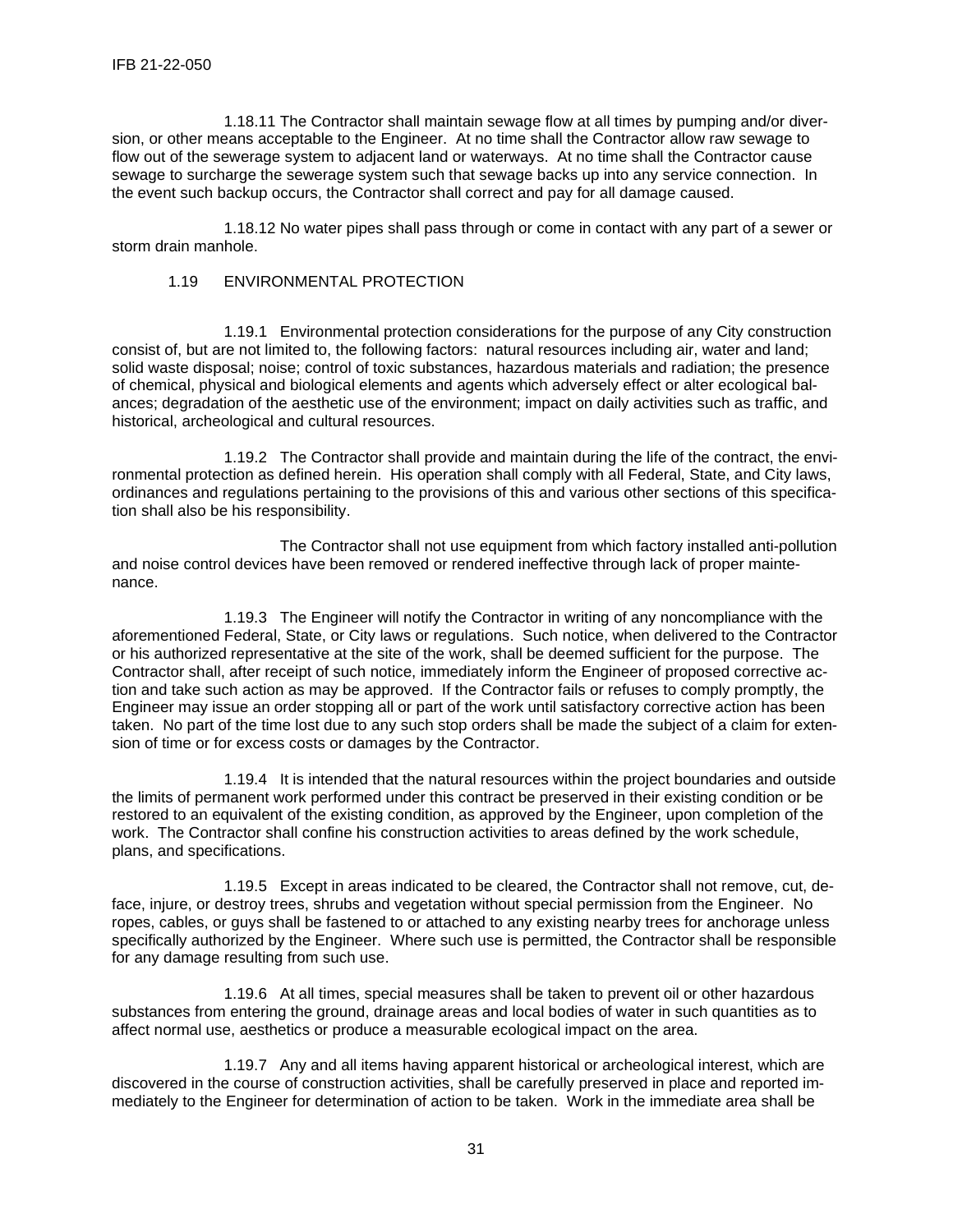halted and the artifacts or other evidence shall be protected from all damage, including that resulting from the elements, vandalism, and the effects of excavation, demolition, removal and construction operations until such time as qualified officials are able to conduct appropriate investigations. Work in the immediate area shall not proceed until authorization to proceed is obtained from the Engineer. Any such evidence or artifacts found during construction operations or subsequent investigations required by this section shall be delivered into the custody of the City and shall not become the property of the Contractor.

1.19.8 The Contractor shall comply with the *Toxic Substance Control Act*, PL 94-469, (TSCA) which includes, but is not limited to, the regulation of Polychlorinated biphenyl's (PCBs). Since these chemicals are used in some existing insulation, existing fixed and vehicular transformers on some railroads, the Contractor shall assure proper marking, handling, and disposal of any PCBs in accordance with PL 94-469 and the implementing regulations of 40 C.F.R. 761. In order to avoid any inadvertent violation of the law the following rules shall apply:

a. No Polychlorinated biphenyl (PCB) chemical substance, mixture, equipment, container, sealant, coating, or dust control agent will be used a part of the project except as in accordance with all provisions of the *Toxic Substance Control Act* (PL 94-469) as interpreted by the rules and regulations of 40 C.F.R. 761.

1.19.9 Trash shall be picked up and placed in containers, which shall be emptied on a regular schedule. All handling and disposal shall be so conducted as to prevent contamination of the site and other areas and shall not be disposed of in wetlands and shall not be burned. On completion, the area shall be left clean and re-vegetated as described in § 01565. Rubbish and debris shall be transported off the construction site and disposed of by the Contractor in a manner that complies with Federal, State, and City requirements. A permit or license and the location of the disposal area shall be provided prior to transporting any material off the project area. Waste materials shall not be burned within the project area.

1.19.10 Dust shall be kept down at all times including non-working hours, weekends, and holidays. Soil at the site, haul roads, and other areas disturbed by the Contractor's operations and materials stockpiled for the project shall be sprinkled or treated with dust suppressers or covered as to control dust. No dry power brooming will be permitted. Vacuuming, wet mopping, wet sweeping or wet power brooming shall be used instead. Only wet cutting of concrete, concrete and asphalt will be permitted.

1.19.11 The Contractor shall comply with all applicable provisions of the *National Emission Standards for Asbestos* (40 C.F.R. 61 Subpart B).

1.19.12 The Contractor shall inspect all vehicles for dirt prior to their leaving the construction site; dirt, soil, and rubble likely to be dislodged during transit shall be removed from the trucks and other vehicles prior to leaving the site. He shall insure that all equipment transporting material that may become airborne is covered.

#### 1.20 EROSION CONTROL

1.20.1 The erosion control system shall protect adjacent properties, shall be in accordance with the *Virginia Erosion and Sediment Control Handbook* and City ordinances, and shall be approved by the Engineer. All erosion control measures shall be placed prior to commencement of grading. All elements of the erosion control system shall be sized and designed in accordance with the criteria specified in the handbook. The numbers in parentheses refer to standard and specification number in the handbook (Virginia).

1.20.2 Temporary measures shall be applied throughout the construction of the project to control erosion and to minimize siltation of adjacent property, streets, drainage ditches, storm drains and waterways. The Contractor, as a minimum, shall employ all erosion control measures indicated on the drawings and specified herein. Disturbed areas that are to be left unfinished for more than 30 days shall be seeded temporarily within seven days of completion of grading operations.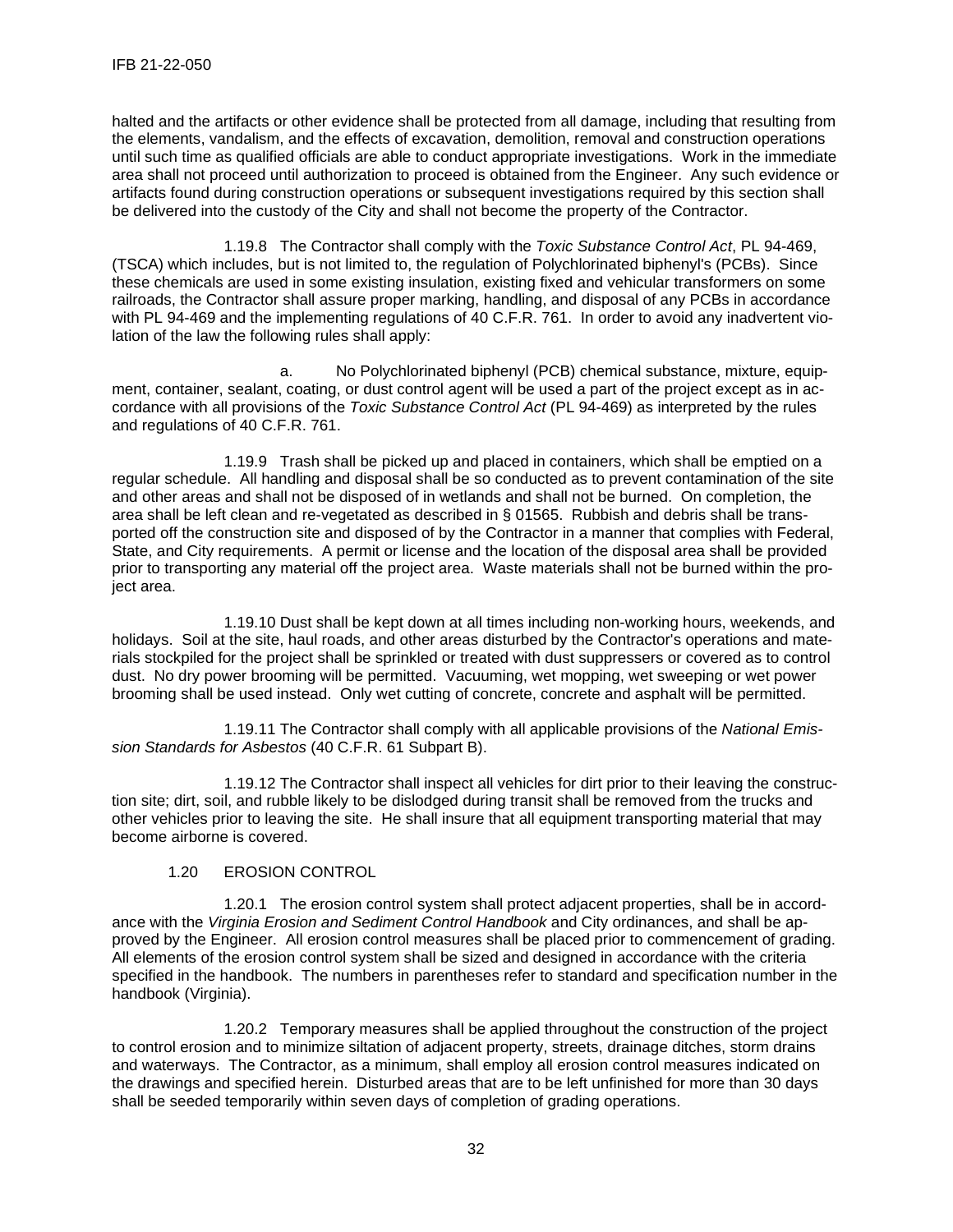a. Stockpiled material shall be surrounded at the base with a temporary sediment barrier. Slopes of stockpiled material shall not exceed 2 to 1.

b. Vehicles leaving the construction site shall be cleaned to remove mud prior to entrance onto public rights of way.

c. The Contractor shall be responsible for weekly inspection of temporary erosion control system to insure maximum effectiveness of the protective measures. Any damaged areas of the erosion control system shall be immediately repaired.

1.20.3 Minimum required measures (numbers from erosion handbook, 1992 Edition):

- a. Silt fence (3.05)
- b. Storm drain inlet protection (3.07)
- c. Temporary seeding (3.31)
- d. Temporary Construction Entrance (3.02)

1.20.4 In the event the Contractor repeatedly fails to satisfactorily control erosion and siltation, the City reserves the right to employ outside assistance or to use its own forces to provide the erosion control measures indicated and specified. The cost of such work, plus related engineering costs, will be deducted from monies due the Contractor for other work.

#### 1.20.5 RIPRAP

a. Materials: Riprap shall be dry riprap, Class II, except where Class III is indicated, as defined in Section 414 of the Virginia Department of Transportation - *Road and Bridge Specifications* - Latest Edition. The diameter of the largest stone shall not exceed 2.75 feet for Class III Riprap, and 2.25 feet for Class II Riprap.

b. Riprap shall be placed in accordance with Section 414. The riprap shall be placed so that it produces a dense well-graded mass of stone with a minimum of voids. Riprap shall be placed on filter fabric. Filter fabric shall be Trevira 1127, Mirafi 700X, or equal, installed in accordance with the manufacturers instructions. The desired distribution of stones throughout the mass may be obtained by selective loading at the quarry, controlled dumping of successive loads during final placing, or by a combination of these methods. The riprap shall be placed to its full thickness in one operation. The riprap shall not be placed in layers. The riprap shall not be placed by dumping into chutes or similar methods, which are likely to cause segregation of the various stone sizes. Care should be taken not to dislodge the underlying material when placing the stones.

c. The finished slope shall be free of pockets of small stone or clusters of large stones. Hand placing may be necessary to achieve the required grades and a good distribution of stone sizes. Final thickness of the riprap blanket shall be within plus or minus 1/4 of the specified thickness. The thickness shall be 2.75 feet for Class III riprap, and 2.25 feet for Class II riprap.

1.20.6 Where indicated, soil stabilization mat shall be provided in ditches in accordance with the details on the drawings and VDOT EC-3B. The fabric shall conform to VDOT Section 244 and shall be installed in accordance with VDOT Section 606 and the manufacturer's recommendations. The soil stabilization mat shall be Miramat 2400B by Mirafi, or equal, as approved by VDOT, for velocities of 7 to 10 feet per second. The mat shall extend under the riprap at channel ends per manufacturer's recommendations.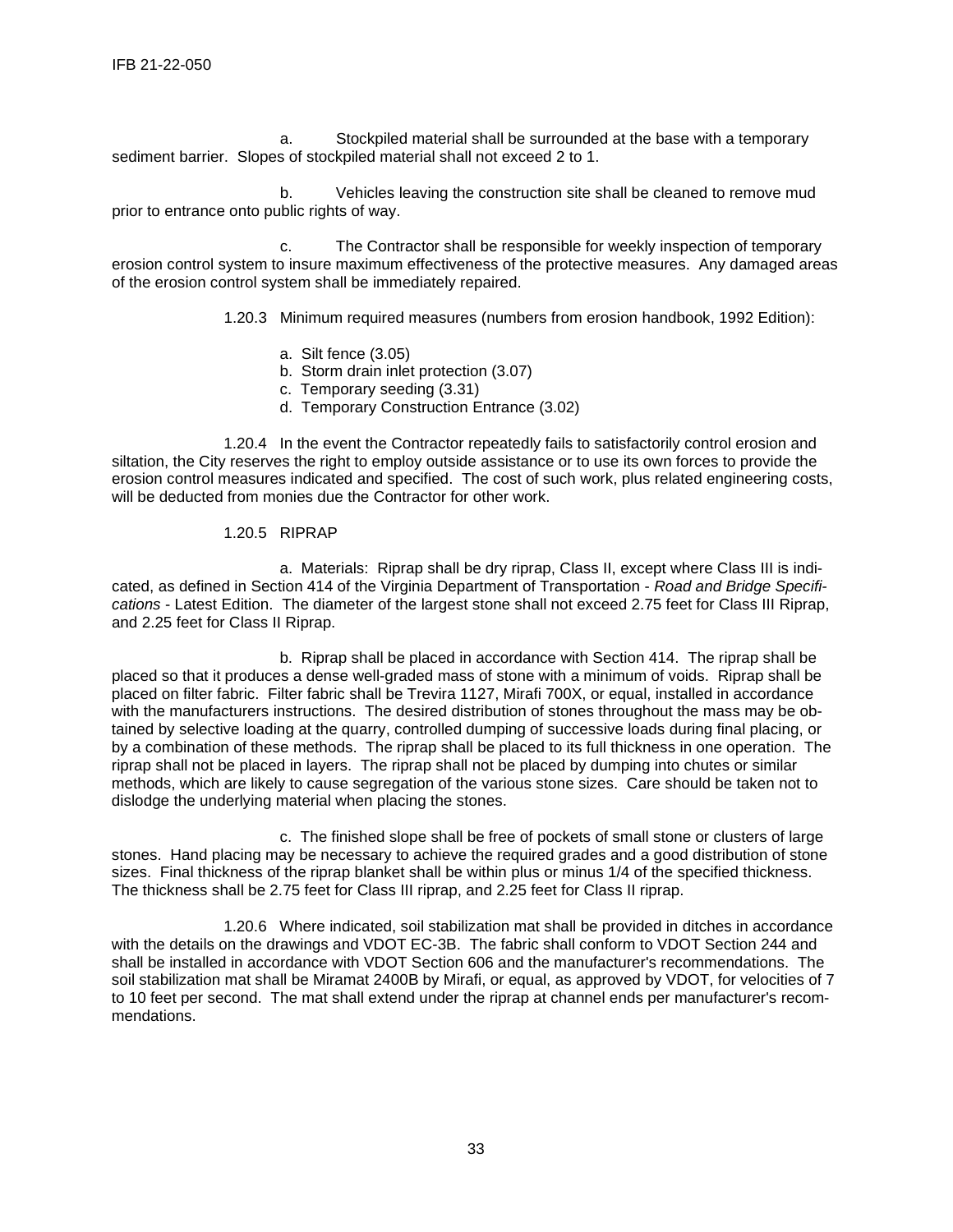#### **GENERAL CONDITIONS, SCOPE OF WORK, AND SUPPLEMENTAL GENERAL CONDITIONS**

#### **PART 1 GENERAL CONDITIONS**

#### **1.1 INTENT**

- A. Intent: Secure qualified contractor to perform the Scope of Work stated in Part 2.
- B. **Sealed Bids** shall be received by the City in the Purchasing Office no later than

#### **February 8, 2022, 2:00 PM**

Submit sealed bids to the following address:

ATTN: IFB 21-22-050 City of Danville Purchasing Department Room 304 427 Patton Street Danville, VA 24541

C. All bids will be opened and read aloud.

#### **1.2 PRE-BID CONFERENCE / QUESTIONS**

- A. The Pre-Bid Conference will be **Thursday January 27, 2022, At 10:00AM** in the second floor conference room 427 Patton Street Danville, Virginia 24541.
- B. Questions may be submitted in writing until **5:00PM** Wednesday **February 2,2022**. A final Addendum answering all questions will be issued electronically no later than **5:00PM** Friday **February 4,2022** Submit all questions in writing via email to [Purchasing@danvilleva.gov](mailto:Purchasing@danvilleva.gov) or in person to the City of Danville Purchasing Office 427 Patton Street Room 304, Danville, Virginia 24541.

#### **1.3 BONDS REQUIRED**

A. A five percent (5%) bid bond (proposal guaranty) and one hundred percent (100%) payment and performance bonds as detailed in the City of Danville Standard Requirements and Instructions for Bidding.

#### **1.4 TIME OF COMPLETION**

- A. The contractor shall complete at least 50% of the listed work by **July 29, 2022**. The contractor shall complete all remaining listed work by **November 23, 2022**. The completion date of any additional work added after the final street list shall be stipulated at the time the work is added. The contract will remain open until **May 30, 2023.**
- B. Time Extensions for Weather
	- 1. The Contract Time will not be extended due to inclement weather conditions that are normal to the general locality of the work site. The time for performance of this Contract includes an allowance for workdays (based on a 5-day workweek).
	- 2. The Contractor, in his planning and scheduling of the work as required by the Contract Documents, shall allow for normal inclement weather for the locality of the work site. If the Contractor believes that the progress of the work has been adversely affected and that it will result in a failure to meet completion within the Contract Time, by weather conditions above and beyond the amount normally expected, he shall submit a written request to the Engineer.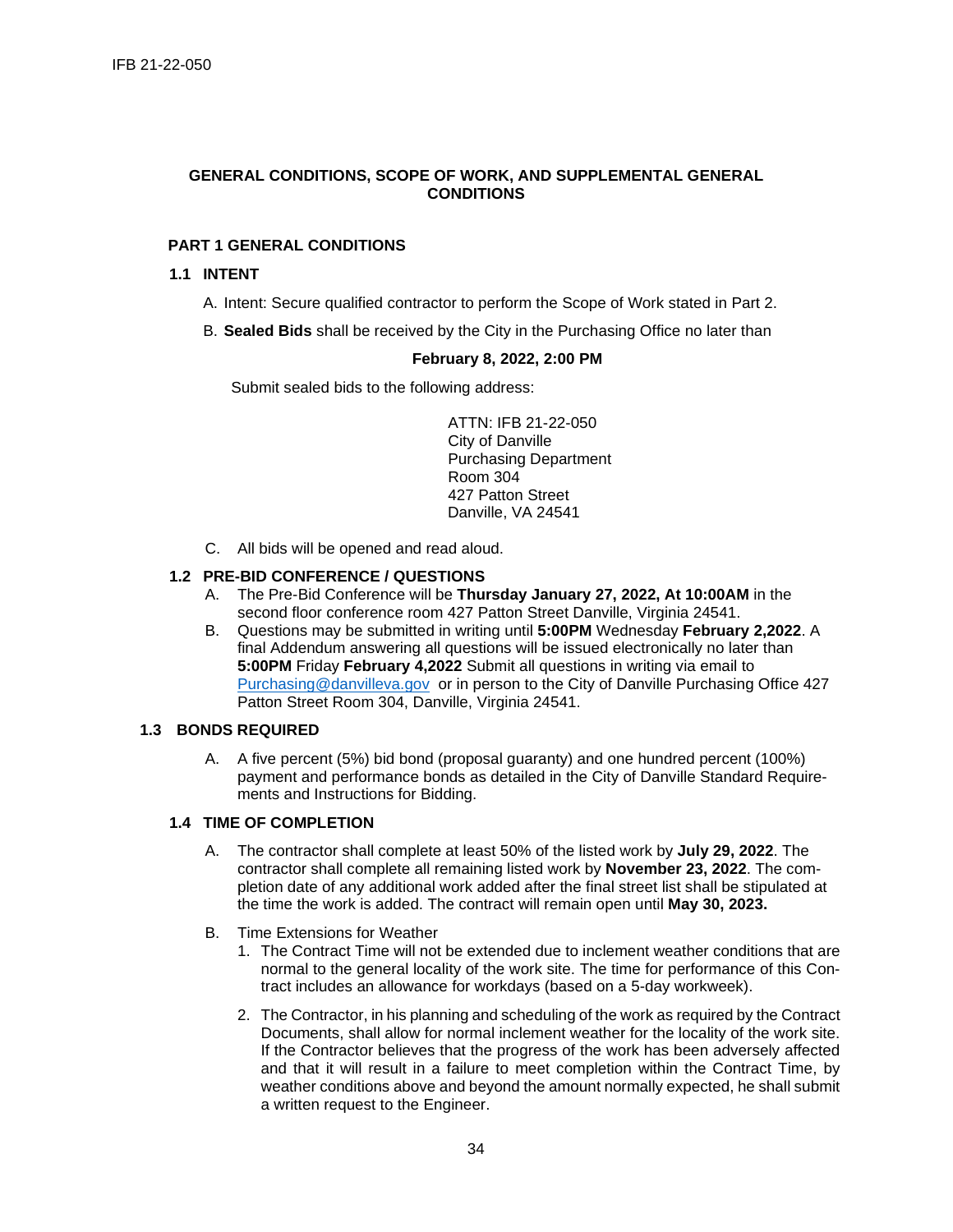- 3. Such a request shall be evaluated by the Engineer in accordance with the provisions of the Contract Documents and shall include a comparison of actual weather statistics compiled by the City of Danville's inspection team for the work site with the days claimed by the Contractor. The decision of the Engineer shall be final.
- 4. The Contractor shall not be entitled to any monetary damages whatsoever for any delays resulting from inclement weather, whether normal or abnormal, foreseeable or unforeseeable. The Contractor and Owner stipulate and agree that, for delays due to weather, the Contractor's sole relief is a time extension.

#### **1.5 LIQUIDATED DAMAGES**

A. Liquidated damages shall be six hundred (600) dollars per day.

#### **1.6 PROJECT MANAGER**

A. Chris Meadows, Construction Inspector Supervisor (434-799-5019 ext. 2534, meadoce@danvilleva.gov) will be the Project Manager and Engineer/Owner's designee and shall have authorities as assigned to the Engineer.

#### **PART 2 SCOPE OF WORK**

**2.1** The Contractor shall provide all labor, material, equipment, supervision, and incidentals required to perform the Work of the Project as defined by the Contract Documents and consists of the following:

The work shall consist of the removal of existing asphalt, preparation of streets, and placement of hot mix asphalt overlay at various locations throughout the City of Danville. The work includes but is not limited to: milling, hauling, disposal of materials, asphalt patching, asphalt overlay, undercutting and backfilling, adjustment and/or installation of utility boxes, restoration of shoulders, traffic control, and clean up. Quality control, saw cutting, erosion control and any other tasks required to complete the work that are not in the listed bid items shall be considered incidental to all applicable items. The contractor will furnish all labor, equipment, and materials to complete in place, all items under the contract. The city reserves the right to delete any of the streets or change the limits of work on any street on the included schedule. Additional streets may be added by the city and all work paid at the established unit prices.

#### **PART 3 SUPPLEMENTAL GENERAL CONDITIONS**

#### **3.1 COMPLIANCE**

- A. The Contractor shall comply with the provisions of the City of Danville's *Standard Requirements & Instructions for Bidding*, Version 2.0 dated April 2, 2015 (the Standard Requirements) with amendments for this contract. The amendments shall supersede the standard.
- B. To the extent of the Work indicated in the Contract Documents, the Contractor shall comply and the construction shall conform to all applicable and current editions or revisions & amendments of the Virginia Department of Transportation Road and Bridge Specifications and the Virginia Department of Transportation Road and Bridge Standards. In addition, the following codes, specifications, and standards shall be included in the Contract Documents and shall be complementary to those listed whereas what is required by one shall be as binding as if required by all:
	- 1. The Virginia Uniform Statewide Building Code (USBC), as amended.
	- 2. The International Building Code (IBC)
	- 3. All other codes incorporated by the USBC and IBC.
	- 4. The City of Danville Utility Standards and Specifications

Any variance or relief from any specifications or standards must be in writing from the Engineer.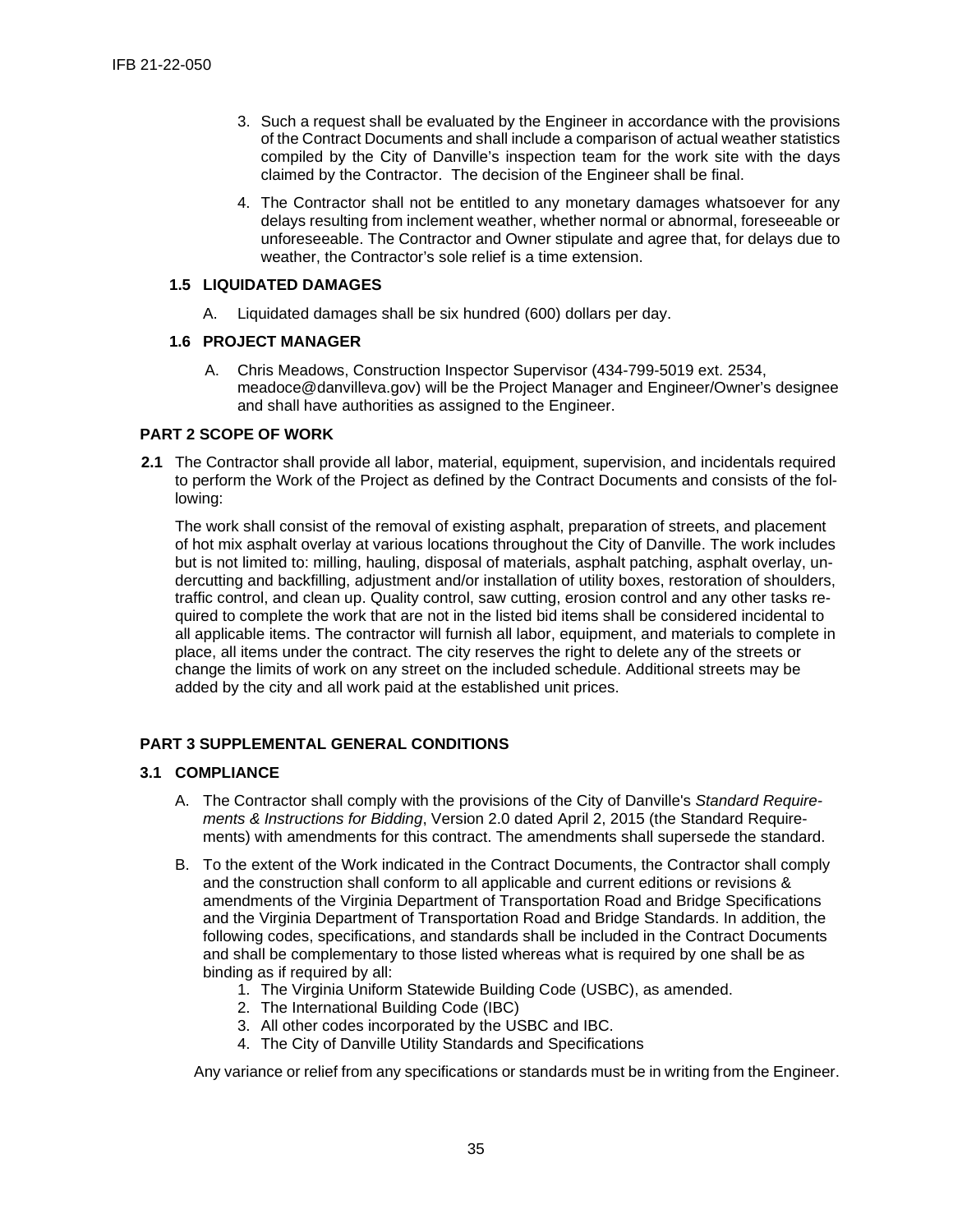- **3.2** All excavation is unclassified.
- **3.3** Where items marked "NS" (for non-standard) in the bid item list, the work included in the item shall be as listed in the specifications or as detailed or listed in the plans, or as directed by the Engineer.
- **3.4** The Contractor shall provide a minimum of one (1) employee certified in VDOT Intermediate Work Zone Traffic Control to provide inspection of the traffic control measures at least once per day during all non-working times including weather days, weekends, holidays and other days in which the Contractor is not onsite. The inspection shall be reported to the Engineer in the format prescribed by the Engineer. The Contractor shall be responsible for ensuring traffic control is maintained and issues promptly corrected every day.

#### **3.5 BID PREPARATION & SUBMITTAL**

- A. Submit the executed bid bond and all attachments in the amount specified in 1.3 on EJCDC Form C-430 provided in Volume II.
- B. Submit certificates and proof of insurance of the types and in the amounts specified in the Standard Requirements as amended with the City of Danville, its officers, agents, and employees listed as additional insured.
- C. Sign and submit all written addenda issued to the Contract.
- D. Submit the completed Contractor's bid form conforming to the requirements in the Standard Requirements and as amended.
- E. Submit legible copies of all required Contractor's and business licenses and registrations. These will be checked prior to award.

#### **3.6 PRE-AWARD SUBMITTALS**

A. Apparent low bidder: Submit Performance and Payment Bonds on EJCDC Form 610 and 615 provided in Volume II upon Notice of Award.

#### **3.7 POST-CONTRACT EXECUTION SUBMITTALS**

A. Submit all required submittals and documentation as specified in the Contract Documents and as required by the Engineer or city inspector.

#### **3.8 PROPRIETARY ITEMS**

A. Proprietary items or brands, part numbers, and the like, where specified in the Contract Documents, are included for the purpose of furnishing bidders with information concerning the style, type or kind of article desired and a bidder may offer an article which he certifies to be equal in quality, performance and other essential characteristics. The City shall make the decision as to the acceptability of the alternate based on engineering judgment.

#### **3.9 SAFETY**

A. The City Inspector, Engineer or other authorized city personnel shall have the authority to stop work due to an apparent or obvious safety hazard or violation without warranting contract time extensions. This shall not in any way be construed to either relieve the Contractor of his sole responsibility for safety or hold the city responsible for the safety of the work zone.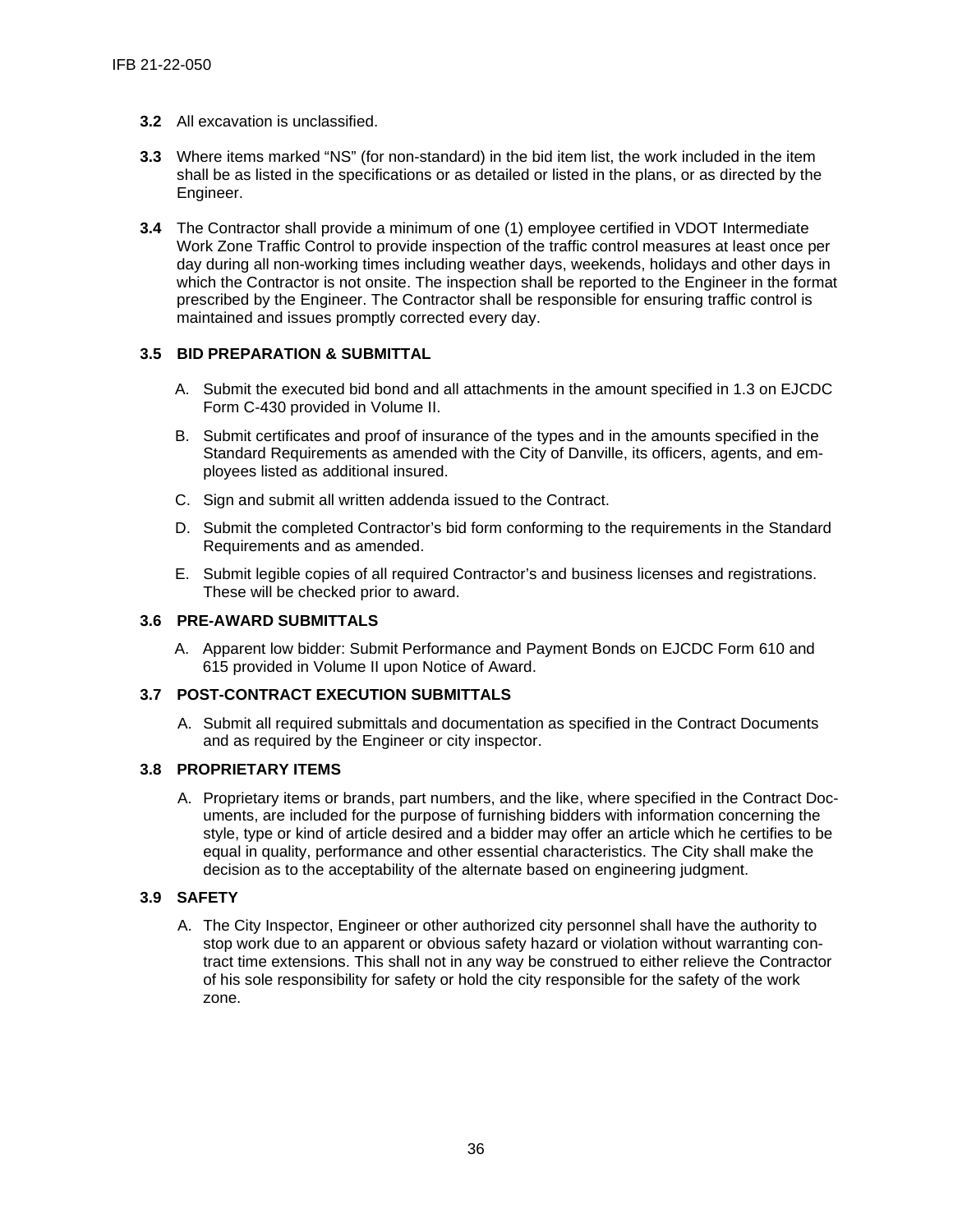#### **3.10 PUBLIC NOTIFICATION OF PROPOSED WORK AND PARKING RESTRICTIONS**

- A. The Contractor shall be responsible for notifying the public of scheduled work that may impact on-street parking and access to properties. Notification shall be done using door-hangers and erecting temporary information signage throughout the streets affected.
	- Door-hangers will be provided to the Contractor by the City. The Contractor shall make all necessary arrangements to distribute the printed doorhangers to homes three (3) working working days prior to commencement of work.
	- The Contractor shall make all necessary arrangements for designing, furnishing and placing information signs, including any posts, along the affected street three (3) working days prior to commencement of work. The contractor shall submit the sign proof to the city for approval prior to fabrication or placement. The information signs shall be placed a minimum of 36" off the ground and shall clearly be visible to the public. The Contractor shall install the sign posts using posts of their choosing so long as the sign is securely mounted and does not result in warping of the sign. If the commencement of work date follows a holiday or weekend, the three (3) working day prior notification requirement shall be in addition to the weekend or holiday.
	- The information signs shall include the following: Contractor name with point of contact, contractor address, contractor telephone number, dates range for work, a statement that on-street parking will be restricted during this period.
- B. The Contractor shall visually inspect the construction site each day after the placement of information signs to ensure they are still in place. Any damaged or missing signs shall be promptly replaced at the Contractors expense.
- C. All information signs shall be removed and disposed of by the Contractor immediately following the completion of the work.
- D. The cost of distributing door-hangers, furnishing, installing, maintaining, and removing information signs and posts shall be considered incidental to the contract. Door hangers and information signs shall be produced in color.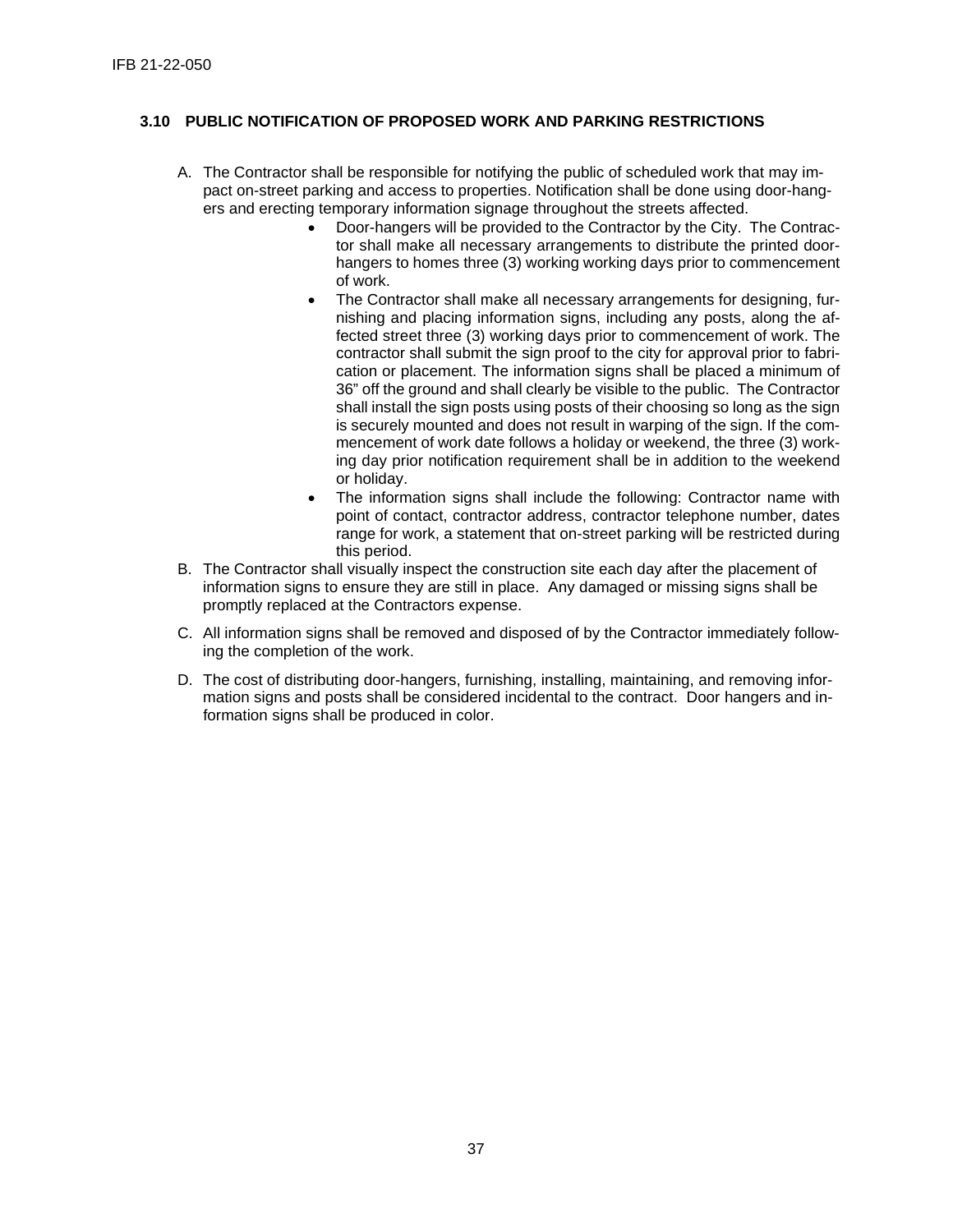#### **DESCRIPTION OF BID ITEMS**

#### **Bid Item #1 – Mobilization**

Scope of Work: The work consists of the mobilization and demobilization of the contractor's forces and equipment necessary for performing the work required under the contract at each location. Mobilization will not be considered as work in fulfilling the contract requirements for commencement of work.

Measurement and Payment: The contractor will be paid the bid price for each mobilization. For the purpose of this bid item, one mobilization may be defined as:

#### **Bid Items #2 & #3 – Maintenance of Traffic**

Scope of Work: Shall consist of all materials, signs, barrels, cones, arrow boards, labor, tools, equipment and incidentals necessary to provide traffic control on streets from the start to the completion of the project, in accordance with the contract documents and specifications. These bid items do not include certified flaggers, uniformed law enforcement officers, or variable message boards (see other bid items). Unless otherwise directed or approved, there will be no operations on Arterial streets (A) between the morning hours of 7:00 – 9:00 A.M. and the evening hours of 4:00 - 6:00 P.M., Monday through Friday. Other restrictions on arterials may be required depending on circumstances.

Measurement and Payment: Traffic Control shall be measured and paid for by measured lane-miles of resurfacing work based on the VDOT classification of the street; rounded up to the nearest 0.01. A list of streets along with their roadway classification is included in this document. The classifications are: Arterial (A) & Collector/Local (C/L). Turn lanes, merge lanes and parking lanes are not part of the lane mile measurement.

*Example: Contractor's bid is \$11,350 per lane mile for a collector street. East Street's functional classification (FC) is a collector/local (C/L) street. The total length of East Street's resurfacing is measured to be 728 linear feet. East Street has one travel lane in each direction and has one turn lane along with onstreet parking on both sides. The total lane miles for the segment of work is:*

*728 Linear Foot x 2 Travel Lanes = 1,456 linear foot.*

#### *1,456 / 5,280 = 0.275 Lane Miles (round up to 0.28)*

*0.28 Lane Miles x \$11,350 = \$3,178.00 (Total Maintenance of Traffic Payment for this Street)*

#### **Bid Item #4 – Portable changeable message sign (SECTION 512 VDOT Road and Bridge Specifications)**

Scope of Work: Shall consist of providing variable message boards, as directed by the Engineer or city inspector, to inform traffic of milling and paving operations that could cause delay of normal traffic flow.

Measurement and Payment: Measurement and payment for variable message boards will be on a per hour, per sign basis, and shall include all costs associated with mobilizing, set up, energizing, maintaining, programming, relocating as necessary, and demobilizing; including all labor and equipment.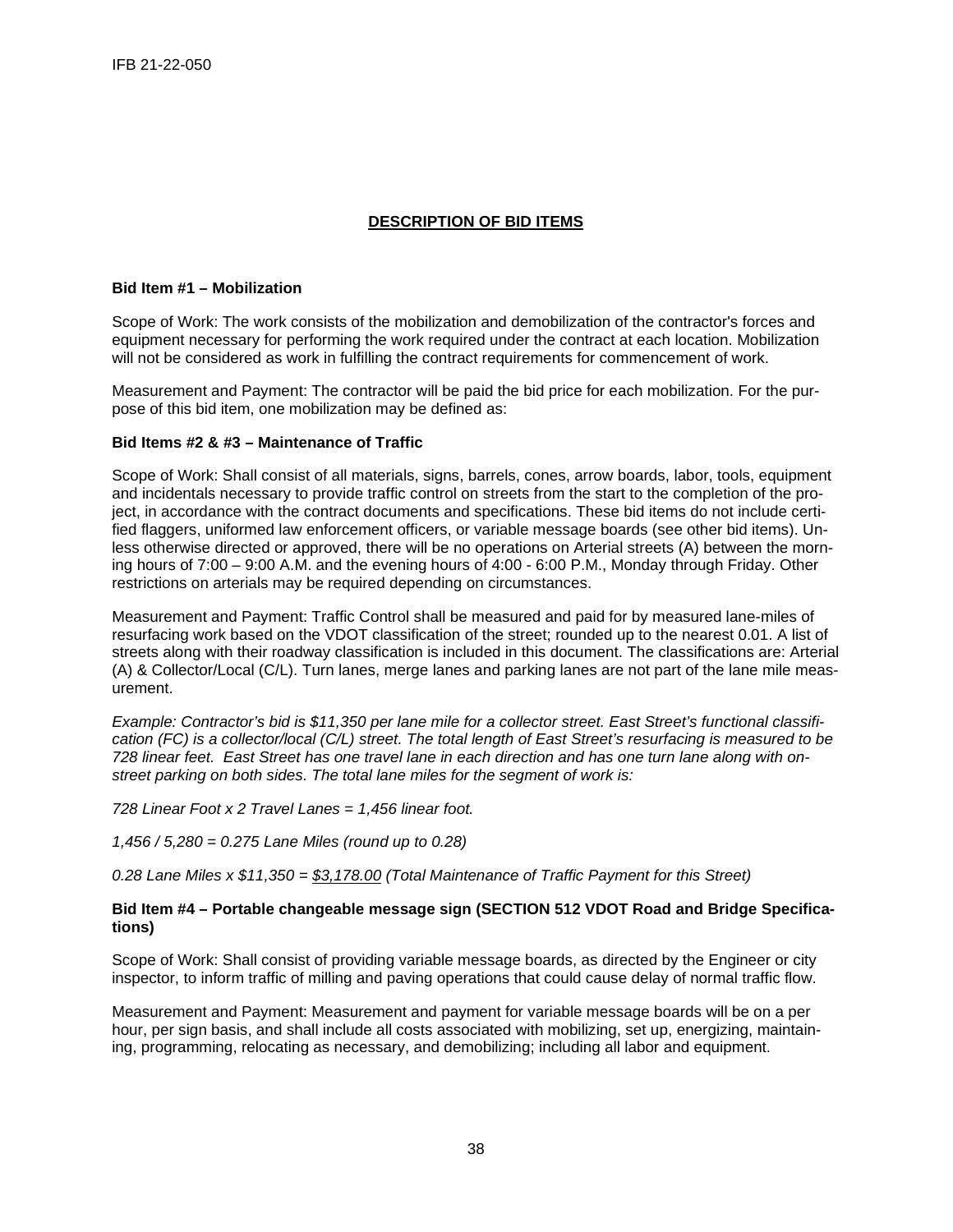#### **Bid Item #5 – Uniformed Law Enforcement Officer**

Scope of Work: Shall consist of providing an off duty uniformed law enforcement officer, as directed by the Engineer or city inspector, to direct traffic through signalized intersections during operations which would cause traffic to have to proceed contrary to directions normally provided by the traffic signals. It is anticipated multiple officers may be needed in an intersection. Officers may also be used in other critical areas as approved by the Engineer or city inspector.

Measurement and Payment: Measurement and payment for uniformed law enforcement officer will be on a man hour basis, rounded to the nearest half hour, including all overhead and any other labor overburdens.

#### **Bid Item #6 – Flagger Service (SECTION 512 VDOT Road and Bridge Specifications)**

Scope of Work: Shall consist of providing a certified flagger to stop and/or direct traffic through a work zone as needed and as approved by the Engineer or the city inspector. Flaggers may also be used in other critical areas as approved by the Engineer or city inspector. Each certified flagger should have valid proof of certification in their possession at all times.

Measurement and Payment: Measurement and payment for certified flagger will be on a man hour basis, rounded to the nearest half hour, including all overhead and any other labor overburdens.

#### **Bid Item #7 – Towing**

Scope of Work: Shall consist of providing an established towing service to move vehicles from a proposed work area when the owner cannot be located or when the vehicle is inoperable. Towing shall be done only at the direction of the Engineer or city inspector.

Measurement and Payment: Measurement and payment for Towing shall be per tow. Tow tickets shall be provided with the pay application.

#### **Bid Items #8 & #9 & #10 – Milling (SECTION 515 VDOT Road and Bridge Specifications)**

Scope of Work: Shall consist of all materials, labor, equipment, and incidentals necessary to remove existing pavement by milling in accordance with the specification. All milled material must be transported from the site. All millings shall be delivered to the Public Works facility at 998 South Boston Road.

Measurement and Payment: Milling of asphalt, as directed by the Engineer or city inspector, shall be measured and paid for in square yards of pavement surface removed per specified depth.

#### **Bid Item #11– Tack Coat (SECTION 310 VDOT Road and Bridge Specifications)**

Scope of Work: This work shall consist of all materials, labor, equipment, and incidentals necessary to apply tack coat material in accordance with the specification.

Measurement and Payment: Tack Coat shall be measured and paid for in gallons as verified by the city inspector.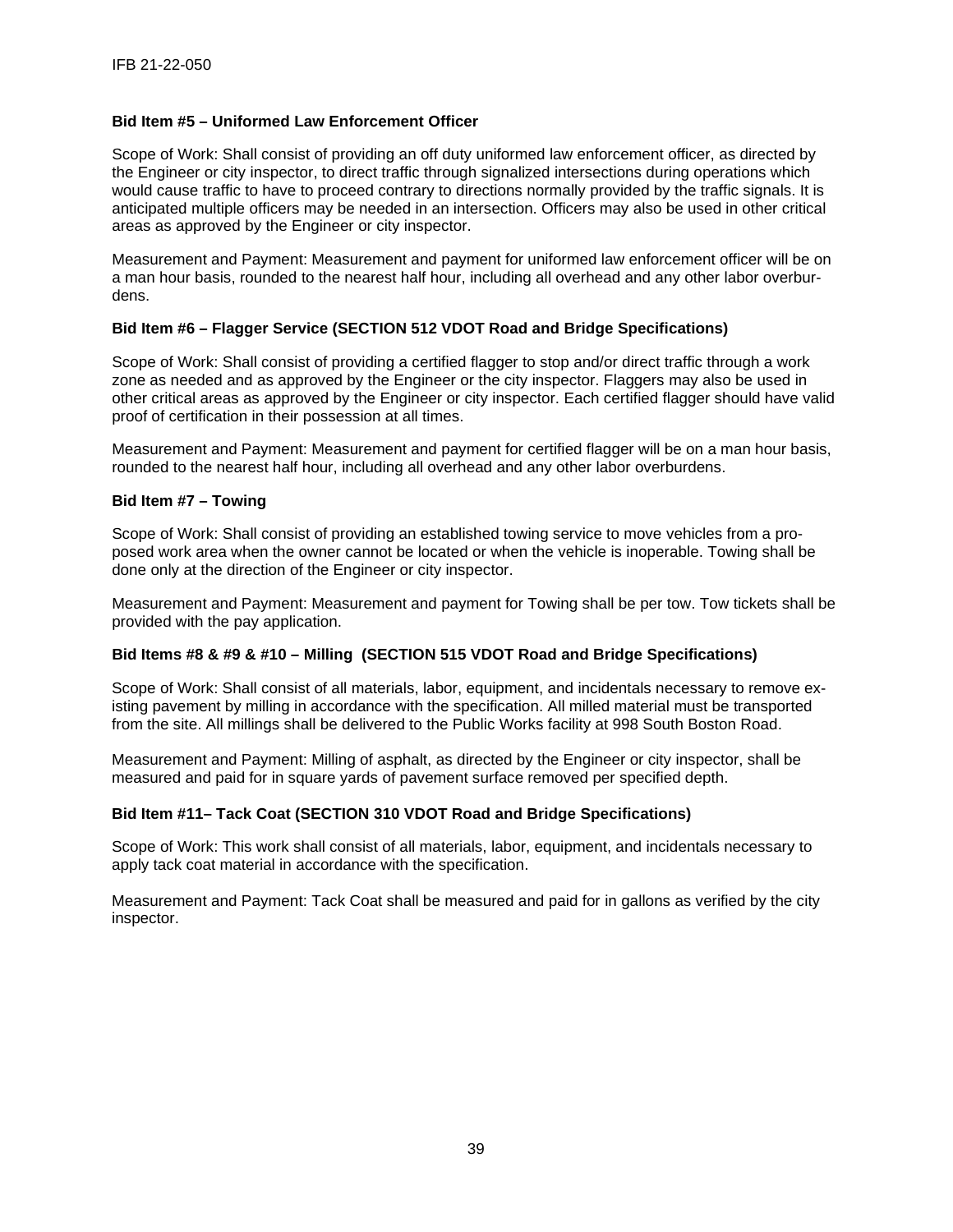#### **Bid Items #12 & #13 – Surface Asphalt (SECTION 315 VDOT Road and Bridge Specifications)**

Scope of Work: Shall consist of surface course asphalt, including but not limited to all material, labor, equipment, transportation of material and incidentals necessary to accomplish the work, complete-inplace at the depth specified, in accordance with the specification.

Measurement and Payment: Surface Asphalt shall be measured and paid for at the contract unit price per ton. Quantity shall be verified by the city inspector and delivery tickets.

#### **Bid Items #14 & #15 – Asphalt Patch- Intermediate & Base Asphalt (SECTION 315 VDOT Road and Bridge Specifications)**

Scope of Work: Shall consist placement of base and intermediate course asphalt in areas as directed by the Engineer or city inspector for patching. Work includes, but not limited to, all material, labor, equipment, transportation of material and incidentals necessary to accomplish the work, complete-in-place at the depth specified in the field.

Measurement and Payment: Intermediate Asphalt Patch and Base Asphalt Patch shall be measured and paid for per ton. Quantity shall be verified by the city inspector and delivery tickets.

#### **Bid Item #16 – Scratch Asphalt**

Scope of Work: Shall consist of asphalt surface repair (scratch course) prior to an asphalt overlay in accordance with the specification. The work shall include cleaning of existing surface, placement and compaction of scratch course. All material, labor, equipment, and incidentals necessary to accomplish the work, complete-in-place, shall be included. Determination of the use of scratch course leveling shall be directed by the Engineer or city inspector.

Measurement and Payment: Scratch asphalt shall be measured and paid for at the contract unit price per ton. Quantity shall be verified by the city inspector and delivery tickets.

#### **Bid Item #17 – Undercut Unsuitable Material (SECTION 303 VDOT Road and Bridge Specifications)**

Scope of Work: Shall consist of all materials, labor and equipment necessary to excavate, remove, dispose of unsuitable material at the direction of the Engineer or city inspector. Backfill material will be paid under other bid items.

Measurement and Payment: Undercut shall be measured in total cubic yards of material removed, as verified by the city inspector, and paid for at the contract unit price per cubic yard.

#### **Bid Item #18 – VDOT #3 Aggregate**

Scope of Work: Shall consist of all materials, labor and equipment necessary to deliver and place VDOT#3 aggregate as directed by the Engineer or city inspector.

Measurement and Payment: VDOT #3 Aggregate shall be measured and paid for at the contract unit price per ton. Quantity shall be verified by the city inspector and delivery tickets.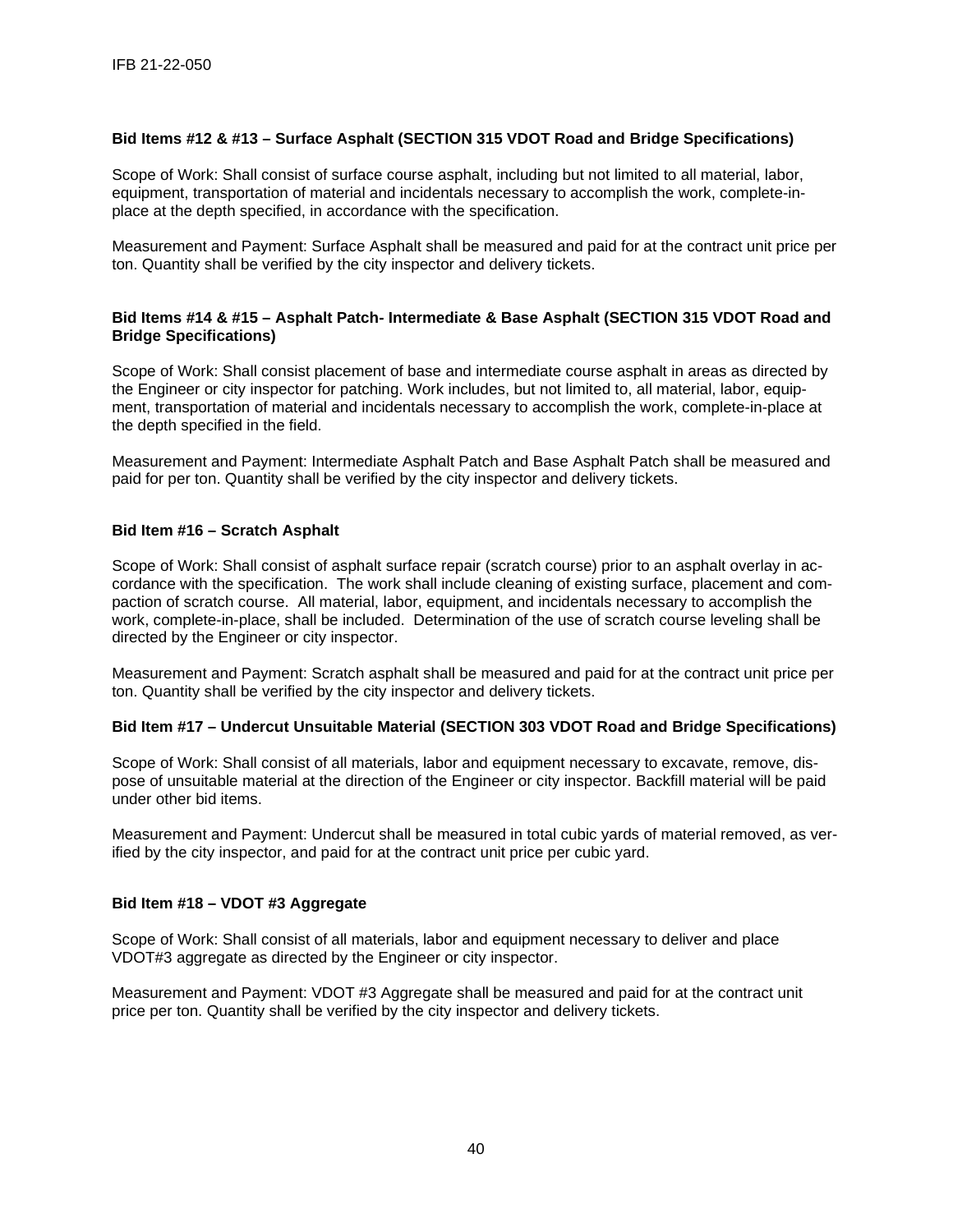#### **Bid Item #19 – VDOT #21A Aggregate**

Scope of Work: Shall consist of all materials, labor and equipment necessary to deliver, place, and compact VDOT #21A aggregate as directed by the Engineer or city inspector. Material may be used for shoulder restoration or backfill.

Measurement and Payment: VDOT #21A Aggregate shall be measured and paid for at the contract unit price per ton. Quantity shall be verified by the city inspector and delivery tickets.

#### **Bid Item #20 – Adjust Utility Valve Box**

Scope of Work: Shall consist of all labor and equipment necessary to adjust utility valve box prior to milling operations and readjusting box to final grade. If a street only receives an overlay with no milling, the bid price will be paid to adjust the box to the new grade.

Measurement and Payment: All box adjustments will be verified by the inspector for each street. The bid price is for the total adjustment of one box.

#### **Bid Item #21 – Replace/Adjust Utility Valve Box (Box Provided By the City)**

Scope of Work: Shall consist of all labor and equipment necessary to remove existing valve box and install new valve box provided by the city. This price includes all adjustments of a new utility valve box prior to milling operations and re-adjusting box to final grade.

Measurement and Payment: All box replacements will be as directed by the Engineer or city inspector and each box will be provided by the city. Bid price is for the complete replacement and total adjustment of one box. No additional payment will be made for adjustment.

#### **Bid Item #22 – Install Utility Valve Box Adjustment Ring (Ring Provided By the City)**

Scope of Work: Shall consist of all labor and equipment necessary to install new valve box adjustment ring provided by the city. Adjustment of the valve box itself will be paid under other items.

Measurement and Payment: All installation of rings will be as directed by the city inspector and each ring will be provided by the city. Bid price is for the installation of one ring.

#### **Bid Item #23 – Adjust Manhole Frame & Cover**

Scope of Work: Shall consist of all labor, equipment, and material necessary to adjust existing manhole frame and cover. Adjustment shall be after final paving is complete to bring top of frame & cover even with final road grade.

Measurement and Payment: All adjustments will be as directed by the Engineer or city inspector. Bid price is for the total adjustment of one manhole frame & cover.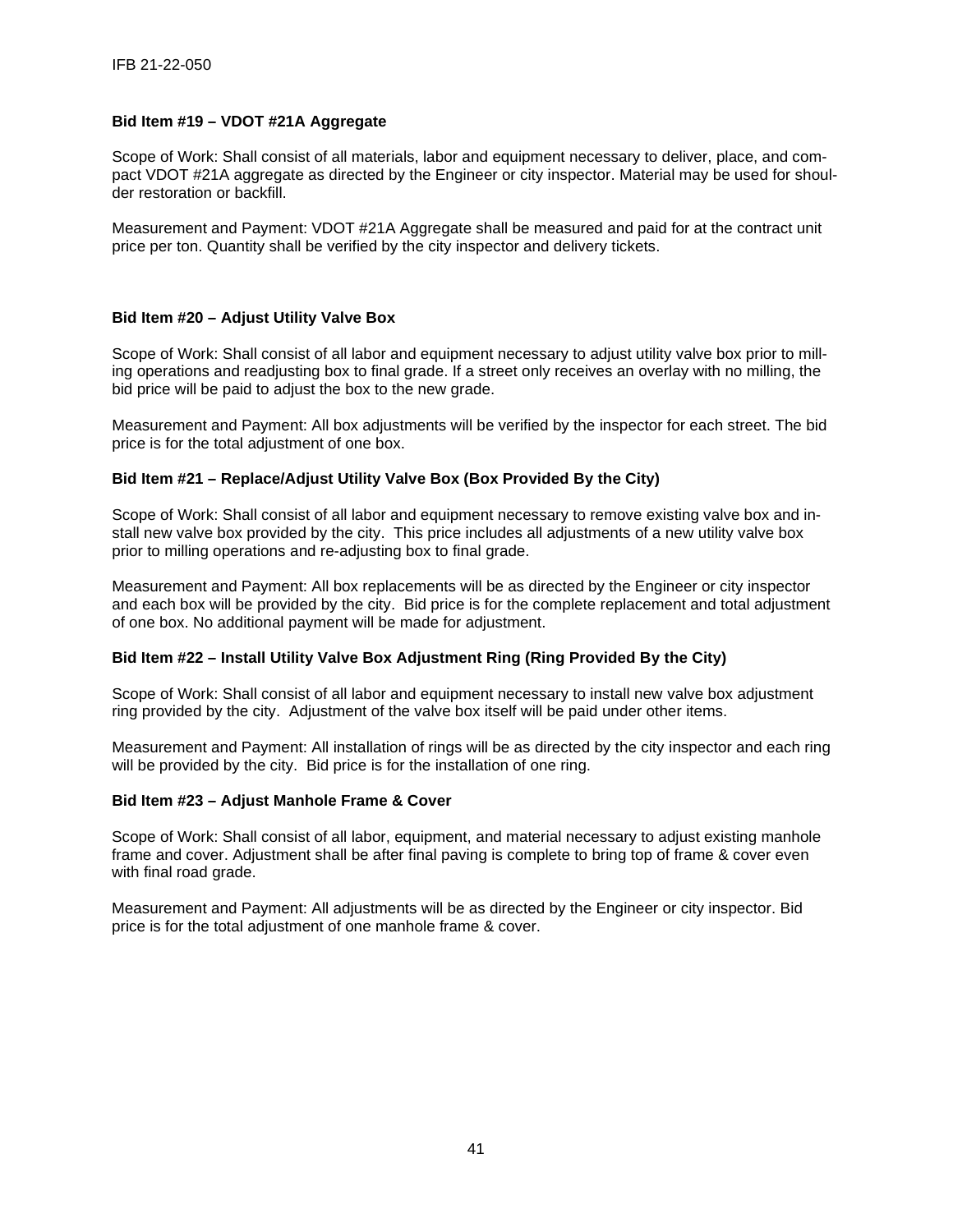#### **Bid Item #24 – Replace/Adjust Existing Manhole Frame & Cover (Frame & Cover Provided by the City)**

Scope of Work: Shall consist of all labor, equipment, and material necessary to replace existing manhole frame & cover and to adjust the new frame & cover. Adjustment shall be after final paving is complete to bring top of frame & cover even with final road grade.

Measurement and Payment: All replacements will be as directed by the Engineer or city inspector. Bid price is for the total replacement and adjustment of one manhole frame & cover. No additional payment will be made for adjustment.

#### **Bid Item #25 – Install Manhole Ring (Ring Provided By the City)**

Scope of Work: Shall consist of all materials, labor and equipment necessary to install new manhole rings, complete-in-place, as directed by the Engineer or city inspector. All rings will be provided by the city.

Measurement and Payment: Measurement and payment shall be based on number of rings installed as verified by the city inspector.

#### **Bid Item #26 – Temporary Overlay Markers**

Scope of Work: Shall consist of all materials, labor and equipment necessary to install temporary overlay markers as directed by the Engineer or city inspector.

Measurement and Payment: Measurement and payment shall be per marker installed as verified by the city inspector.

#### **Bid Item #27 – Liquid Asphalt Price Adjustment**

Scope of Work: Shall consist of adjustment of liquid asphalt price based on fluctuations in price between bid date and purchase date.

Measurement and Payment: Measurement and payment (or deduction) will be based on published liquid asphalt prices on the day of the bid versus published liquid asphalt prices on the dates that asphalt is purchased. An adjustment amount is included in the bid for the purpose of encumbering funds.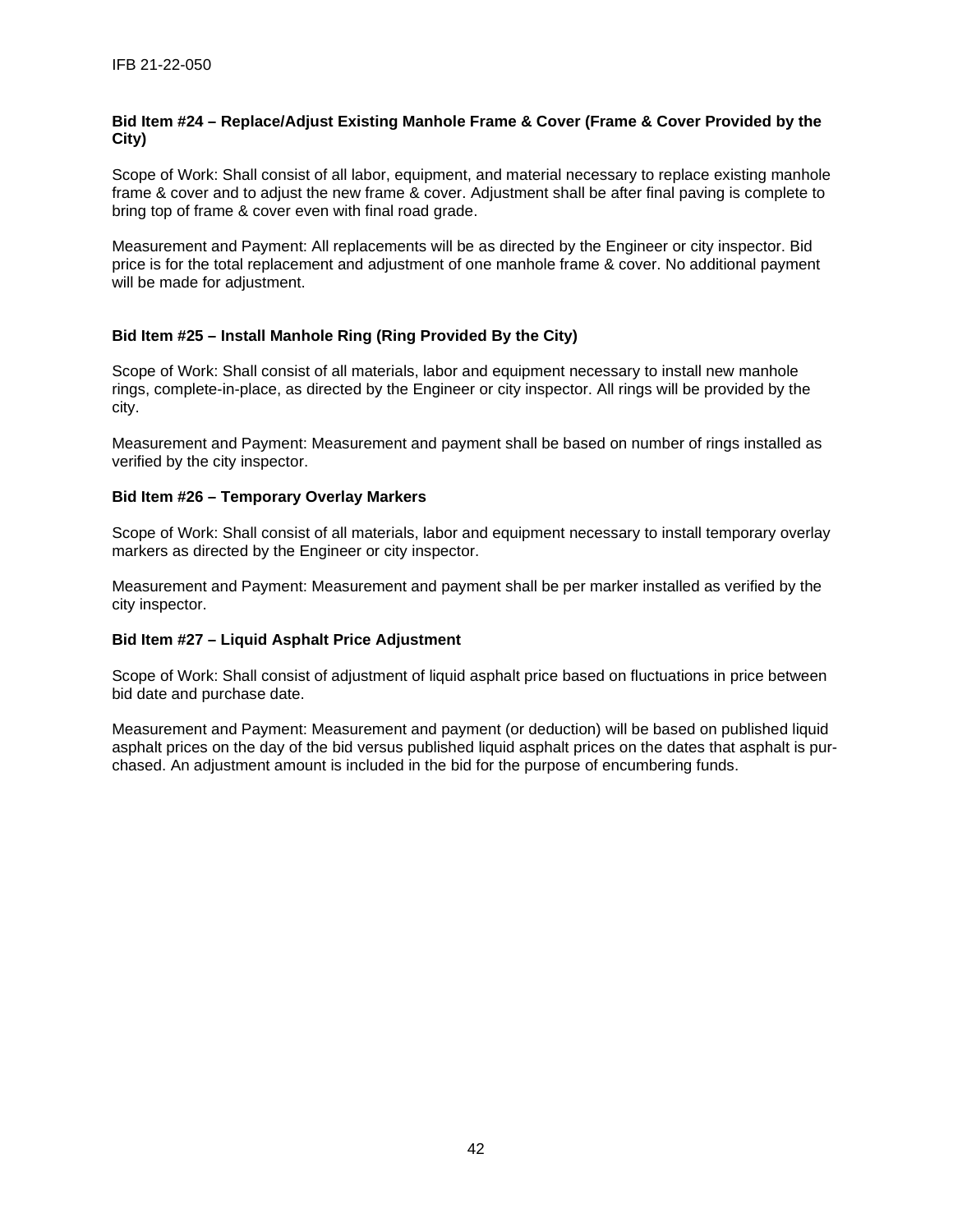IFB 21-22-050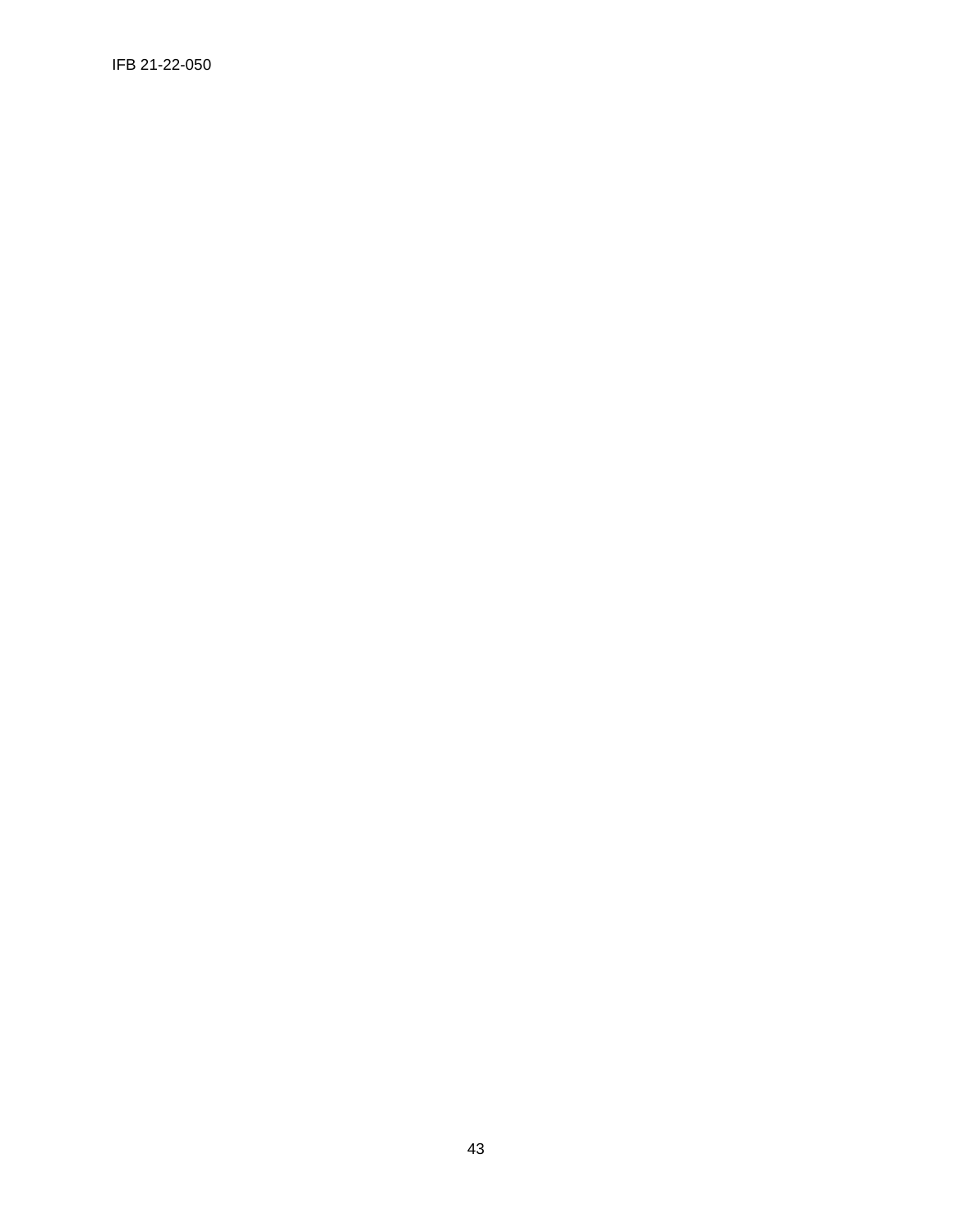|                 |                      |                 |                            |                                                                                                                                                                                                                                                                                                                     | Subject to change - for Bid Puposes Only IFB<br>CITY OF DANVILLE RESURFACING SHEET |                                                                                                                                                                                                                                                                                                                                                                                                                                    |                   |                 |                        |                       |
|-----------------|----------------------|-----------------|----------------------------|---------------------------------------------------------------------------------------------------------------------------------------------------------------------------------------------------------------------------------------------------------------------------------------------------------------------|------------------------------------------------------------------------------------|------------------------------------------------------------------------------------------------------------------------------------------------------------------------------------------------------------------------------------------------------------------------------------------------------------------------------------------------------------------------------------------------------------------------------------|-------------------|-----------------|------------------------|-----------------------|
| $\pmb{\sharp}$  | Street Name          | Beginning       | End                        | Estimated Width                                                                                                                                                                                                                                                                                                     | Estimated Length                                                                   | Mile<br>Lane<br>Est.                                                                                                                                                                                                                                                                                                                                                                                                               | FC                | Depth           | Asphalt (Ton) Estimate | Milling (SY) Estimate |
| $\overline{ }$  | American Legion Blvd | N Main St       | End                        |                                                                                                                                                                                                                                                                                                                     | 2600'                                                                              | 0.48                                                                                                                                                                                                                                                                                                                                                                                                                               | 5                 | 1.5             | 524                    | 6356                  |
| 2               | Arbor Pl             | Carrollton Rd   | Summit Rd                  |                                                                                                                                                                                                                                                                                                                     | $\overline{53}$                                                                    | 0.11                                                                                                                                                                                                                                                                                                                                                                                                                               | C/L               | lm<br>$\vec{r}$ | 137                    | 1658                  |
| w               | Banner St            | Rutledge St     | 875' to Joint              | $\overline{27}$                                                                                                                                                                                                                                                                                                     | 875'                                                                               | 0.44                                                                                                                                                                                                                                                                                                                                                                                                                               | $\overline{c}$    | Lŋ<br>$\vec{r}$ | 217                    | 2625                  |
| 4               | Barrett St           | Riverside Dr    | End                        | $\overline{5}$                                                                                                                                                                                                                                                                                                      | 2815'                                                                              | 0.52                                                                                                                                                                                                                                                                                                                                                                                                                               | SL                | LŊ.<br>H        | 645                    | 7819                  |
| L               | Birchwood Rd         | N Woodberry Ave | Audubon Dr                 | $30^{\circ}$                                                                                                                                                                                                                                                                                                        | 766'                                                                               | 0.15                                                                                                                                                                                                                                                                                                                                                                                                                               | 5                 | ь               | 211                    | 2553                  |
| Φ               | <b>Brookview Rd</b>  | Hampton Dr      | Brightwell Dr              | 30 <sup>1</sup>                                                                                                                                                                                                                                                                                                     | 1345                                                                               | 0.26                                                                                                                                                                                                                                                                                                                                                                                                                               | 5                 | n,              | 370                    | 4483                  |
| Γ               | Brown Ln             | Westover Dr     | End                        | $20^{\circ}$                                                                                                                                                                                                                                                                                                        | 1415'                                                                              | 0.31                                                                                                                                                                                                                                                                                                                                                                                                                               | C/L               | 1.5             | 259                    | 3144                  |
| ∞               | <b>Buford St</b>     | Jefferson St    | End                        | 24'                                                                                                                                                                                                                                                                                                                 | 440'                                                                               | 0.09                                                                                                                                                                                                                                                                                                                                                                                                                               | 5                 | 1.5             | 97                     | 1173                  |
| o               | Capri Ct             | Westover Dr     | Barrett St                 | ခြ                                                                                                                                                                                                                                                                                                                  | 1056'                                                                              | $\frac{21}{2}$                                                                                                                                                                                                                                                                                                                                                                                                                     | <b>C/L</b>        | 1.5             | $\overline{290}$       | 3520                  |
| $\overline{10}$ | Cheryl Dr            | Franklin Tpke   | End                        | 30 <sup>1</sup>                                                                                                                                                                                                                                                                                                     | 720'                                                                               | 0.14                                                                                                                                                                                                                                                                                                                                                                                                                               | 5                 | 1.5             | 198                    | 2400                  |
| $\mathbf{1}$    | Church Ave           | Riverside Dr    | End                        |                                                                                                                                                                                                                                                                                                                     | 1353                                                                               | 0.24                                                                                                                                                                                                                                                                                                                                                                                                                               | 5                 | 1.5             | 223                    | 2706                  |
| $\overline{12}$ | Concord St           | Westover Dr     | End                        | $rac{18}{20}$                                                                                                                                                                                                                                                                                                       | 375'                                                                               | $\frac{5}{9}$                                                                                                                                                                                                                                                                                                                                                                                                                      | 5                 | 1.5             | 69                     | 833                   |
| $\frac{3}{2}$   | <b>Custer St</b>     | Franklin Tpke   | King St                    | $\frac{1}{3}$                                                                                                                                                                                                                                                                                                       | 533'                                                                               |                                                                                                                                                                                                                                                                                                                                                                                                                                    |                   | 1.5             | 147                    | 1777                  |
| 14              | Dunmore Ave          | King St         | Clarkson Dr<br>Starmont Dr |                                                                                                                                                                                                                                                                                                                     | 450'                                                                               |                                                                                                                                                                                                                                                                                                                                                                                                                                    | 읽                 | 1.5             | $\overline{124}$       | 1500                  |
| 15              | Elon Pl              | Brightwell Dr   |                            | ခြ                                                                                                                                                                                                                                                                                                                  | $\overline{1108}$                                                                  | 0.21                                                                                                                                                                                                                                                                                                                                                                                                                               | Γŗ                | 1.5             | 305                    | 3693                  |
| 16              | Ferguson Ct          | Chadwyck Dr     | End                        |                                                                                                                                                                                                                                                                                                                     | 368'                                                                               | 0.06                                                                                                                                                                                                                                                                                                                                                                                                                               | ς\                | 1.5             | 121                    | 1472                  |
| $\overline{17}$ | Fitzgerald St        | Monument St     |                            | 쪠                                                                                                                                                                                                                                                                                                                   | $\overline{5}$                                                                     |                                                                                                                                                                                                                                                                                                                                                                                                                                    | 5L                | 1.5             | 178                    | 2162                  |
| $\frac{8}{18}$  | Franklin Ct          | Franklin Tpke   | Craghead St<br>Cheryl Dr   | - 50                                                                                                                                                                                                                                                                                                                | 1205                                                                               |                                                                                                                                                                                                                                                                                                                                                                                                                                    | <b>C/L</b>        | 1.5             | 331                    | 4017                  |
| $\frac{9}{2}$   | <b>Gery St</b>       | Parkland Dr     | Guilford St                | स्र $\overline{a}$                                                                                                                                                                                                                                                                                                  | 897                                                                                | $\begin{array}{c} \frac{1}{2} \\ \frac{1}{2} \\ \frac{1}{2} \\ \frac{1}{2} \\ \frac{1}{2} \\ \frac{1}{2} \\ \frac{1}{2} \\ \frac{1}{2} \\ \frac{1}{2} \\ \frac{1}{2} \\ \frac{1}{2} \\ \frac{1}{2} \\ \frac{1}{2} \\ \frac{1}{2} \\ \frac{1}{2} \\ \frac{1}{2} \\ \frac{1}{2} \\ \frac{1}{2} \\ \frac{1}{2} \\ \frac{1}{2} \\ \frac{1}{2} \\ \frac{1}{2} \\ \frac{1}{2} \\ \frac{1}{2} \\ \frac{1}{2} \\ \frac{1}{2} \\ \frac{1}{$ | C/L               | 1.5             | 214                    | <b>Z591</b>           |
| 20              | Girard St            | Richmond Blvd   | N Main St                  |                                                                                                                                                                                                                                                                                                                     | 388                                                                                | 0.07                                                                                                                                                                                                                                                                                                                                                                                                                               | $\frac{1}{2}$     | 1.5             | 85                     | 1035                  |
| 21              | Glen Oak Dr          | Lanier Ave      | Ashlawn Dr                 | $\overline{26}$                                                                                                                                                                                                                                                                                                     | <b>2025</b>                                                                        | $\overline{0.39}$                                                                                                                                                                                                                                                                                                                                                                                                                  | ςr                | n,              | 483                    | 5850                  |
| 22              | Grandimere Dı        | Westhaven Dr    | End                        | ခြ                                                                                                                                                                                                                                                                                                                  | 1388'                                                                              |                                                                                                                                                                                                                                                                                                                                                                                                                                    | 김                 | 1.5             | 382                    | 4627                  |
| 23              | Granville Dr         | Westview Dr     | Brroke Dr                  | $rac{1}{32}$                                                                                                                                                                                                                                                                                                        | 1202'                                                                              | $\frac{27}{0.24}$                                                                                                                                                                                                                                                                                                                                                                                                                  | 하                 | 1.5             | 441                    | 5342                  |
| 24              | Hamilton Ct          | Hamilton St     | Hamilton St                |                                                                                                                                                                                                                                                                                                                     | 380                                                                                |                                                                                                                                                                                                                                                                                                                                                                                                                                    |                   | 1.5             | 287                    | 3484                  |
| 25              | Hopkins St           | Camden St       | Camden St                  | $\overline{a}$                                                                                                                                                                                                                                                                                                      | 2000'                                                                              | $\frac{25}{0.25}$                                                                                                                                                                                                                                                                                                                                                                                                                  | <b>C/L</b>        | 1.5             | $\overline{40}$        | 5333                  |
| 26              | Howeland Cir         | W Main St       | W Main St                  |                                                                                                                                                                                                                                                                                                                     | 2244'                                                                              | 0.45                                                                                                                                                                                                                                                                                                                                                                                                                               | 5                 | n,              |                        | 8976                  |
| 27              | Jefferson Ave        | Main St         |                            |                                                                                                                                                                                                                                                                                                                     | 1383                                                                               |                                                                                                                                                                                                                                                                                                                                                                                                                                    | 51                | 1.5             |                        | 5532                  |
| 28              | Kenilworth Ave       | Manchester Ave  | Wilson St<br>Randolph St   | $\frac{1}{2}$ $\frac{1}{2}$ $\frac{1}{2}$ $\frac{1}{2}$ $\frac{1}{2}$ $\frac{1}{2}$ $\frac{1}{2}$ $\frac{1}{2}$ $\frac{1}{2}$ $\frac{1}{2}$ $\frac{1}{2}$ $\frac{1}{2}$ $\frac{1}{2}$ $\frac{1}{2}$ $\frac{1}{2}$ $\frac{1}{2}$ $\frac{1}{2}$ $\frac{1}{2}$ $\frac{1}{2}$ $\frac{1}{2}$ $\frac{1}{2}$ $\frac{1}{2}$ | 1319                                                                               | $\frac{37}{0.32}$                                                                                                                                                                                                                                                                                                                                                                                                                  | 12                | 1.5             | 계세                     | 3810                  |
| 29              | Knollwood Ter        | N Woodberry Ave | Birchwood Rd<br>End        |                                                                                                                                                                                                                                                                                                                     | $\frac{1120}{ }$                                                                   |                                                                                                                                                                                                                                                                                                                                                                                                                                    | <b>C/L</b>        | 1.5             | 308                    | 3733                  |
| 30              | Mary Miles Dr        | Arnett Blvd     |                            | ခြ                                                                                                                                                                                                                                                                                                                  | 924'                                                                               | $\overline{0.18}$                                                                                                                                                                                                                                                                                                                                                                                                                  | <b>C/L</b>        | 1.5             | $\overline{254}$       | 3080                  |
| $\frac{1}{2}$   | Mitchell St          | Westover Dr     | End                        | 26'                                                                                                                                                                                                                                                                                                                 | 1038'                                                                              | $\frac{0.2}{0.19}$                                                                                                                                                                                                                                                                                                                                                                                                                 | 5                 | Щ               | 247                    | 2999                  |
| 32              | Monroe St            | Calvary St      | N Ridge St                 | $\overline{29}$                                                                                                                                                                                                                                                                                                     | 1590'                                                                              |                                                                                                                                                                                                                                                                                                                                                                                                                                    | 5                 | 1.5             | 423                    | 5123                  |
| 33              | Naples St            | Fairview Ave    | Bel Aire Dr                | $\overline{30}$                                                                                                                                                                                                                                                                                                     | 1018                                                                               | 0.2                                                                                                                                                                                                                                                                                                                                                                                                                                | 읽은                | 1.5             | 280                    | 3393                  |
| 34              | Nelson Ave           | Piney Forest Rd | End                        | $\overline{28}$                                                                                                                                                                                                                                                                                                     | 1920'                                                                              | 0.33                                                                                                                                                                                                                                                                                                                                                                                                                               |                   | $\frac{1}{1}$   | 493                    | 5973                  |
| 35              | Oak Creek Dr         | Clearview Dr    | 900' to Joint              | ៉ិន ៉ិង                                                                                                                                                                                                                                                                                                             | 900'                                                                               | 0.17                                                                                                                                                                                                                                                                                                                                                                                                                               | <b>C/L</b>        | 1.5             | $\frac{248}{403}$      | $\frac{1}{3000}$      |
| 36              | Oak Ridge Ave        | Memorial Dr     | <b>Bishop Rd</b>           |                                                                                                                                                                                                                                                                                                                     | 1758'                                                                              | 0.34                                                                                                                                                                                                                                                                                                                                                                                                                               | <b>C/L</b>        | Lņ,             |                        | 4883                  |
| 57              | Parker Rd            | Piney Forest Rd | <b>City Limits</b>         | $\overline{2}$                                                                                                                                                                                                                                                                                                      | 2180'                                                                              | 0.43                                                                                                                                                                                                                                                                                                                                                                                                                               | 5                 | m               | 440                    | 5329                  |
| 38              | Patton St            | S Ridge St      | Jefferson Ave              |                                                                                                                                                                                                                                                                                                                     | 860'                                                                               | 0.15                                                                                                                                                                                                                                                                                                                                                                                                                               | 5                 | 1.5             | 331                    | 4013                  |
| 39              | Phillips Ct          | Girard St       | End                        | $rac{1}{24}$                                                                                                                                                                                                                                                                                                        |                                                                                    | 0.06                                                                                                                                                                                                                                                                                                                                                                                                                               | 5                 | 1.5             | 67                     | 813                   |
| $\overline{4}$  | Rosemary Ln          | Martindale Dr   | <b>Tyler Ave</b>           | $\overline{38}$                                                                                                                                                                                                                                                                                                     | 1905                                                                               | 0.36                                                                                                                                                                                                                                                                                                                                                                                                                               | 5                 | 1.5             | 664                    | 8043                  |
| $\frac{1}{4}$   | Sanford St           | Mitchell St     | End                        | $\frac{20}{24}$                                                                                                                                                                                                                                                                                                     | 860'                                                                               | 0.16                                                                                                                                                                                                                                                                                                                                                                                                                               |                   | 1.5             | 158                    | 1911                  |
| 42              | Walker St            | N Main St       | Claiborne St               |                                                                                                                                                                                                                                                                                                                     | 1270'                                                                              | 0.27                                                                                                                                                                                                                                                                                                                                                                                                                               | 5                 | щ               |                        | 3387                  |
| $\frac{3}{4}$   | Wellington P         | Andover P       | Whittington Dr             | ခြ                                                                                                                                                                                                                                                                                                                  | 670'                                                                               | $\frac{13}{2}$                                                                                                                                                                                                                                                                                                                                                                                                                     | 5                 | ۱ŋ              | 184                    | 2233                  |
| $\overline{4}$  | Wesley Dr            | Franklin Ct     | End                        | 30 <sup>1</sup>                                                                                                                                                                                                                                                                                                     | 533'                                                                               | $rac{1}{0.09}$                                                                                                                                                                                                                                                                                                                                                                                                                     | 2                 | 1.5             | 147                    | 1777                  |
| 45              | Westhampton Ave      | Avondale Dr     | Stratford P                | $\overline{28}$                                                                                                                                                                                                                                                                                                     | 458'                                                                               |                                                                                                                                                                                                                                                                                                                                                                                                                                    | 2                 | 1.5             | 118                    | 1425                  |
| 46              | Westhaven D          | Riverside Dr    | Westover Dr                | ြို့                                                                                                                                                                                                                                                                                                                | 2510                                                                               | 0.48                                                                                                                                                                                                                                                                                                                                                                                                                               | l2                | Lŋ              | 805                    | 9761                  |
| 47              | White St             | Bradley Rd      | Mayo St                    | 22'                                                                                                                                                                                                                                                                                                                 | 1542                                                                               | m<br>$\ddot{\circ}$                                                                                                                                                                                                                                                                                                                                                                                                                | $\overline{c}$ /L | m               | 311                    | 3769                  |
| 48              | Winstead Dr          | W Main St       | Murphy Cir                 |                                                                                                                                                                                                                                                                                                                     | $\frac{1620}{2256}$                                                                | 51<br>$\ddot{\circ}$                                                                                                                                                                                                                                                                                                                                                                                                               |                   |                 | 327                    | $\frac{860}{7019}$    |
| 40              | Withers Rd           | W Main St       | Chester Dr<br>End          | ଧାର୍ମ୍ପର                                                                                                                                                                                                                                                                                                            |                                                                                    | $\frac{43}{0.48}$                                                                                                                                                                                                                                                                                                                                                                                                                  | 위위의               | m               | <b>S79</b>             |                       |
| $\overline{50}$ | Woodside Rd          | Green Acre Dr   |                            |                                                                                                                                                                                                                                                                                                                     | 2613                                                                               |                                                                                                                                                                                                                                                                                                                                                                                                                                    |                   |                 | 479                    | 5807                  |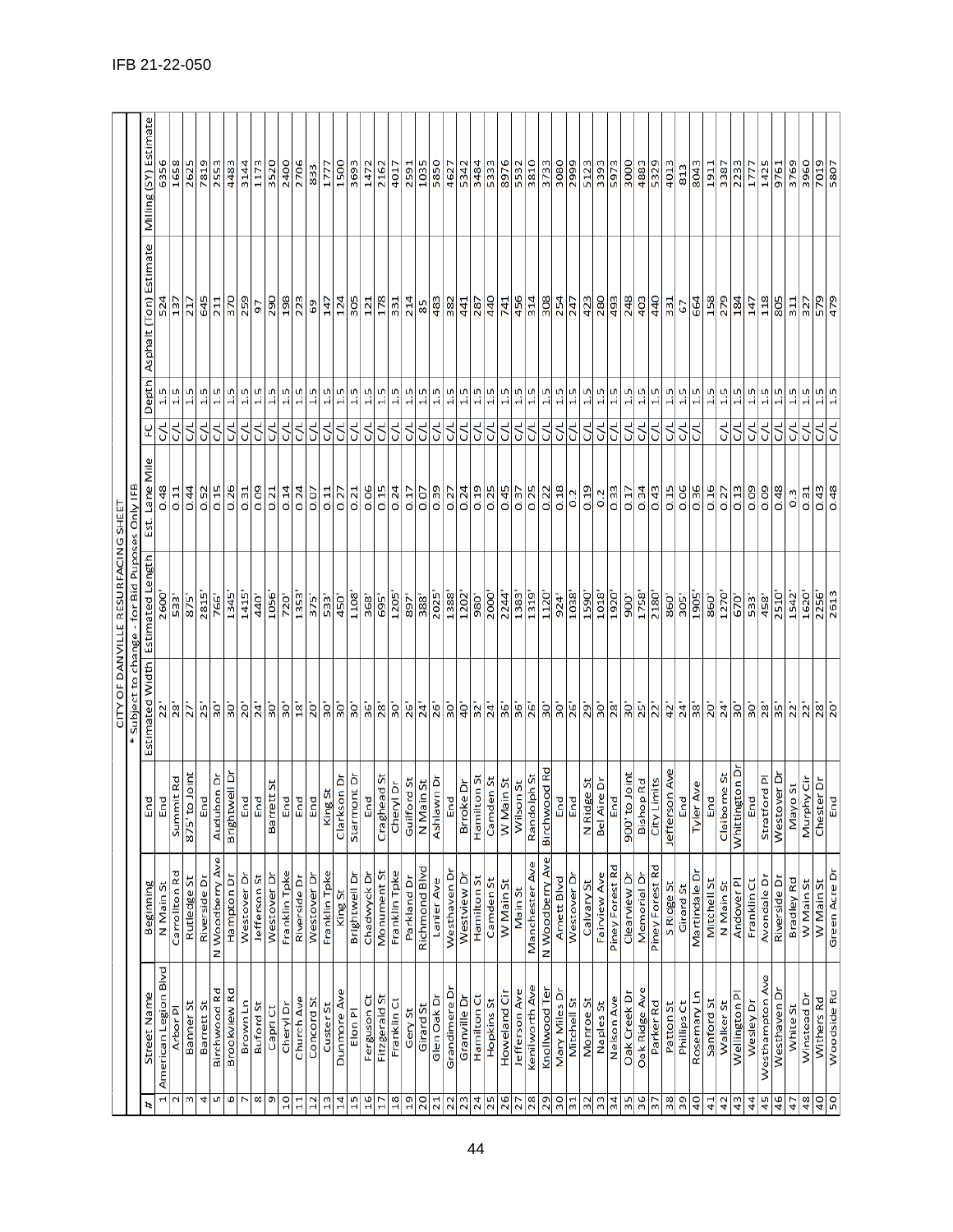## **BID PROPOSAL (BP-1 to BP-5)**

#### **"FY 2022-2023 STREET PLANING AND RESURFACING PROJECT"**

#### **IFB 21-22-050**

The undersigned, as Bidder, hereby declares that he or she and their associates are the only person or persons interested in the proposal as principal or principals; that this proposal is made without connection with any other person, company, or parties making a bid or proposal; and that it is in all respects fair and good faith without collusion or fraud.

The Bidder further declares that they have examined the site of the work and informed themselves fully in regard to all conditions pertaining to the place where the work is to be done; that they have examined the specifications for the work and contractual documents relative thereto and have read all special provisions furnished prior to the bid opening; that they have satisfied themselves relative to the work to be performed, and materials and equipment to be furnished.

The Bidder proposes and agrees, if this proposal is accepted, to contract with the City of Danville, Virginia in the form of contract specified, to furnish all necessary materials, equipment, machinery, tools, apparatus, means of transportation, and labor necessary to perform in full and complete the requirements of the specifications and contract documents, to the full and entire satisfaction of the City of Danville, Virginia with definite understanding that no money will be allowed for extra work except as set forth in the attached General Conditions and Contract Documents. The Bidder acknowledges that the estimated quantities are not guaranteed and are solely for the purpose of comparison of bids. The final payment for all unit price bid items will be based on actual quantities provided.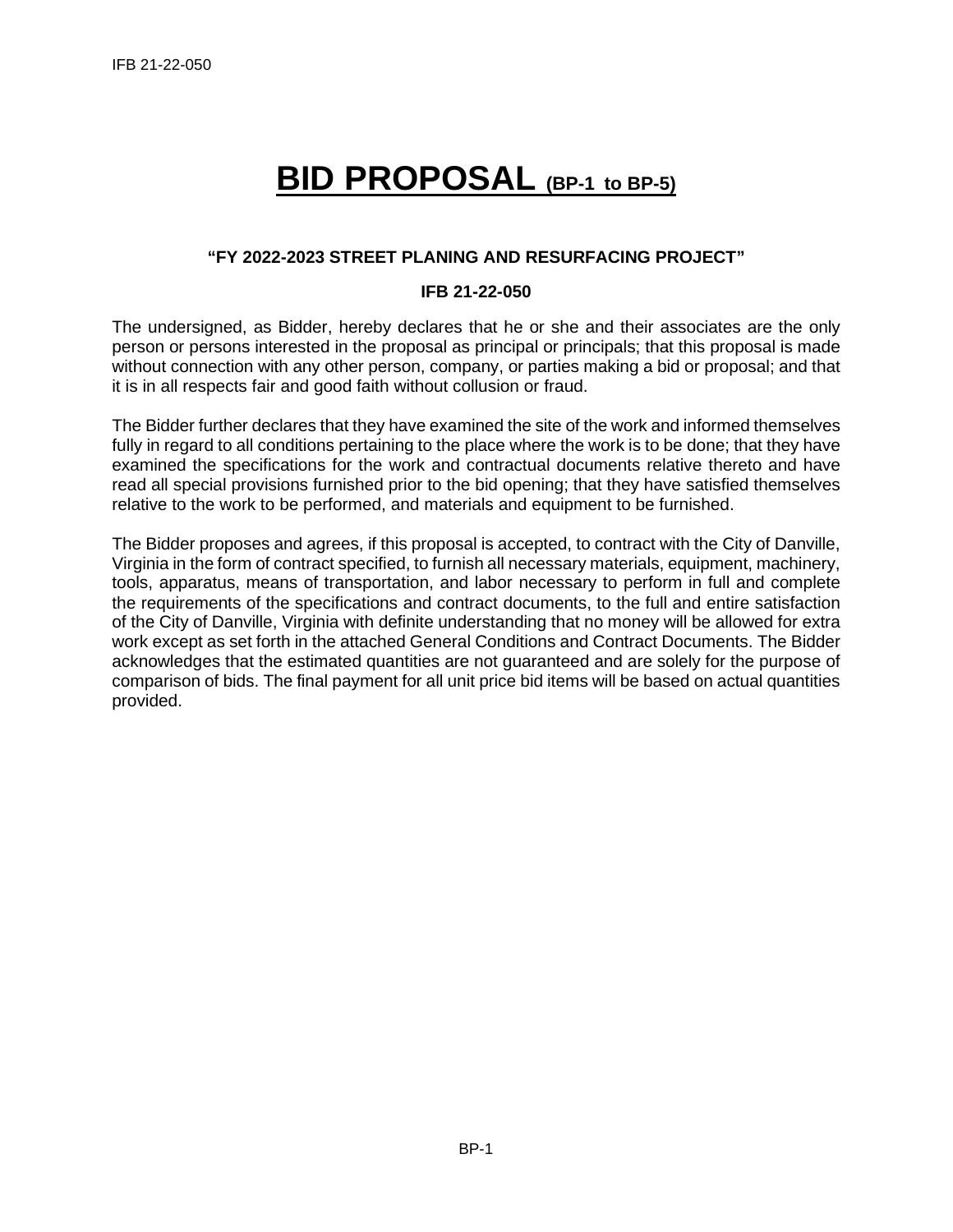#### **IFB 21-22-050**

#### **FY 2022-2023 STREET PLANING AND RESURFACING**

## **BID FORM**

| A              | B                                                                              | $\mathsf{C}$     | D           | E                 | F                                 |
|----------------|--------------------------------------------------------------------------------|------------------|-------------|-------------------|-----------------------------------|
| <b>ITEM</b>    | <b>DESCRIPTION OF WORK</b>                                                     | <b>ESTIMATED</b> | <b>UNIT</b> | <b>UNIT PRICE</b> | <b>TOTAL ITEM</b><br><b>PRICE</b> |
| #              |                                                                                | <b>QUANTITY</b>  |             |                   | (CxE)                             |
| $\mathbf{1}$   | <b>MOBILIZATION</b>                                                            | $\mathbf{1}$     | LS.         |                   |                                   |
| $\overline{2}$ | MAINTENANCE OF TRAFFIC - ARTERIAL STREET                                       | 1.00             | LM          |                   |                                   |
| 3              | MAINTENANCE OF TRAFFIC - COLLECTOR/LOCAL STREET                                | 50.00            | <b>LM</b>   |                   |                                   |
| 4              | <b>VARIABLE MESSAGE BOARD</b>                                                  | 50               | <b>HR</b>   |                   |                                   |
| 5              | UNIFORMED LAW ENFORCEMENT OFFICER                                              | 200              | <b>MH</b>   |                   |                                   |
| 6              | <b>CERTIFIED FLAGGER</b>                                                       | 2000             | MH          |                   |                                   |
| $\overline{7}$ | <b>TOWING</b>                                                                  | 50               | EA          |                   |                                   |
| 8              | FLEXIBLE PAVEMENT PLANING: DEPTH 0" UP TO 2"                                   | 191902           | SY          |                   |                                   |
| 9              | FLEXIBLE PAVEMENT PLANING: DEPTH >2" UP TO 4"                                  | 1000             | SY          |                   |                                   |
| 10             | FLEXIBLE PAVEMENT EDGE MILLING: DEPTH 0" UP TO 2"                              | 500              | SY          |                   |                                   |
| 11             | <b>TACK COAT</b>                                                               | 1600             | GAL         |                   |                                   |
| 12             | <b>VDOT SM-9.5A SURFACE ASPHALT</b>                                            | 14800            | <b>TN</b>   |                   |                                   |
| 13             | VDOT SM-12.5D SURFACE ASPHALT                                                  | 1000             | <b>TN</b>   |                   |                                   |
| 14             | ASPHALT CONCRETE PATCH VDOT TY, BM-25.0A or D                                  | 200              | TN          |                   |                                   |
| 15             | ASPHALT CONCRETE PATCH VDOT TY. IM-19.0A or D                                  | 200              | <b>TN</b>   |                   |                                   |
| 16             | VDOT SM 9.5 AL SCRATCH ASPHALT                                                 | 200              | <b>TN</b>   |                   |                                   |
| 17             | UNDERCUT UNSUITABLE MATERIAL                                                   | 100              | <b>CY</b>   |                   |                                   |
| 18             | <b>VDOT #3 AGGREGATE</b>                                                       | 100              | <b>TN</b>   |                   |                                   |
| 19             | VDOT #21A AGGREGATE FOR SHOULDER RESTORATION /<br>AGGREGATE BACKFILL AS NEEDED | 200              | TN          |                   |                                   |
| 20             | ADJUST UTILITY VALVE BOX                                                       | 50               | EA          |                   |                                   |
| 21             | REPLACE/ADJUST UTILITY VALVE BOX (PROVIDED BY CITY)                            | 25               | EA          |                   |                                   |
| 22             | INSTALL UTILITY VALVE BOX ADJUSTING RINGS (PROVIDED BY<br>CITY)                | 100              | EA          |                   |                                   |
| 23             | ADJUST MANHOLE FRAME AND COVER                                                 | 50               | EA          |                   |                                   |
| 24             | INSTALL NEW MANHOLE FRAME & COVER (PROVIDED BY CITY)                           | 25               |             |                   |                                   |
| 25             | INSTALL MANHOLE RING (PROVIDED BY CITY)                                        | 100              | EA          |                   |                                   |
| 26             | <b>TEMPORARY OVERLAY MARKERS</b>                                               | 5000             | EA          |                   |                                   |
| 27             | LIQUID ASPHALT PRICE ADJUSTMENT                                                | 10000            | EA          | \$1.00            | \$10,000.00                       |
|                | TOTAL DID FOD FV3034 3033 CTDEFT DI ANING AND DECLIDEACING DDOJECT             |                  |             |                   |                                   |

#### **TOTAL BID FOR FY2021-2022 STREET PLANING AND RESURFACING PROJECT**

( Total of Column "F" Items #1 to #27) :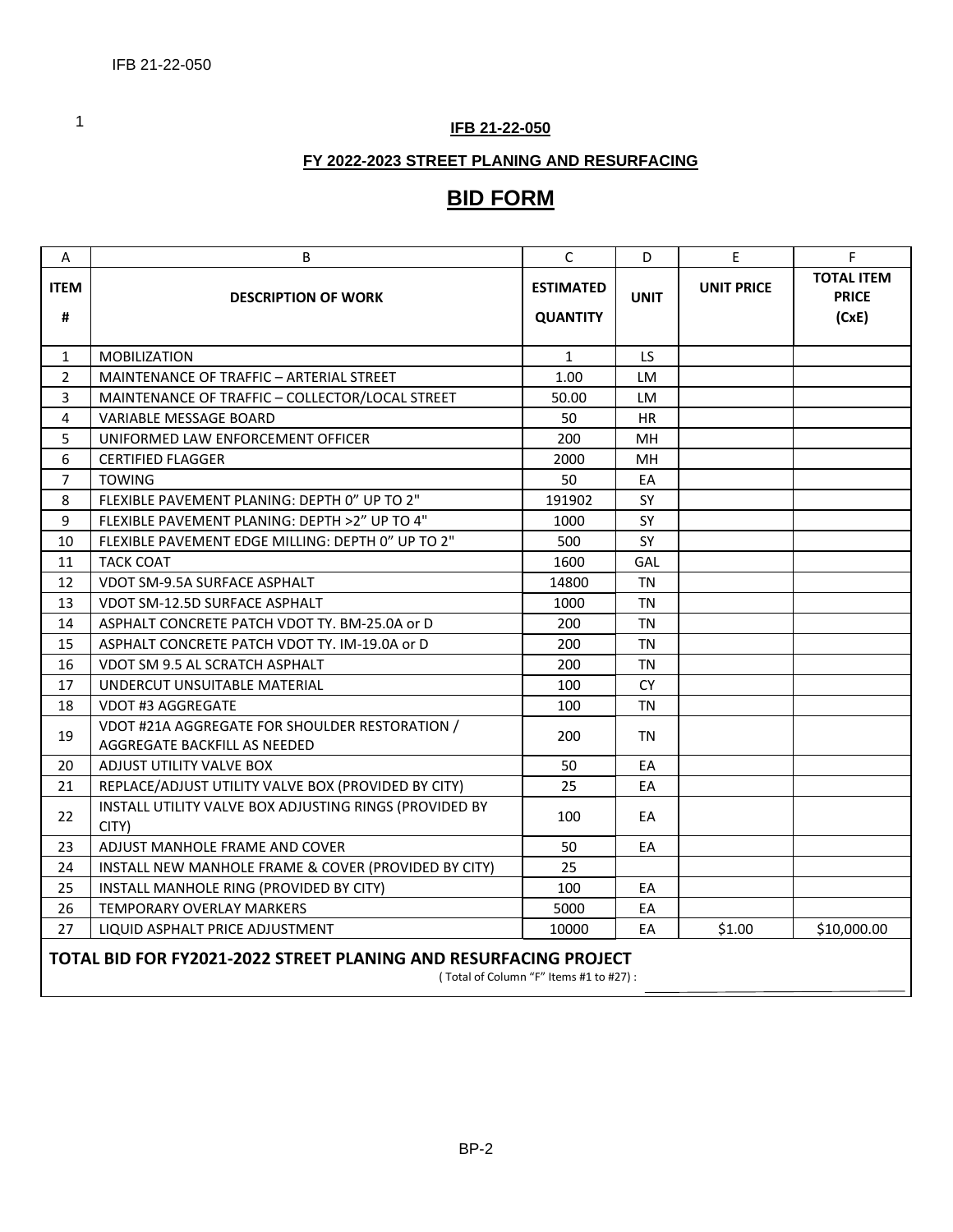The Bidder further agrees that:

- 1. The City, in protecting its best interest, reserves the right to reject any or all bids or waive any defects in favor of the City. Any changes, erasures, deletions in the unit or lump sum prices above, modifications in the bid form, or alternate proposals not specified in the bid proposal shall make the proposal irregular and subject to rejection.
- 2. All quantities listed above are estimates only and the City reserves the right to raise, lower, or eliminate any quantity or item; and in any case the unit or lump sum prices shall be used in determining partial or final payment.
- 3. If awarded the contract, to execute and deliver to the City within ten (10) consecutive calendar days after their receipt of the contract documents, a satisfactory Performance Bond and Labor & Material Bond, as required, in the amount of one hundred percent (100%) of the contract amount along with the signed agreement.
- 4. In case of failure on their part to execute the said agreement within ten (10) consecutive calendar days after receipt of the contract documents, the monies payable by the Security accompanying this bid shall be paid to the City of Danville, Virginia, as liquidated damages for such failure; otherwise, the Security accompanying this bid shall be returned to the Bidder.
- 5. The work under this contract shall commence not later than five (5) consecutive calendar days after the date of a written Notice To Proceed is given by the City to the Contractor and the listed work shall be completed by November 23, 2022 (Contract Time Limit). The contract time will be extended for additional work that is added.
- 6. The amount of Liquidated Damage, as stipulated in the specifications, shall be six hundred dollars (\$600.00) for each day after the Contract Time Limit, including Saturdays, Sundays, and Holidays.
- 7. This bid is subject to acceptance within a period of ninety (60) days from this date.

\_\_\_\_\_\_\_\_\_\_\_\_\_\_\_\_\_\_\_\_\_\_\_\_\_\_\_\_\_\_\_\_\_\_\_\_\_\_\_\_\_\_\_\_\_\_\_\_\_\_\_\_\_\_\_\_\_\_\_\_\_\_\_\_\_

Enclosed herewith on EJCDC Form C-430 is the following Security, offered as evidence that the undersigned will enter into agreement for the execution and completion of the work in accordance with the drawings and specifications.

Bidder's Bond or Certified Check in the amount of

 $\mathbb S$ 

If Bond, Name of Surety:

If Check, Name of Bank:

The undersigned Bidder acknowledges receipt of the following Addenda, which have been considered in the preparation of this Bid: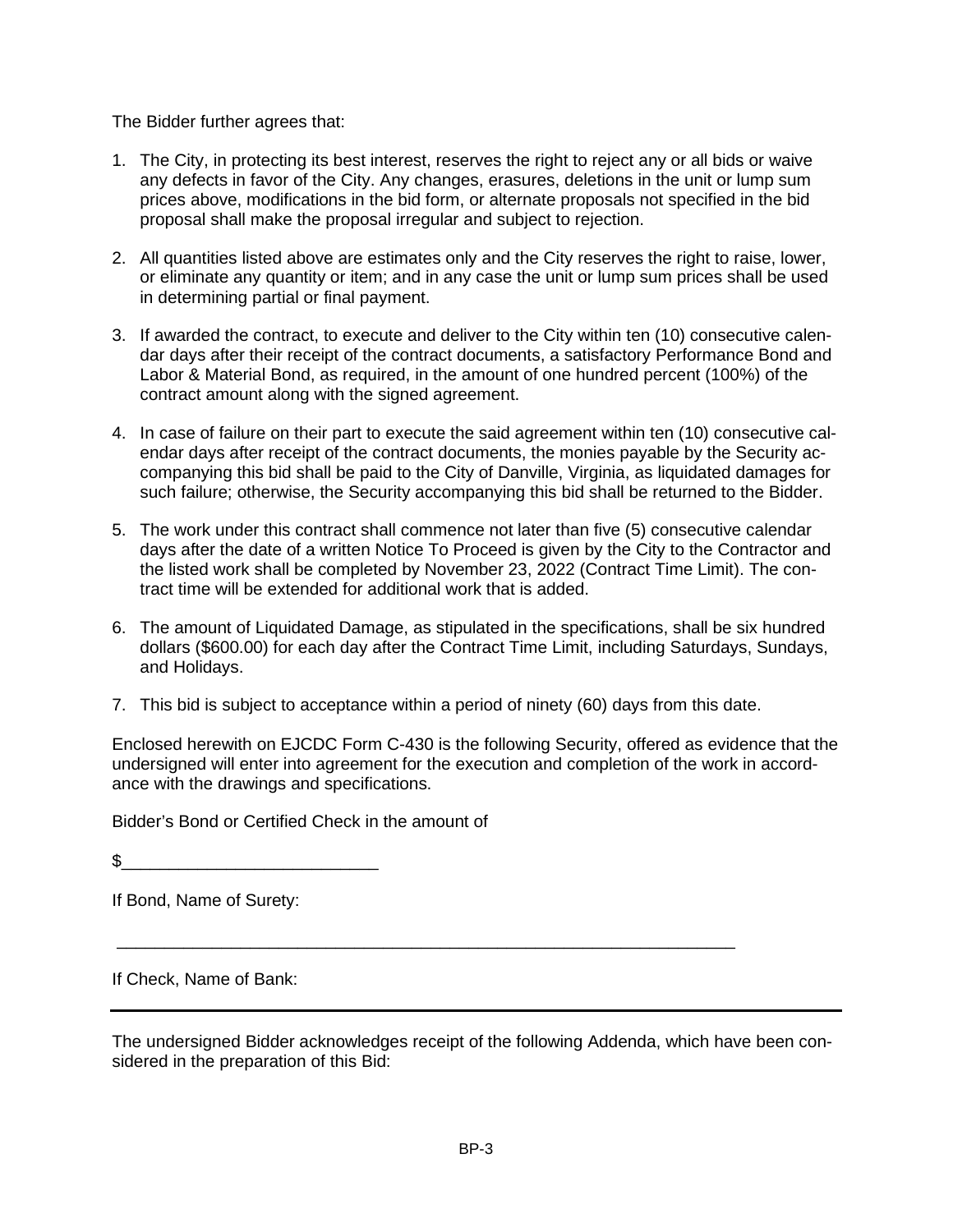|         |                                           | Virginia Department of Transportation Vendor ID Number: _________________________ |
|---------|-------------------------------------------|-----------------------------------------------------------------------------------|
|         |                                           |                                                                                   |
|         |                                           |                                                                                   |
|         |                                           | Signature: Signature: Signature: Signature: Signature: (Signed)                   |
|         |                                           |                                                                                   |
|         |                                           |                                                                                   |
| Attest: |                                           |                                                                                   |
|         | _________Signature:__________<br>(Signed) |                                                                                   |
|         |                                           |                                                                                   |

Registered as a contractor under Chapter 175E, Section 4539(117), Code of Virginia as amended by Chapter 404, Act of Assembly, 1944,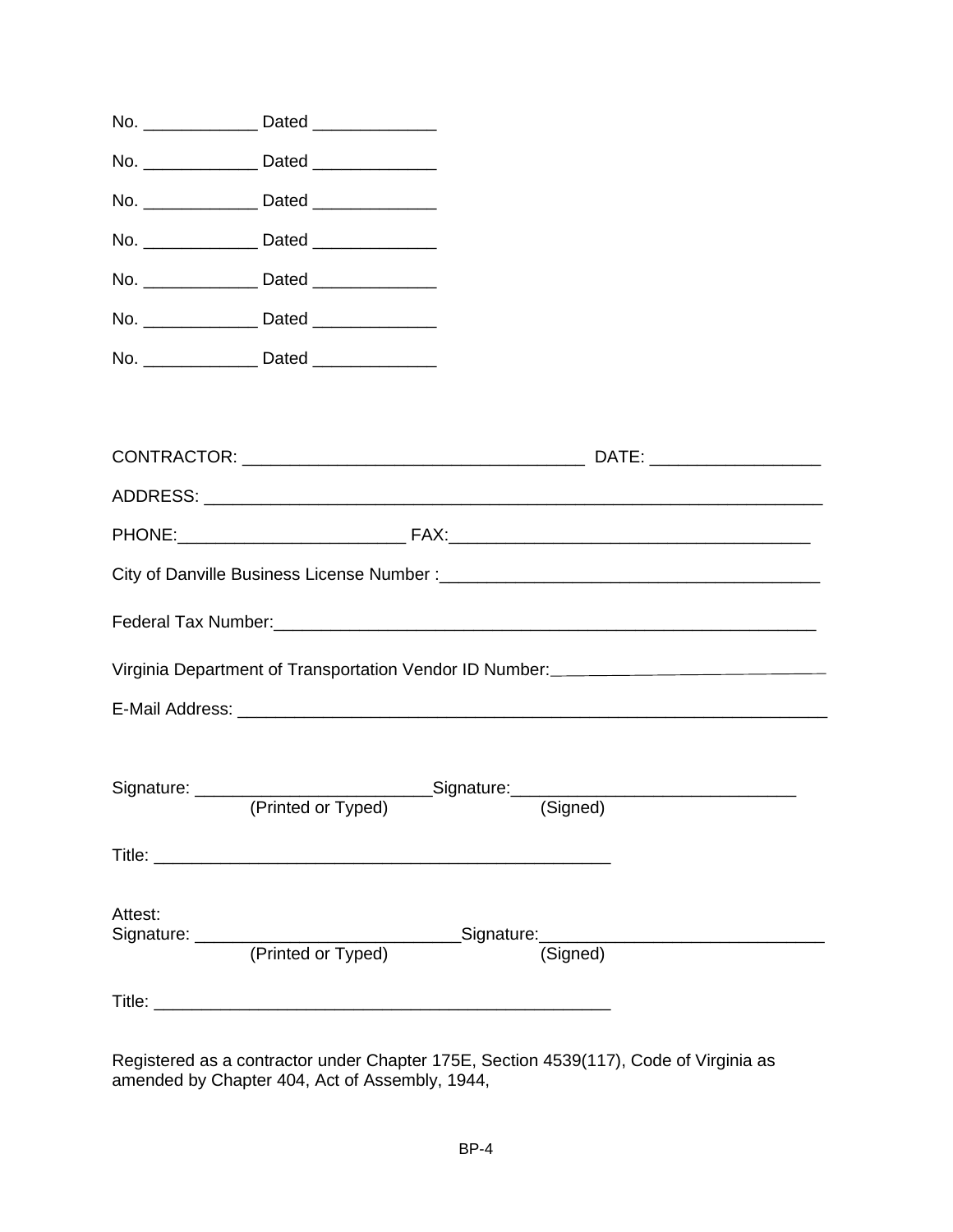Certificate No. \_\_\_\_\_\_\_\_\_\_\_\_\_\_\_\_\_\_\_\_\_\_\_\_

Registered As \_\_\_\_\_\_\_\_\_\_\_\_\_\_\_\_\_\_\_\_\_\_\_\_\_\_\_\_\_\_\_\_\_\_\_\_\_\_\_\_\_\_\_\_\_\_\_\_\_\_\_\_\_\_\_\_\_\_\_\_\_\_\_\_

Commonwealth of Virginia State Corporation Identification No. \_\_\_\_\_\_\_\_\_\_\_\_\_\_\_\_\_\_\_

### **END OF BID PROPOSAL**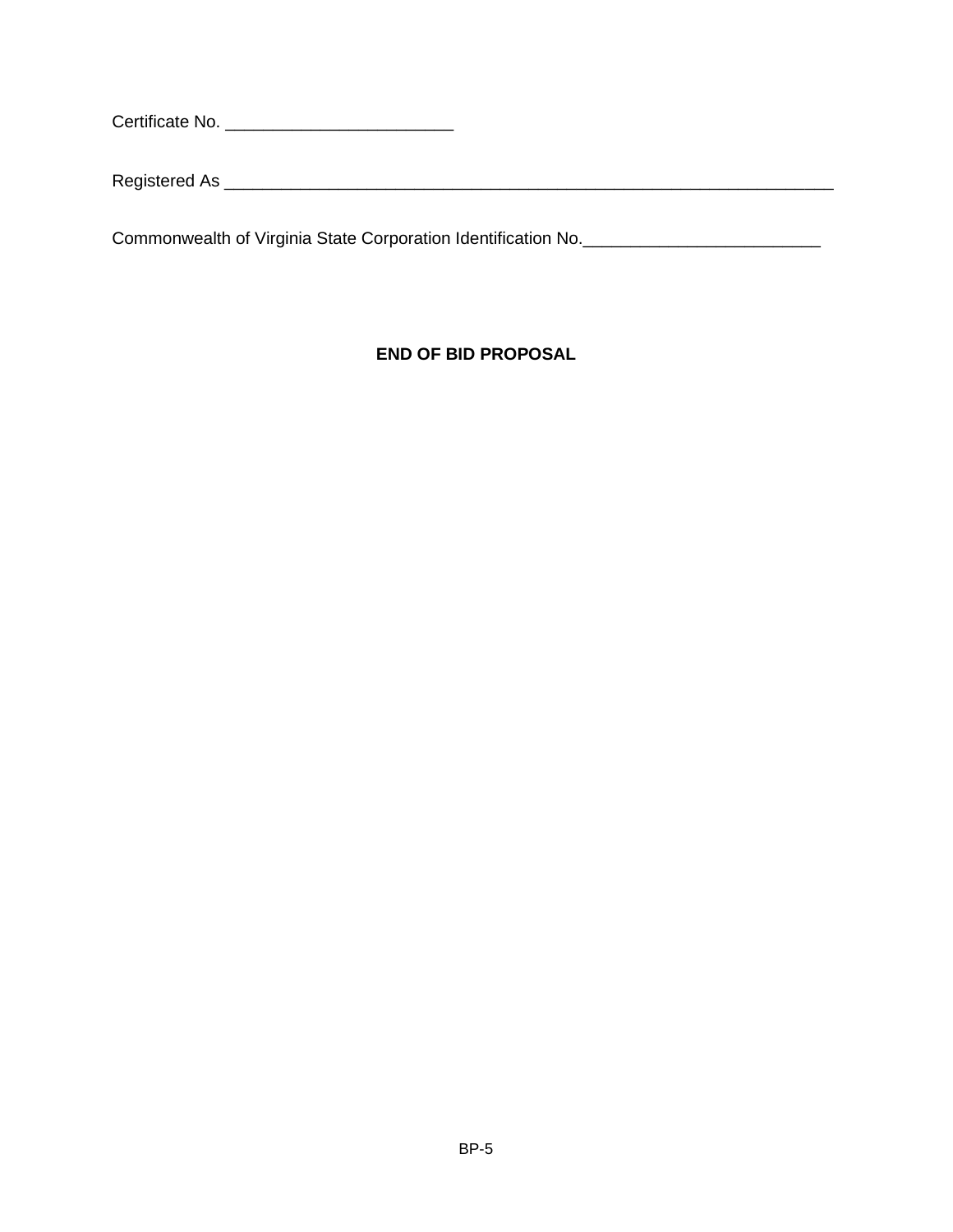## **SELECTED FORMS**

#### **STANDARD FORMS**

#### **GENERAL**

- **1.01 The following VDOT forms are hereby incorporated into the Contract Documents and attached herewith for bidders' convenience:**
	- A. C-48 SUBCONTRACTOR/SUPPLIER SOLICITATION AND UTILIZATION FORM
- **1.02 Other VDOT forms referenced in the Contract Documents are hereby incorporated into the Contract Documents by reference.**
	- A. [All VDOT Construction Forms](http://vdotforms.vdot.virginia.gov/SearchResults.aspx?lngDivisionID=4)

http://vdotforms.vdot.virginia.gov/SearchResults.aspx?lngDivisionID=4

- **1.03 The following EJCDC documents are hereby incorporated into the Contract Documents and attached herewith for bidders' convenience:**
	- A. EJCDC No. C-430, Bid Bond (Penal Sum Form)
	- B. EJCDC No. C-610, Construction Performance Bond, 2007 Edition
	- C. EJCDC No. C-615, Construction Payment Bond, 2007 Edition
- **1.04 Copies of standard Engineers Joint Contract Documents Committee (EJCDC) documents cited above are available from the National Society of Professional Engineers, 1420 King Street, Alexandria, Virginia 22314.**

**END OF SECTION**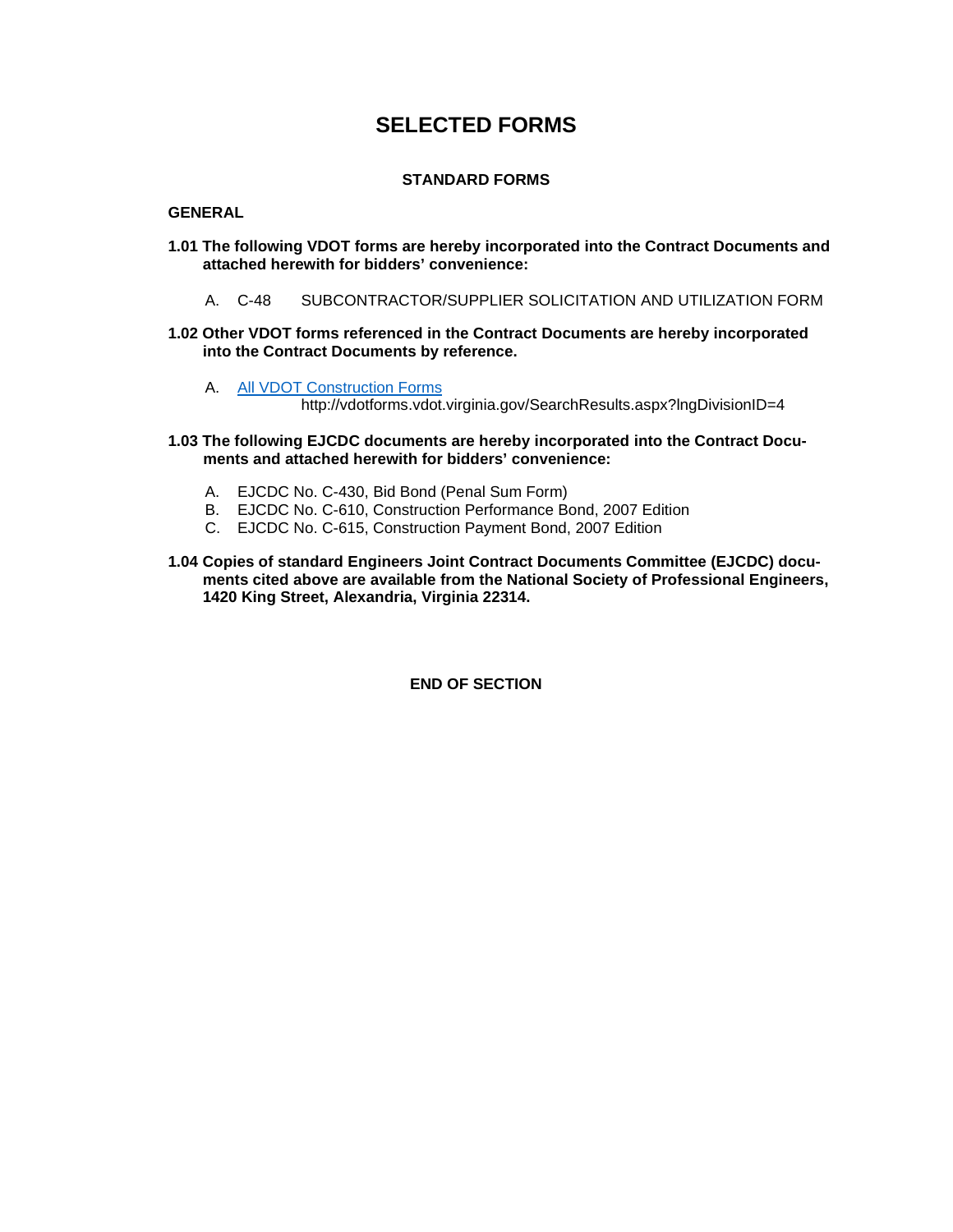### **BID BOND**

Any singular reference to Bidder, Surety, Owner or other party shall be considered plural where applicable.

BIDDER *(Name and Address)*:

SURETY *(Name and Address of Principal Place of Business)*:

| <b>OWNER</b> (Name and Address):                                                                                  |           |
|-------------------------------------------------------------------------------------------------------------------|-----------|
| City of Danville, Virginia                                                                                        |           |
| 427 Patton Street, Room 304                                                                                       |           |
| Danville, Virginia 24541                                                                                          |           |
| <b>BID</b>                                                                                                        |           |
| <b>Bid Due Date:</b>                                                                                              |           |
| Description ( <i>Project Name and Include Location</i> ):                                                         |           |
| <b>BOND</b>                                                                                                       |           |
| Bond Number:                                                                                                      |           |
| Date ( <i>Not earlier than Bid due date</i> ):                                                                    |           |
| Penal sum                                                                                                         |           |
| (Words)                                                                                                           | (Figures) |
| Surety and Bidder, intending to be legally bound hereby, subject to the terms set forth below, do each cause this |           |
| Bid Bond to be duly executed by an authorized officer, agent, or representative.                                  |           |

| <b>BIDDER</b> |                                                 |                                       | <b>SURETY</b> |                                                                                                          |
|---------------|-------------------------------------------------|---------------------------------------|---------------|----------------------------------------------------------------------------------------------------------|
|               | Bidder's Name and Corporate Seal                | (Seal)                                |               | (Seal)<br>Surety's Name and Corporate Seal                                                               |
| By:           |                                                 |                                       | By:           |                                                                                                          |
|               | Signature                                       |                                       |               | Signature (Attach Power of Attorney)                                                                     |
|               | <b>Print Name</b>                               |                                       |               | <b>Print Name</b>                                                                                        |
|               | Title                                           |                                       |               | Title                                                                                                    |
| Attest:       |                                                 |                                       | Attest:       |                                                                                                          |
|               | Signature                                       |                                       |               | Signature                                                                                                |
|               | Title                                           |                                       |               | Title                                                                                                    |
|               | parties, such as joint venturers, if necessary. |                                       |               | Note: Above addresses are to be used for giving any required notice. Provide execution by any additional |
|               |                                                 | EJCDC C-430 Bid Bond (Penal Sum Form) |               |                                                                                                          |

**Prepared by the Engineers Joint Contract Documents Committee.**

**Page 1 of 2**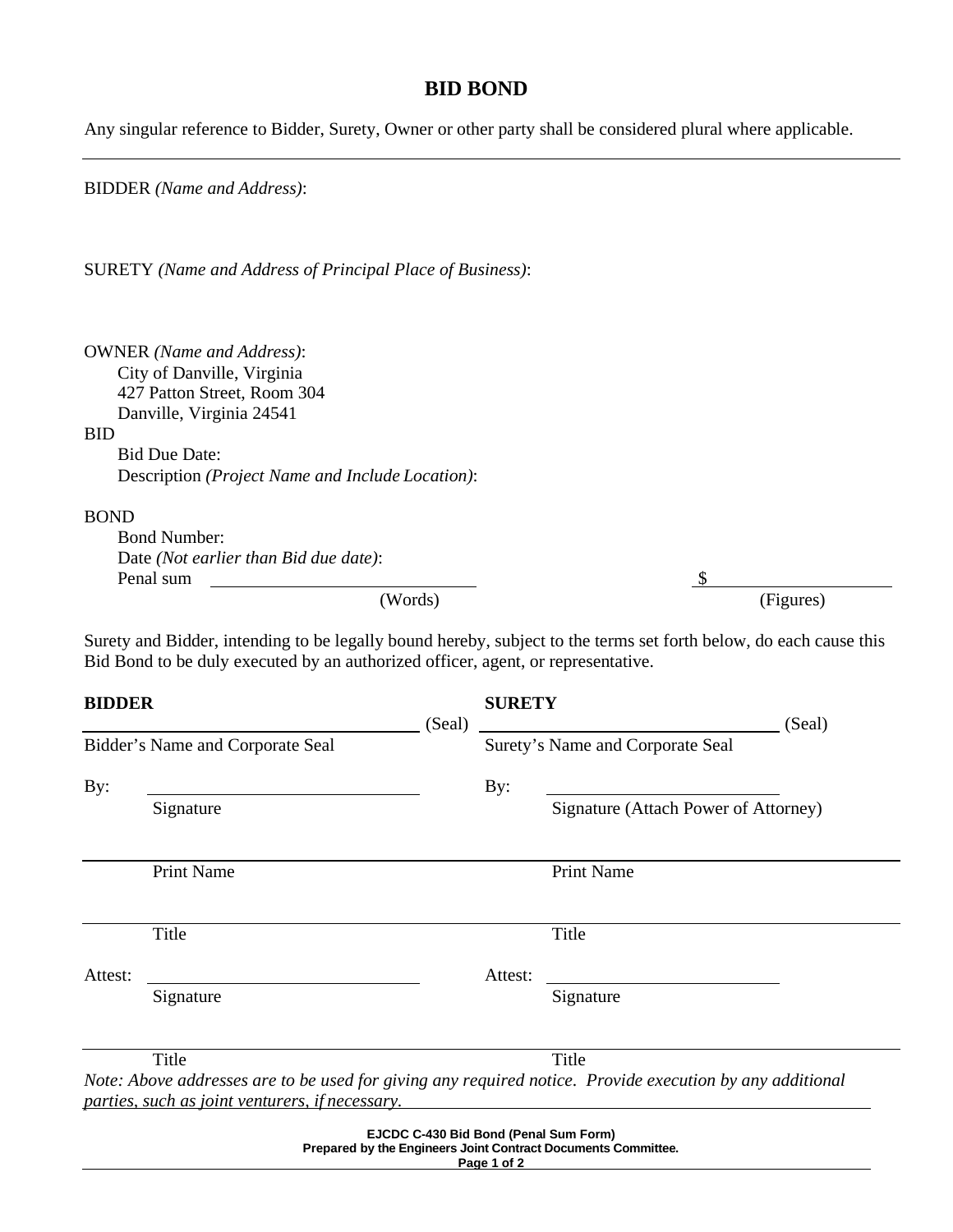1. Bidder and Surety, jointly and severally, bind themselves, their heirs, executors, administrators, successors, and assigns to pay to Owner upon default of Bidder the penal sum set forth on the face of this Bond. Payment of the penal sum is the extent of Bidder's and Surety's liability. Recovery of such penal sum under the terms of this Bond shall be Owner's sole and exclusive remedy upon default of Bidder.

2. Default of Bidder shall occur upon the failure of Bidder to deliver within the time required by the Bidding Documents (or any extension thereof agreed to in writing by Owner) the executed Agreement required by the Bidding Documents and any performance and payment bonds required by the Bidding Documents.

- 3. This obligation shall be null and void if:
	- 3.1 Owner accepts Bidder's Bid and Bidder delivers within the time required by the Bidding Documents (or any extension thereof agreed to in writing by Owner) the executed Agreement required by the Bidding Documents and any performance and payment bonds required by the Bidding Documents, or
	- 3.2 All Bids are rejected by Owner, or
	- 3.3 Owner fails to issue a Notice of Award to Bidder within the time specified in the Bidding Documents (or any extension thereof agreed to in writing by Bidder and, if applicable, consented to by Surety when required by Paragraph 5 hereof).

4. Payment under this Bond will be due and payable upon default of Bidder and within 30 calendar days after receipt by Bidder and Surety of written notice of default from Owner, which notice will be given with reasonable promptness, identifying this Bond and the Project and including a statement of the amount due.

5. Surety waives notice of any and all defenses based on or arising out of any time extension to issue Notice of Award agreed to in writing by Owner and Bidder, provided that the total time for issuing Notice of Award including extensions shall not in the aggregate exceed 120 days from Bid due date without Surety's written consent.

6. No suit or action shall be commenced under this Bond prior to 30 calendar days after the notice of default required in Paragraph 4 above is received by Bidder and Surety and in no case later than one year after Bid due date.

7. Any suit or action under this Bond shall be commenced only in a court of competent jurisdiction located in the state in which the Project is located.

8. Notices required hereunder shall be in writing and sent to Bidder and Surety at their respective addresses shown on the face of this Bond. Such notices may be sent by personal delivery, commercial courier, or by United States Registered or Certified Mail, return receipt requested, postage pre-paid, and shall be deemed to be effective upon receipt by the party concerned.

9. Surety shall cause to be attached to this Bond a current and effective Power of Attorney evidencing the authority of the officer, agent, or representative who executed this Bond on behalf of Surety to execute, seal, and deliver such Bond and bind the Surety thereby.

10. This Bond is intended to conform to all applicable statutory requirements. Any applicable requirement of any applicable statute that has been omitted from this Bond shall be deemed to be included herein as if set forth at length. If any provision of this Bond conflicts with any applicable statute, then the provision of said statute shall govern and the remainder of this Bond that is not in conflict therewith shall continue in full force andeffect.

11. The term "Bid" as used herein includes a Bid, offer, or proposal as applicable.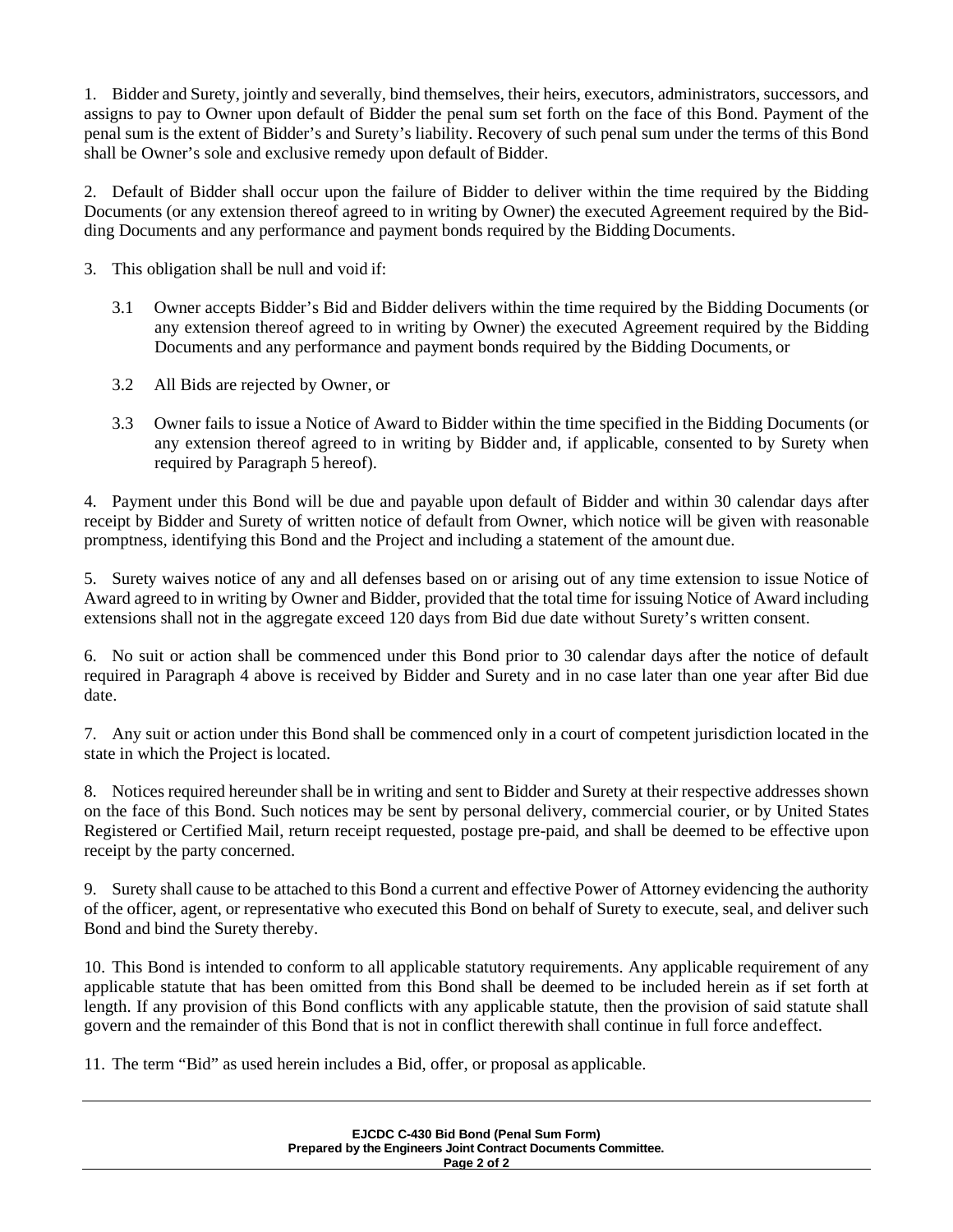### **PERFORMANCE BOND**

Any singular reference to Contractor, Surety, Owner, or other party shall be considered plural where applicable.

CONTRACTOR (*Name and Address*): SURETY (*Name, and Address of Principal Place of Business*):

OWNER (*Name and Address*): City of Danville, Virginia 427 Patton Street, Room 304 Danville, Virginia 24541

CONTRACT Effective Date of Agreement: Amount: Description (*Name and Location*):

BOND

Bond Number: Date (*Not earlier than Effective Date of Agreement*): Amount: Modifications to this Bond Form:

Surety and Contractor, intending to be legally bound hereby, subject to the terms set forth below, do each cause this Performance Bond to be duly executed by an authorized officer, agent, or representative.

#### $S \overline{U}$ **RETY**

|         | Contractor's Name and Corporate Seal | (Seal) |         | Surety's Name and Corporate Seal     | (Seal) |
|---------|--------------------------------------|--------|---------|--------------------------------------|--------|
| By:     | Signature                            |        | By:     | Signature (Attach Power of Attorney) |        |
|         | <b>Print Name</b>                    |        |         | <b>Print Name</b>                    |        |
|         | Title                                |        |         | Title                                |        |
| Attest: | Signature                            |        | Attest: | Signature                            |        |
|         | Title                                |        |         | Title                                |        |

*Note: Provide execution by additional parties, such as joint venturers, if necessary.*

**EJCDC C-610 Performance Bond Prepared by the Engineers Joint Contract Documents Committee. Page 1 of 3**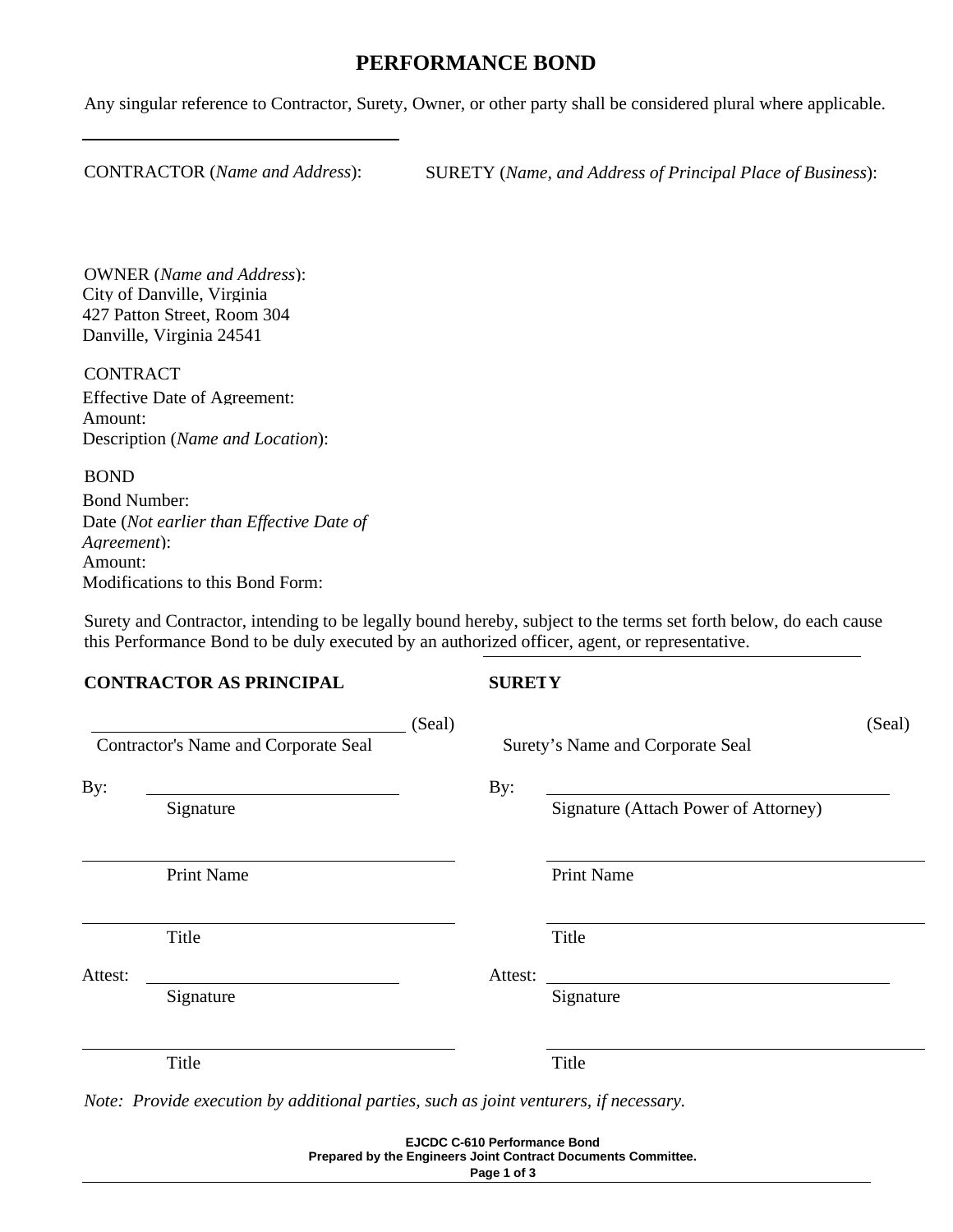Contractor and Surety, jointly and severally, bind themselves, their heirs, executors, administrators, successors, and assigns to Owner for the performance of the Contract, which is incorporated herein by reference.

1. If Contractor performs the Contract, Surety and Contractor have no obligation under this Bond, except to participate in conferences as provided in Paragraph 2.1.

- 2. If there is no Owner Default, Surety's obligation under this Bond shall arise after:
	- 2.1 Owner has notified Contractor and Surety, at the addresses described in Paragraph 9 below, that Owner is considering declaring a Contractor Default and has requested and attempted to arrange a conference with Contractor and Surety to be held not later than 15 days after receipt of such notice to discuss methods of performing the Contract. If Owner, Contractor, and Surety agree, Contractor shall be allowed a reasonable time to perform the Contract, but such an agreement shall not waive Owner's right, if any, subsequently to declare a Contractor Default; and
	- 2.2 Owner has declared a Contractor Default and formally terminated Contractor's right to complete the Contract. Such Contractor Default shall not be declared earlier than 20 days after Contractor and Surety have received notice as provided in Paragraph 2.1; and
	- 2.3 Owner has agreed to pay the Balance of the Contract Price to:
		- 1. Surety in accordance with the terms of the Contract; or
		- 2. Another contractor selected pursuant to Paragraph 3.3 to perform the Contract.

1. When Owner has satisfied the conditions of Paragraph 2, Surety shall promptly, and at Surety's expense, take one of the following actions:

- 1.1 Arrange for Contractor, with consent of Owner, to perform and complete the Contract;or
- 1.2 Undertake to perform and complete the Contract itself, through its agents or through independent contractors; or
- 1.3 Obtain bids or negotiated proposals from qualified contractors acceptable to Owner for a contract for performance and completion of the Contract, arrange for a contract to be prepared for execution by Owner and contractor selected with Owner's concurrence, to be secured with performance and payment bonds executed by a qualified surety equivalent to the bonds issued on the Contract, and pay to Owner the amount of damages as described in Paragraph 5 in excess of the Balance of the Contract Price incurred by Owner resulting from Contractor Default; or
- 1.4 Waive its right to perform and complete, arrange for completion, or obtain a new contractor, and with reasonable promptness under the circumstances:
	- 1. After investigation, determine the amount for which it may be liable to Owner and, as soon as practicable after the amount is determined, tender payment therefor to Owner;or
	- 2. Deny liability in whole or in part and notify Owner citing reasonstherefor.

2. If Surety does not proceed as provided in Paragraph 3 with reasonable promptness, Surety shall be deemed to be in default on this Bond 15 days after receipt of an additional written notice from Owner to Surety demanding that Surety perform its obligations under this Bond, and Owner shall be entitled to enforce any remedy available to Owner. If Surety proceeds as provided in Paragraph 3.4, and Owner refuses the payment tendered or Surety has denied liability, in whole or in part, without further notice Owner shall be entitled to enforce any remedy available to Owner.

3. After Owner has terminated Contractor's right to complete the Contract, and if Surety elects to act under Paragraph 3.1, 3.2, or 3.3 above, then the responsibilities of Surety to Owner shall not be greater than those of Contractor under the Contract, and the responsibilities of Owner to Surety shall not be greater than those of Owner under the Contract. To the limit of the amount of this Bond, but subject to commitment by Owner of the Balance of the Contract Price to mitigation of costs and damages on the Contract, Surety is obligated without duplication for:

> **EJCDC C-610 Performance Bond Prepared by the Engineers Joint Contract Documents Committee. Page 2 of 3**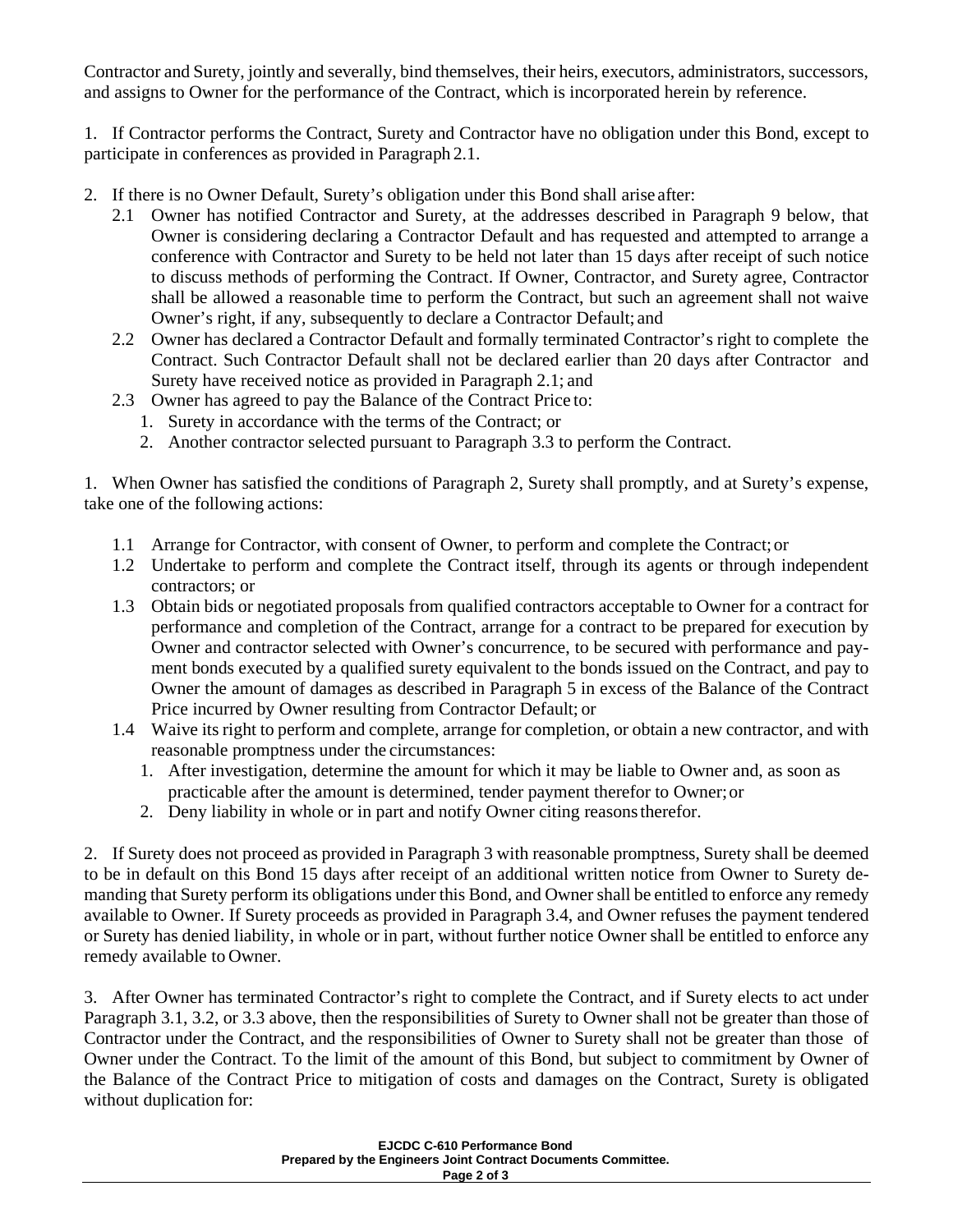- 3.1 The responsibilities of Contractor for correction of defective Work and completion of theContract;
- 3.2 Additional legal, design professional, and delay costs resulting from Contractor's Default, and resulting from the actions of or failure to act of Surety under Paragraph 3; and
- 3.3 Liquidated damages, or if no liquidated damages are specified in the Contract, actual damages caused by delayed performance or non-performance of Contractor.

4. Surety shall not be liable to Owner or others for obligations of Contractor that are unrelated to the Contract, and the Balance of the Contract Price shall not be reduced or set off on account of any such unrelated obligations. No right of action shall accrue on this Bond to any person or entity other than Owner or its heirs, executors, administrators, or successors.

5. Surety hereby waives notice of any change, including changes of time, to Contract or to related subcontracts, purchase orders, and other obligations.

6. Any proceeding, legal or equitable, under this Bond may be instituted in any court of competent jurisdiction in the location in which the Work or part of the Work is located, and shall be instituted within two years after Contractor Default or within two years after Contractor ceased working or within two years after Surety refuses or fails to perform its obligations under this Bond, whichever occurs first. If the provisions of this paragraph are void or prohibited by law, the minimum period of limitation available to sureties as a defense in the jurisdiction of the suit shall be applicable.

7. Notice to Surety, Owner, or Contractor shall be mailed or delivered to the address shown on the signature page.

8. When this Bond has been furnished to comply with a statutory requirement in the location where the Contract was to be performed, any provision in this Bond conflicting with said statutory requirement shall be deemed deleted herefrom and provisions conforming to such statutory requirement shall be deemed incorporated herein. The intent is that this Bond shall be construed as a statutory bond and not as a common law bond.

- 9. Definitions.
	- 9.1 Balance of the Contract Price: The total amount payable by Owner to Contractor under the Contract after all proper adjustments have been made, including allowance to Contractor of any amounts received or to be received by Owner in settlement of insurance or other Claims for damages to which Contractor is entitled, reduced by all valid and proper payments made to or on behalf of Contractor under the Contract.
	- 9.2 Contract: The agreement between Owner and Contractor identified on the signature page, including all Contract Documents and changes thereto.
	- 9.3 Contractor Default: Failure of Contractor, which has neither been remedied nor waived, to perform or otherwise to comply with the terms of the Contract.
	- 9.4 Owner Default: Failure of Owner, which has neither been remedied nor waived, to pay Contractor as required by the Contract or to perform and complete or otherwise comply with the other terms thereof.

FOR INFORMATION ONLY – (*Name, Address and Telephone*) Surety Agency or Broker: Owner's Representative (*Engineer or other party*):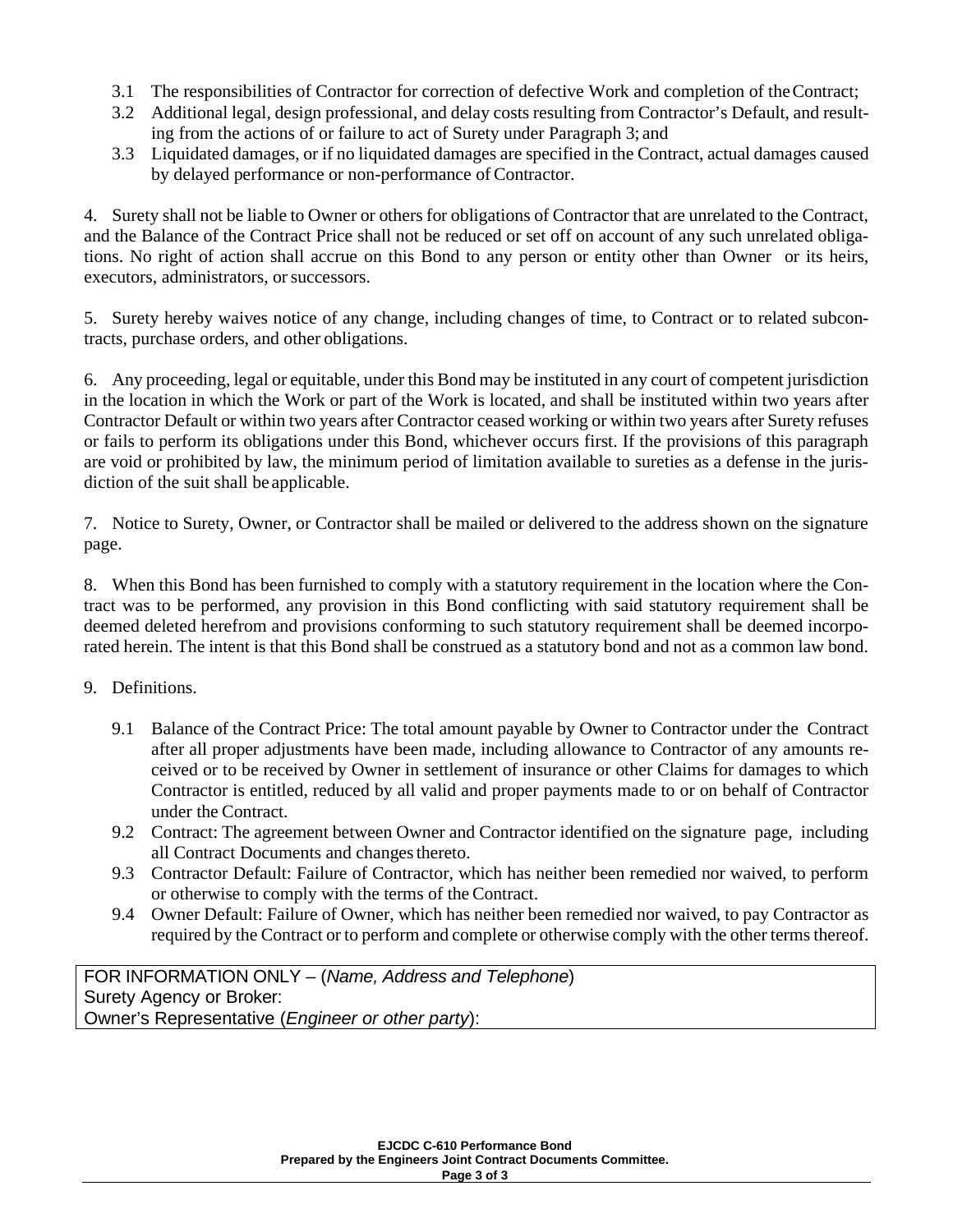## **PAYMENT BOND**

Any singular reference to Contractor, Surety, Owner, or other party shall be considered plural where applicable.

CONTRACTOR (*Name and Address*): SURETY (*Name, and Address of Principal Place of Business*):

OWNER (*Name and Address*): City of Danville, Virginia 427 Patton Street, Room 304 Danville, Virginia 24541

CONTRACT Effective Date of Agreement: Amount: Description *(Name and Location)*:

BOND

Bond Number: Date (*Not earlier than Effective Date of Agreement*): Amount: Modifications to this Bond Form:

Surety and Contractor, intending to be legally bound hereby, subject to the terms set forth below, do each cause this Payment Bond to be duly executed by an authorized officer, agent, or representative.

#### **CONTRACTOR AS PRINCIPAL SURETY**

|         |                                                                                                                                   | (Seal) |         |                                                                                                                                                                                                                                                   | (Seal) |
|---------|-----------------------------------------------------------------------------------------------------------------------------------|--------|---------|---------------------------------------------------------------------------------------------------------------------------------------------------------------------------------------------------------------------------------------------------|--------|
|         | Contractor's Name and Corporate Seal                                                                                              |        |         | Surety's Name and Corporate Seal                                                                                                                                                                                                                  |        |
| By:     | <u> Alexandria de la contrada de la contrada de la contrada de la contrada de la contrada de la contrada de la c</u><br>Signature |        |         | By: $\overline{\phantom{a}}$<br>Signature (Attach Power of Attorney)                                                                                                                                                                              |        |
|         | <b>Print Name</b>                                                                                                                 |        |         | <b>Print Name</b>                                                                                                                                                                                                                                 |        |
|         | Title                                                                                                                             |        |         | Title                                                                                                                                                                                                                                             |        |
| Attest: | <u> 1980 - Johann Barbara, martxa alemaniar a</u><br>Signature                                                                    |        | Attest: | <u>and the state of the state of the state of the state of the state of the state of the state of the state of the state of the state of the state of the state of the state of the state of the state of the state of the state</u><br>Signature |        |
|         | Title                                                                                                                             |        |         | Title                                                                                                                                                                                                                                             |        |

*Note: Provide execution by additional parties, such as joint venturers, if necessary.*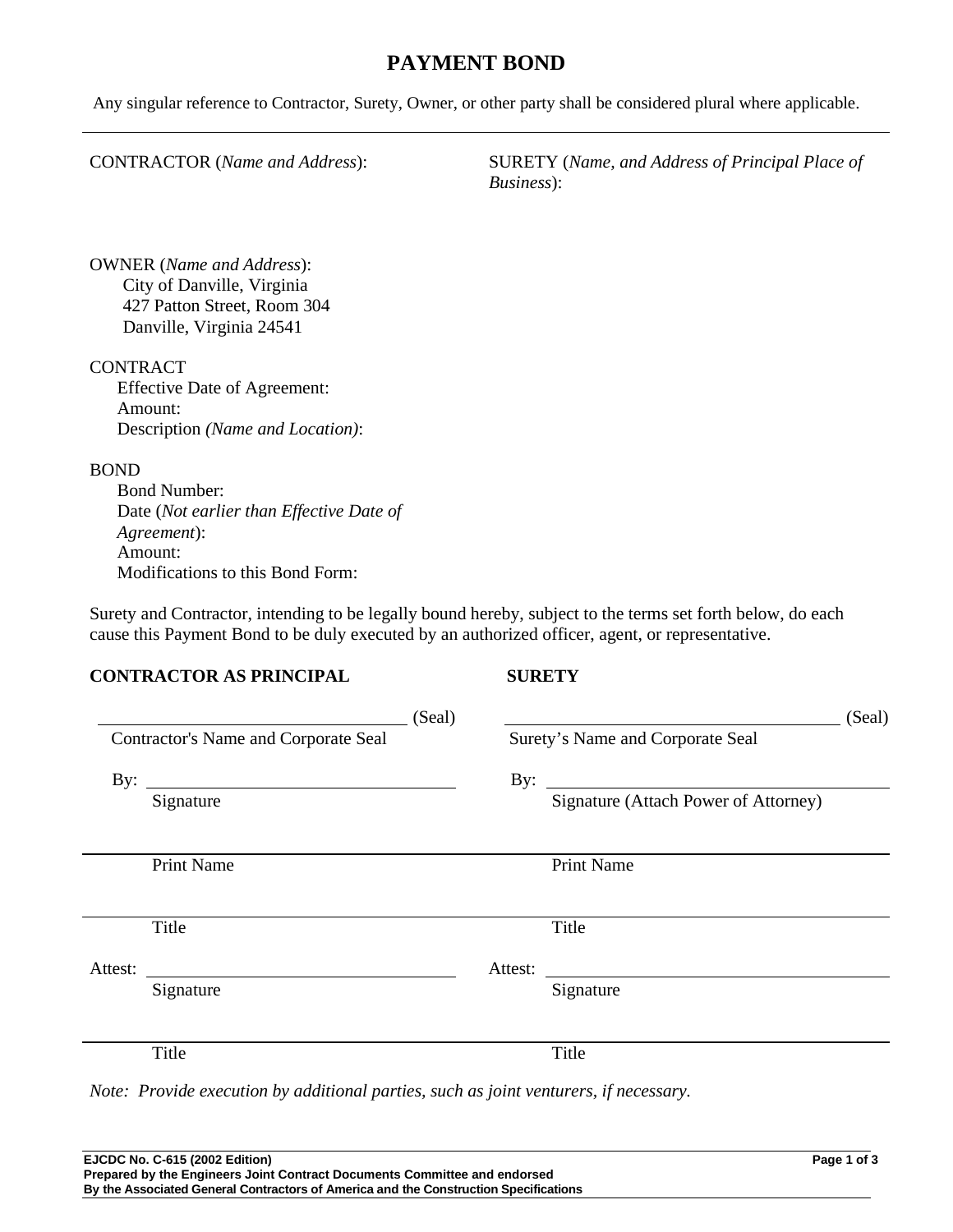1. Contractor and Surety, jointly and severally, bind themselves, their heirs, executors, administrators, successors, and assigns to Owner to pay for labor, materials, and equipment furnished by Claimants for use in the performance of the Contract, which is incorporated herein by reference.

- 2. With respect to Owner, this obligation shall be null and void ifContractor:
	- 2.1 Promptly makes payment, directly or indirectly, for all sums due Claimants, and
	- 2.2 Defends, indemnifies, and holds harmless Owner from all claims, demands, liens, or suits alleging non-payment by Contractor by any person or entity who furnished labor, materials, or equipment for use in the performance of the Contract, provided Owner has promptly notified Contractor and Surety (at the addresses described in Paragraph 12) of any claims, demands, liens, or suits and tendered defense of such claims, demands, liens, or suits to Contractor and Surety, and provided there is no Owner Default.

3. With respect to Claimants, this obligation shall be null and void if Contractor promptly makes payment, directly or indirectly, for all sums due.

- 4. Surety shall have no obligation to Claimants under this Bond until:
	- 4.1 Claimants who are employed by or have a direct contract with Contractor have given notice to Surety (at the address described in Paragraph 12) and sent a copy, or notice thereof, to Owner, stating that a claim is being made under this Bond and, with substantial accuracy, the amount of the claim.
	- 4.2 Claimants who do not have a direct contract with Contractor:
		- 1. Have furnished written notice to Contractor and sent a copy, or notice thereof, to Owner, within 90 days after having last performed labor or last furnished materials or equipment included in the claim stating, with substantial accuracy, the amount of the claim and the name of the party to whom the materials or equipment were furnished or supplied, or for whom the labor was done or performed; and
		- 2. Have either received a rejection in whole or in part from Contractor, or not received within 30 days of furnishing the above notice any communication from Contractor by which Contractor had indicated the claim will be paid directly or indirectly; and
		- 3. Not having been paid within the above 30 days, have sent a written notice to Surety (at the address described in Paragraph 12) and sent a copy, or notice thereof, to Owner, stating that a claim is being made under this Bond and enclosing a copy of the previous written notice furnished to Contractor.

5. If a notice by a Claimant required by Paragraph 4 is provided by Owner to Contractor or to Surety that is sufficient compliance.

6. When a Claimant has satisfied the conditions of Paragraph 4, the Surety shall promptly and at Surety's expense take the following actions:

- 6.1 Send an answer to that Claimant, with a copy to Owner, within 45 days after receipt of the claim, stating the amounts that are undisputed and the basis for challenging any amounts that aredisputed.
- 6.2 Pay or arrange for payment of any undisputed amounts.

7. Surety's total obligation shall not exceed the amount of this Bond, and the amount of this Bond shall be credited for any payments made in good faith by Surety.

8. Amounts owed by Owner to Contractor under the Contract shall be used for the performance of the Contract and to satisfy claims, if any, under any performance bond. By Contractor furnishing and Owner accepting this Bond, they agree that all funds earned by Contractor in the performance of the Contract are dedicated to satisfy obligations of Contractor and Surety under this Bond, subject to Owner's priority to use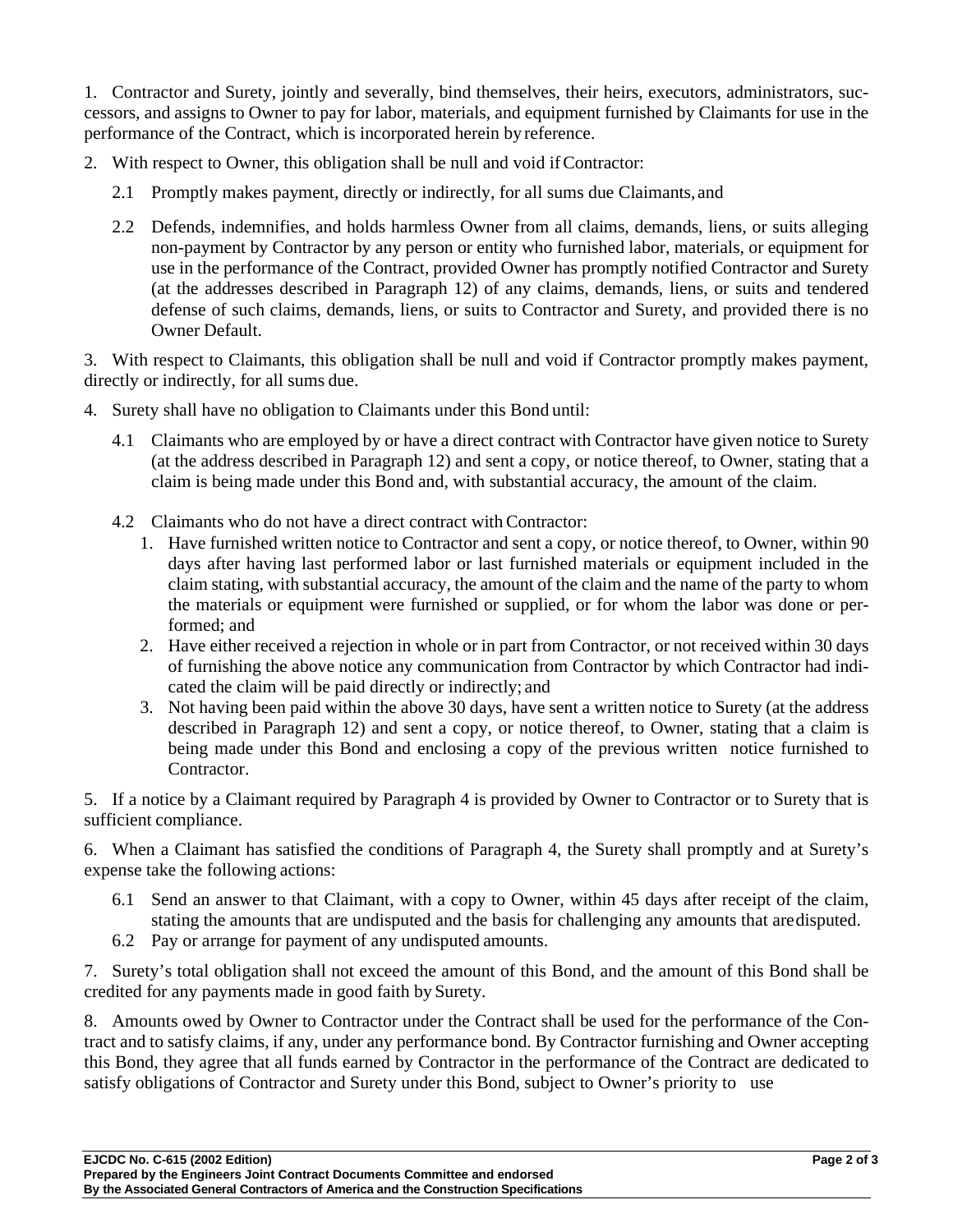the funds for the completion of the Work.

9. Surety shall not be liable to Owner, Claimants, or others for obligations of Contractor that are unrelated to the Contract. Owner shall not be liable for payment of any costs or expenses of any Claimant under this Bond, and shall have under this Bond no obligations to make payments to, give notices on behalf of, or otherwise have obligations to Claimants under this Bond.

10. Surety hereby waives notice of any change, including changes of time, to the Contract or to related subcontracts, purchase orders, and other obligations.

11. No suit or action shall be commenced by a Claimant under this Bond other than in a court of competent jurisdiction in the location in which the Work or part of the Work is located or after the expiration of one year from the date (1) on which the Claimant gave the notice required by Paragraph 4.1 or Paragraph 4.2.3, or (2) on which the last labor or service was performed by anyone or the last materials or equipment were furnished by anyone under the Contract, whichever of (1) or (2) first occurs. If the provisions of this paragraph are void or prohibited by law, the minimum period of limitation available to sureties as a defense in the jurisdiction of the suit shall be applicable.

12. Notice to Surety, Owner, or Contractor shall be mailed or delivered to the addresses shown on the signature page. Actual receipt of notice by Surety, Owner, or Contractor, however accomplished, shall be sufficient compliance as of the date received at the address shown on the signaturepage.

13. When this Bond has been furnished to comply with a statutory requirement in the location where the Contract was to be performed, any provision in this Bond conflicting with said statutory requirement shall be deemed deleted herefrom and provisions conforming to such statutory requirement shall be deemed incorporated herein. The intent is that this Bond shall be construed as a statutory Bond and not as a common law bond.

14. Upon request of any person or entity appearing to be a potential beneficiary of this Bond, Contractor shall promptly furnish a copy of this Bond or shall permit a copy to bemade.

- 15. Definitions
	- 15.1 Claimant: An individual or entity having a direct contract with Contractor, or with a first-tier subcontractor of Contractor, to furnish labor, materials, or equipment for use in the performance of the Contract. The intent of this Bond shall be to include without limitation in the terms "labor, materials or equipment" that part of water, gas, power, light, heat, oil, gasoline, telephone service, or rental equipment used in the Contract, architectural and engineering services required for performance of the Work of Contractor and Contractor's subcontractors, and all other items for which a mechanic's lien may be asserted in the jurisdiction where the labor, materials, or equipment were furnished.
	- 15.2 Contract: The agreement between Owner and Contractor identified on the signature page, including all Contract Documents and changes thereto.
	- 15.3 Owner Default: Failure of Owner, which has neither been remedied nor waived, to pay Contractor as required by the Contract, or to perform and complete or otherwise comply with the other terms thereof.

#### FOR INFORMATION ONLY

Surety Agency or Broker (*Name, Address and Telephone*):

Owner's Representative (*Engineer or Other*):